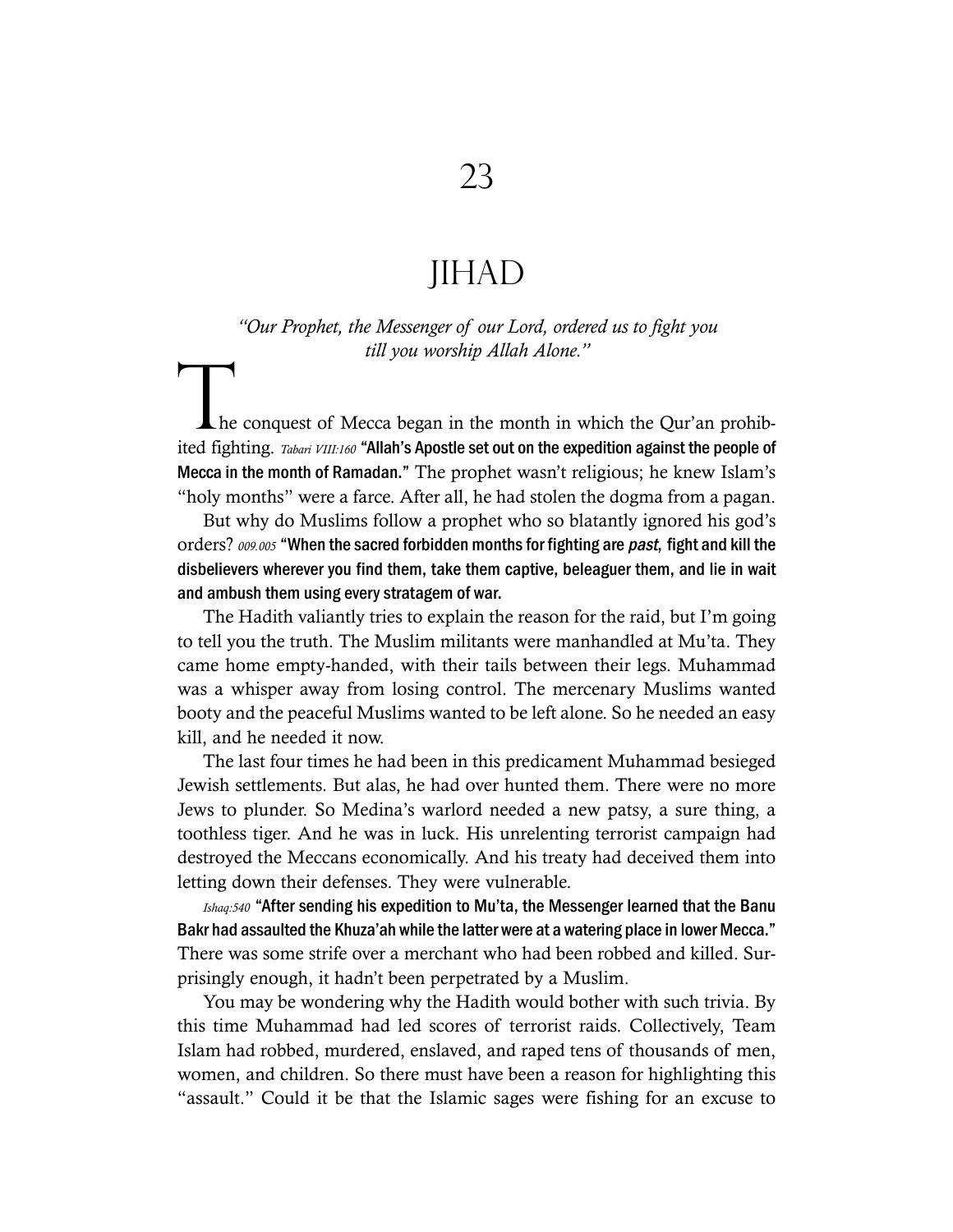renege on their peace treaty and justify Muhammad's invasion of Mecca?

*Tabari VIII:161* "Matters stood thus between the Banu Bakr and the Khuza'ah when Islam intervened to separate them and occupy people's minds. [In other words: they used to be friends before Islam poisoned Arabia.] The Bakr entered into a pact with the Quraysh, and the Khuza'ah entered into a pact with the Muslims. The truce having been concluded, the Banu Bakr took advantage of it against the Khuza'ah. To retaliate, they wanted to kill the persons responsible for killing their men. So the Bakr killed a Khuza'ah man. The Quraysh aided the Bakr with weapons, and some Quraysh fought on their side under the cover of darkness until they drove the Khuza'ah into the sacred territory." Keep in mind, all of this was taking place in Mecca. The Khuza'ah had come bearing arms. The Quraysh didn't go out looking for trouble.

By protecting their town and honoring an alliance they had formed with the Bakr, the Quraysh were accused of attacking the Khuza'ah, a tribe supposedly allied with the Muslims. But there's a problem the Islamic sages didn't count on—we can read. The breach was bogus. If the Bakr were allied with the Quraysh, then the Muslims had violated the treaty, not the Meccans. Tabari documents an Islamic raid against the Bakr after Hudaybiyah, late in the seventh year, along with another dozen Muslim treaty violations.

Ishaq called the affair a "quarrel" over "a man who had gone on a trading journey," also known as a business trip. While the man was mugged and murdered, neither victim nor villain was Meccan or Muslim.

*Tabari VIII:162/Ishaq:541* "The Banu Bakr said, 'We have entered the sacred territory. Be mindful of your God.' To which they replied, 'Today we have no God so we'll take our revenge.' That night the Bakr attacked the Khuza'ah and killed a man named Munabbih. He had a weak heart. He said, 'I am as good as dead anyway, whether they kill me or not, for my weak heart has ceased beating.' The others ran away and escaped. Munabbih was caught and killed. …When the Quraysh leagued together with the Bakr against the Khuza- 'ah and killed some men [One died of natural causes, not some, and the Bakr caught him, not the Quraysh.], they broke the treaty because of the pact the Khuza'ah had with Muhammad. This was one of the things that prompted the conquest of Mecca." These boys are as predictable as tomorrow's sunrise.

The Muslim militants who had betrayed their fellow Arabs while terrorizing and robbing every neighboring town, explained: *Tabari VIII:175* "Among the terms on which the Messenger and Quraysh had made peace was there should be neither betrayal nor clandestine theft. The Quraysh aided the Bakr with weapons. That is why Muhammad attacked the people of Mecca." Muhammad's excuse was as pathetic as his behavior, and both were as lame as Islamic apologists. Universally, they report that the Meccans had it coming because they aggressively and violently breached the peace treaty that had been steadfastly honored by Muhammad. Nothing could be further from the truth. But truth has never been popular in Islam.

*Tabari VIII:163* "Khuza'ah men came to the Messenger and told him how the Quraysh had backed the Bakr against them. The Prophet replied, 'I think you will see Abu Sufyan [the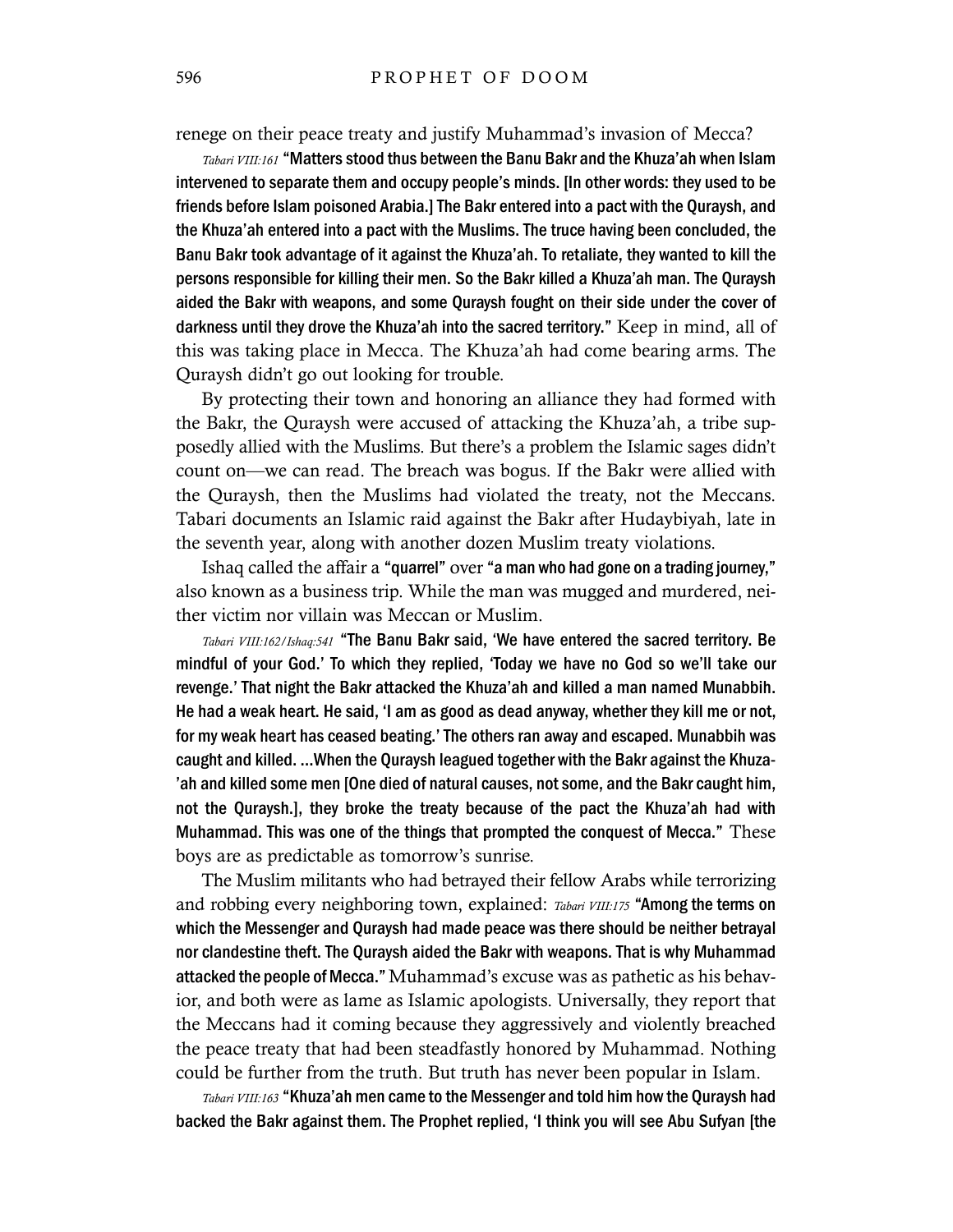leading Meccan merchant] come to strengthen the pact and extend the term." And he did, not knowing that the treaty was just one of Allah's many plots. *Tabari VIII:164/ Ishaq:543* "Abu Sufyan went to Muhammad in Medina to affirm the peace treaty. Upon arriving, he visited his own daughter, Umm. When he was about to sit on the carpet bed of the Prophet, she folded it up to stop him. He said, 'My daughter, I do not know if you think that I am too good for this bed or if this carpet is too good for me.' Umm replied [in the racist style of one infected by Islam], 'You are an unclean polytheist.' Abu answered [insightfully], 'My daughter, by Allah, evil came over you after you left me. You have gone bad.'"

*Ishaq:543* "Then Abu Sufyan went to Allah's Messenger, but he refused to speak to him." Muhammad had no interest in peace. He wanted submission, booty, and death. *Tabari VIII:164* "Sufyan went to Abu Bakr and asked him to intercede, but he refused. When Sufyan asked Umar to help [avert war], he replied, 'No way. By Allah, if I had only ant grubs, I would fight you with them!" Ignorant of Islam, the foolish negotiator went the extra mile to achieve the impossible—peace with an Islamic dictator. Abu Sufyan went to the man who would be Caliph, Ali, and his wife Fatimah— Muhammad's son-in-law and daughter. "Ali said, 'Woe to you, Sufyan. When the Messenger has determined a thing it is useless for anyone to talk to him.'" Islam was, and always has been, dictatorial. The poligious doctrine of "submit and obey" knows nothing of free speech or democracy.

*Ishaq:544* "Fatimah said, 'No one can provide any protection against Allah's Apostle." And that is the lesson of history. Self-proclaimed tyrants and dictators start wars; freely elected presidents and prime ministers don't. The political doctrines of Islam, Communism, Fascism, and Nazism concentrate power in the hands of a single individual. To maintain their authority, despots establish regimes that are as brutal on their own people as they are violent against their neighbors. Muhammad was a textbook example.

The first Islamic historian confirms: *Tabari VIII:165* "There is nothing that you can do to make peace with him." So Abu Sufyan stood in the mosque and said, 'People, I came to make peace. I promise protection between men.'" But the offer was unilateral so, "He mounted his camel and departed."

Sufyan, like most Arabs before Islam, wanted to live freely and in peace. He wanted to earn a living and care for his family. But those were things Muhammad couldn't tolerate. Islam had to be imposed to survive; it had to plunder to live. Doctrinally bankrupt, he knew his Sunnah and Qur'an would never withstand the scrutiny of a free society. And morally bankrupt, it could not provide the level of trust needed for a free economy. So Muslims were destined to lose their liberties. They were transformed into parasites. Islam conquered them, deceived them, corrupted them, and then damned them.

*Tabari VIII:165* "When Abu Sufyan reported back to the Quraysh that Muhammad had given him no reply, they said, 'Woe to you! By Allah, he did no more than play with you.'"

Back in the pirate's den, *Ishaq:544* "Muhammad commanded the people to prepare for the foray [raid, incursion, sortie, attack, or assault]. The Messenger informed his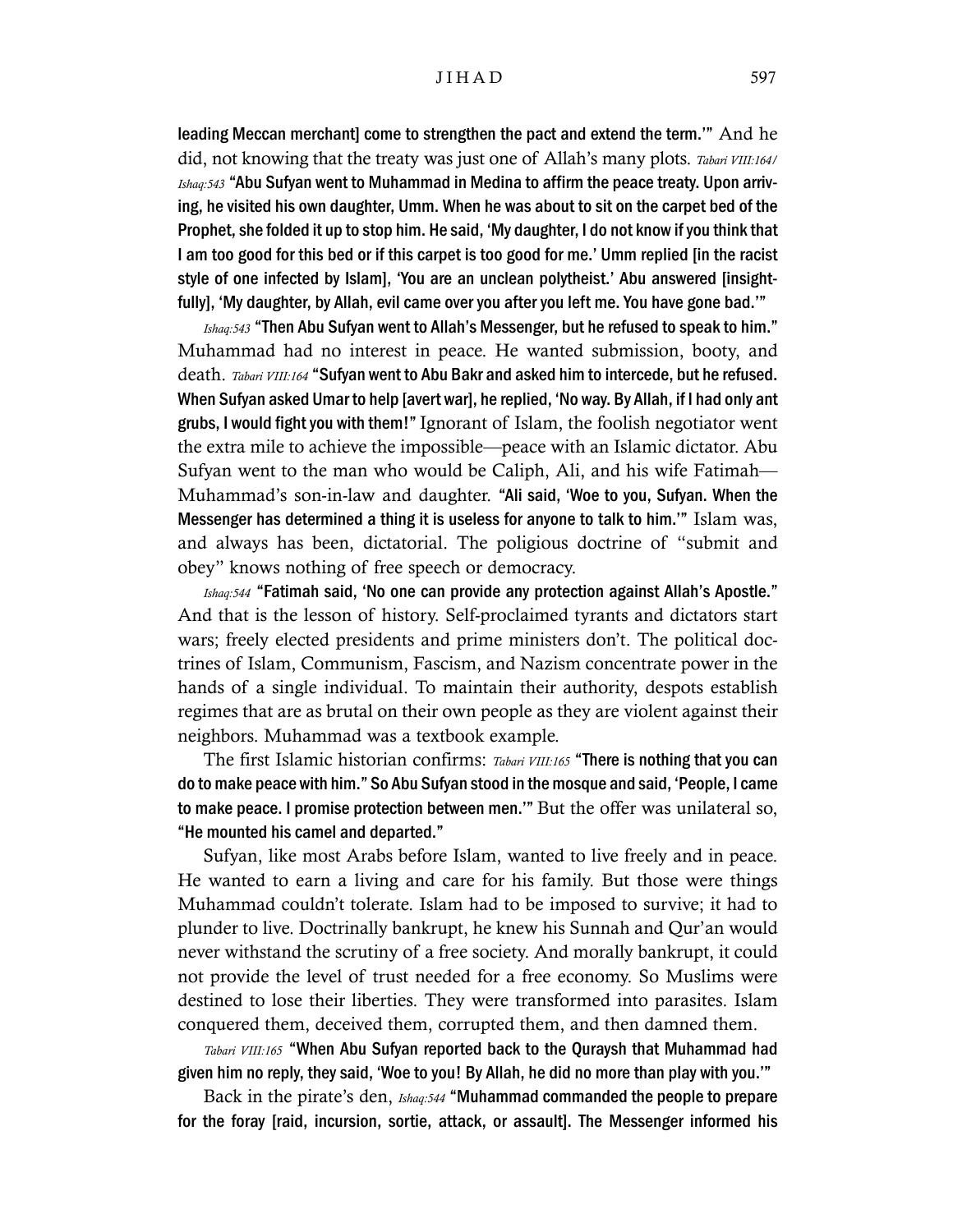troops that he was going to Mecca. He ordered them to prepare themselves and ready their equipment quickly. He said, 'O Allah, keep spies and news from the Quraysh until we take them by surprise in their land.'" Fundamental Islamic organizations like Hamas, Hezbollah, Islamic Jihad, and al-Qaeda offer the same prayer today.

*Ishaq:544* "Hassan incited the men, reciting: 'This is the time for war. Don't feel safe from us. Our swords will open the door to death.'" And so it would be forevermore.

*Tabari VIII:168* "He departed on the tenth day of Ramadan. They broke their fast and encamped at Marr Zahran with 10,000 Muslims. No news reached the Quraysh about the Messenger, and they did not know what he would do." I beg to differ. Allah's boy had been a nonstop pirate and an insatiable terrorist for eight years. The Meccans were under no illusions. It was the Muslims who were deceived. In their "prophet's" presence, the first Muslims broke several of Islam's Five Pillars. They ignored the Ramadhan fast. They attacked the town whose people had invented Allah. And they ceased their prostrations so that they could kill.

*Tabari VIII:170* "When the Messenger set out for Mecca he appointed no one to military commands and displayed no banners." He was using deceptive tactics. Then he begged for help. "He sent to the Arab tribes, but they hung back from him." Given a choice, most Arabs chose not to align themselves with his "religion." Yet sadly, there were enough militants willing to sell their soul for a buck. "When Muhammad reached Qudayd, the Sulaym met him with horses and full armament. Uyaynah joined the Messenger at Arj. Aqra joined in at Suqya." *Tabari VIII:171* "When Muhammad encamped at Marr Zahran, Abbas said, 'Woe to the Quraysh! If Allah's Apostle surprises them in their territory and enters Mecca by force, it means the destruction of the Quraysh.'"

Looking out at the Muslim encampments on the hills surrounding Mecca, "Abu Sufyan said, I have never seen fires like those I see today! These are the fires of men gathered for war. Here is Muhammad, come against us with a force we cannot resist— 10,000 Muslims. If he gets hold of me, he will cut off my head."

Abu Sufyan was captured by a Muslim eager to do just that. He brought him shackled to Muhammad, who demanded: *Tabari VIII:173/Ishaq:547* "Alas, Sufyan, isn't it time for you to admit that I am the Messenger of Allah?' Sufyan replied, 'As to that I have some doubt.'" That wasn't an acceptable answer so Abbas shrieked, "'Woe to you! Submit and recite the testimony that there is no ilah but Allah and that Muhammad is the Apostle of Allah before your head is cut off!'" That was original Islam in action. Submit or die. Testify that there is no ilah but Allah (and that would include Yahweh and Christ) or lose your head. Then recite "Muhammad is the Apostle of Allah" (as opposed to Moses, Peter, Paul, or John) or else…

"Muhammad told Abbas to detain Abu Sufyan by the spur of the mountains in the narrow part of the valley until the troops of Allah passed him." Then Ishaq tells us: *Ishaq:546* "The Apostle punched him in the chest" before he was hauled away.

*Tabari VIII:174/Ishaq:548* "Finally, the squadrons of the Messenger, composed of Emigrants and Ansar in iron armor with only their eyes visible, passed by. His company had become great. Woe to you, none can withstand him. It was all due to his prophetic office." The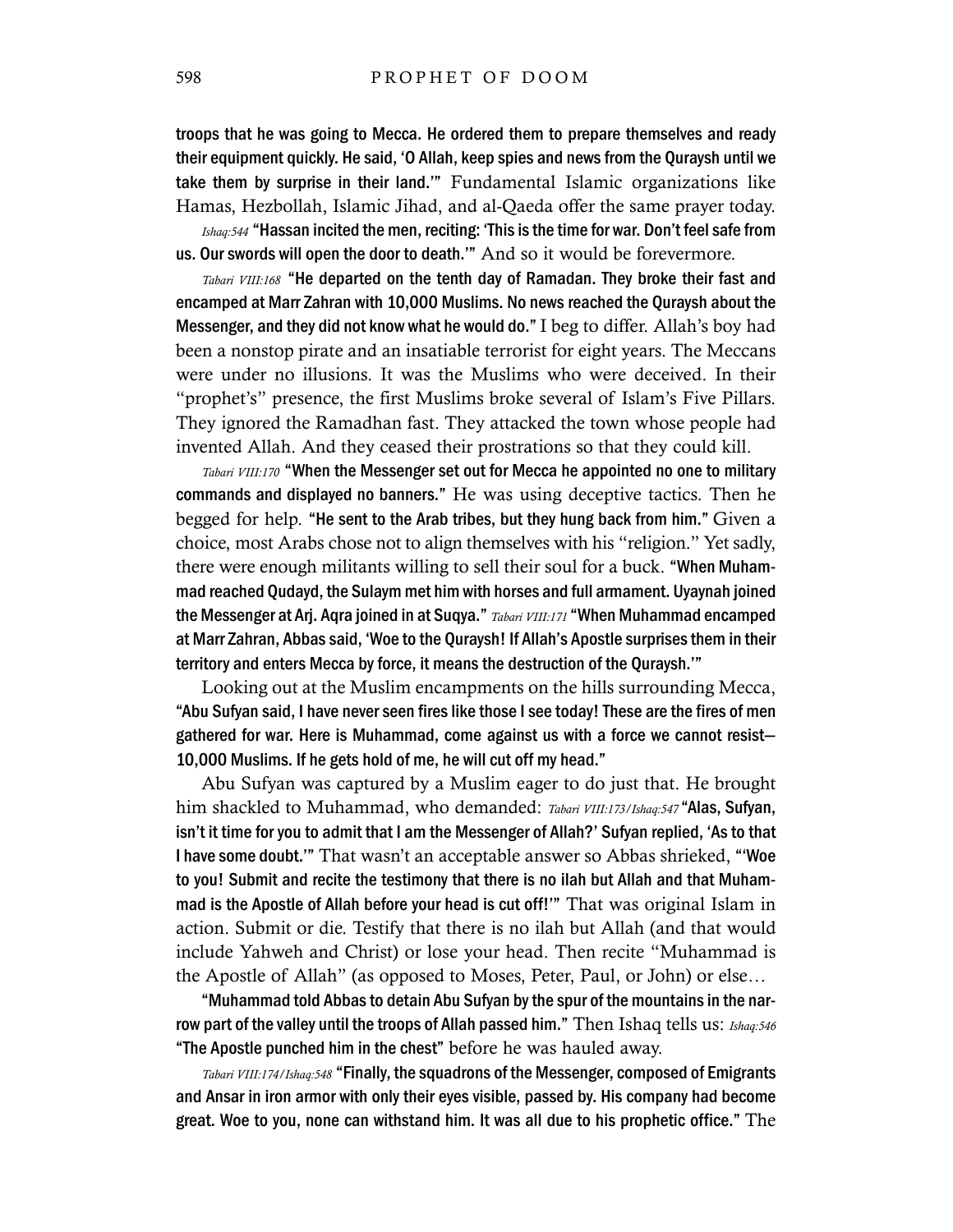poligious doctrine of Islam had served Muhammad well.

Tradition indicates that Sufyan was freed once the Muslims had taken up their positions surrounding Mecca. *Ishaq:548* "Abu Sufyan ran in haste. When he reached Mecca, he shouted in the sanctuary, 'People of Quraysh, behold Muhammad has come upon us with forces we cannot resist.' Hind [the woman who had lost her son, husband, father, and brother to Islam's butchery at Badr], said, 'Kill this fat greasy bladder of lard! What a rotten protector of the people.' 'Woe to you,' Sufyan replied, 'don't let this woman deceive you, for we cannot resist Islam.'" Muhammad had offered Abu Sufyan a deal he couldn't refuse. Surrender or die. Hind correctly recognized that the Meccan chief had become a traitor.

The prophet was on the warpath. He was now within reach of fulfilling Khadija's aspirations—the Profitable Prophet Plan. The Ka'aba Inc. would soon be his. And all of Mecca would be humbled, humiliated for having rejected him. *Tabari VIII:175* "Heading for Mecca, the Prophet sent Zubayr after the Quraysh. He gave him his banner, and appointed him commander over the cavalry of the Emigrants and Ansar. He ordered: 'Zubayr, plant my banner in the upper part of Mecca. Remain there until I come to you.'"

Ishaq says that the prophet showed his true colors that day. He and his men were festooned in "green and black." Green is symbolic of envy—the root cause of Islam. Black is the color of deceit and death—the result of Islam. Then speaking of the dark spirit that inspired and possessed Muhammad, his biographer reports: *Ishaq:548* "By Allah, the black mass has spread." *Ishaq:548* "Abu Bakr said, 'There is not much honesty among people nowadays.'" One thing led to the other.

*Tabari VIII:176/Ishaq:549* "The Prophet sent out his army in divisions. Zubayr was in charge of the left wing. He was ordered to make an entry with his forces from Kuda. Sa'd was commanded to enter with forces by way of Kada. Allah's Apostle said, 'Today is a day for battle and war. Sanctuary is no more. Today the sacred territory is deemed profane [ungodly, irreverent, wicked, and sacrilegious].' When one of the Muhajirs [Emigrants] heard him say this, he warned the Apostle, 'It is to be feared that you would resort to violence.' The Prophet ordered Ali to go after him, to take the flag from him, and fight with it himself."

A less corrupt man suggests that profaning "god" and resorting to violence might not be a very good idea and he was rebuked. The debate between religion and politics, peace and violence, had taken place once again. And as always, Islam's founder made the wrong call. There is no Islam apart from Muhammad and he has spoken. Are you listening?

*Bukhari:V4B53N412* "Allah's Apostle said on the day of the conquest of Mecca, 'There is no migration now, only Jihad, holy battle. And when you are called for Jihad, you should come out at once.'" The message is as clear as *Mein Kampf*, as undeniable as Pearl Harbor, as brutal as 9/11: "There is only Jihad." Hitler, interestingly enough, repeated Muhammad's line the morning he invaded Poland: "There is no more emigration now, only war."

This Hadith confirms that Islam's prophet wasn't out being religious. *Muslim:*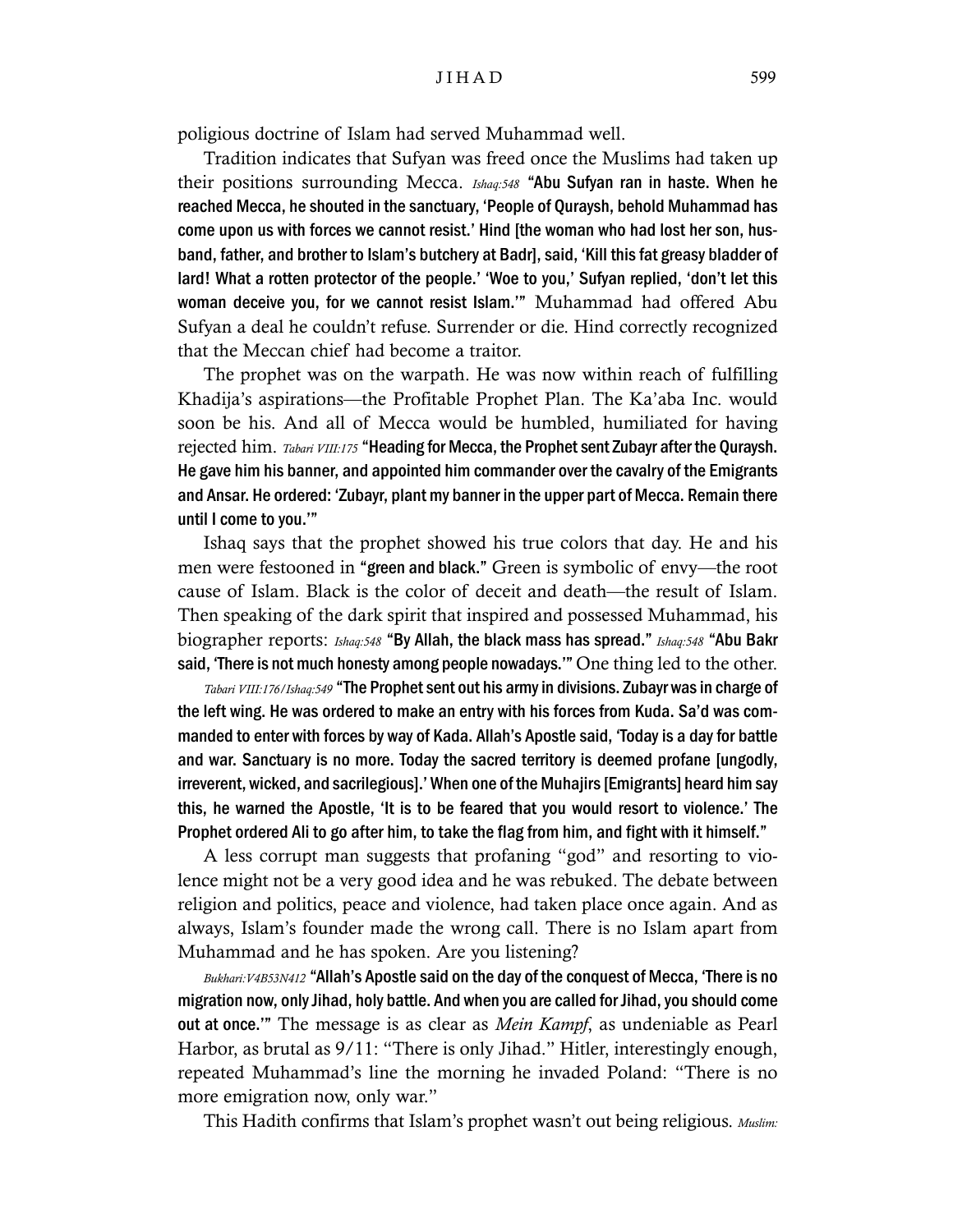*B19N4395* "I said: 'Should I tell you a Hadith from your Traditions?' He gave an account of the Conquest of Mecca, saying: 'Muhammad (may peace be upon him) advanced until he reached Mecca. He assigned Zubayr to his right flank and [killer] Khalid to his left. Then he dispatched Ubaida with the force that had no armor. They advanced to the interior. The Prophet (may peace be upon him) was in the midst of a large contingent of his fighters. Allah's Messenger (may peace be upon him) said: 'You see the ruffians and the lowly followers of the Quraysh?' He indicated by striking one of his hands over the other that they should be killed. So we went off on his orders and if anyone wanted a person killed; he was slain. No one could offer any resistance. Then [the recently "converted"] Abu Sufyan said: Messenger, the blood of the Quraysh has become very cheap. The Prophet said: 'Kill all who stand in your way.'" If this is the criterion for being God's Messenger, Attila the Hun, Genghis Khan, Lenin, and Adolf Hitler were Prophets, too.

At this point the historian's account conflicts somewhat with Muslim's collection, so we can draw the conclusion that much of this is untrue, as contradiction is proof of deceit. We can view Tabari as an apologist, someone interested in buffing up his prophet's bloody reputation. Or perhaps, Muhammad may have had second thoughts. He may have become more interested in humiliating his prey than devouring them. But either way, we're told Mecca's abandoned orphan dispatched his troops, crying: *Tabari VIII:176* "'Fight only those who fight you.' When Khalid came upon them in the lower part of Mecca, he fought them, and Allah put them to the fight. Zubayr encountered a squadron of Quraysh on the slopes of Kada and killed them." Alas, the debate was moot. "Khalid fought them," and "Zubayr killed them." So..."When the Prophet arrived, the people stood before him to swear allegiance to him, and so the Meccans became Muslims [one who submits]."

And that's all you really need to know about Muhammad and Islam. He had conquered his demon, avenged his childhood. The praise, power, and possessions he had been denied, were now his. Islam had worked like a charm. It had always been about subduing the Meccans, making them pay for abandoning him, making them wish they hadn't kept the family business for themselves. All they needed to do was surrender—to grovel at his feet. Surah 48:28: "You will see them bow and prostrate themselves, seeking Allah's acceptance. On their faces are their marks, the traces of their prostration."

As you no doubt noticed, throughout this disgusting affair, Allah had been nothing more than an implement. The Meccans swore their allegiance to Muhammad. That is what made them Muslims—"one who submits." Allah was used to disavow the treaty, to justify killing, to steal the Ka'aba, and to empower Muhammad.

In conflict with the evidence, Muslim apologists say that the conquest of Mecca was a peaceful affair. Yet many men and women were butchered on this day. *Ishaq:550* "The Muslims met them with their swords. They cut through many arms and skulls. Only confused cries and groans could be heard over our battle roars and snarling."

With his kin confused and in agony: *Tabari VIII:178/Ishaq:550* "Muhammad ordered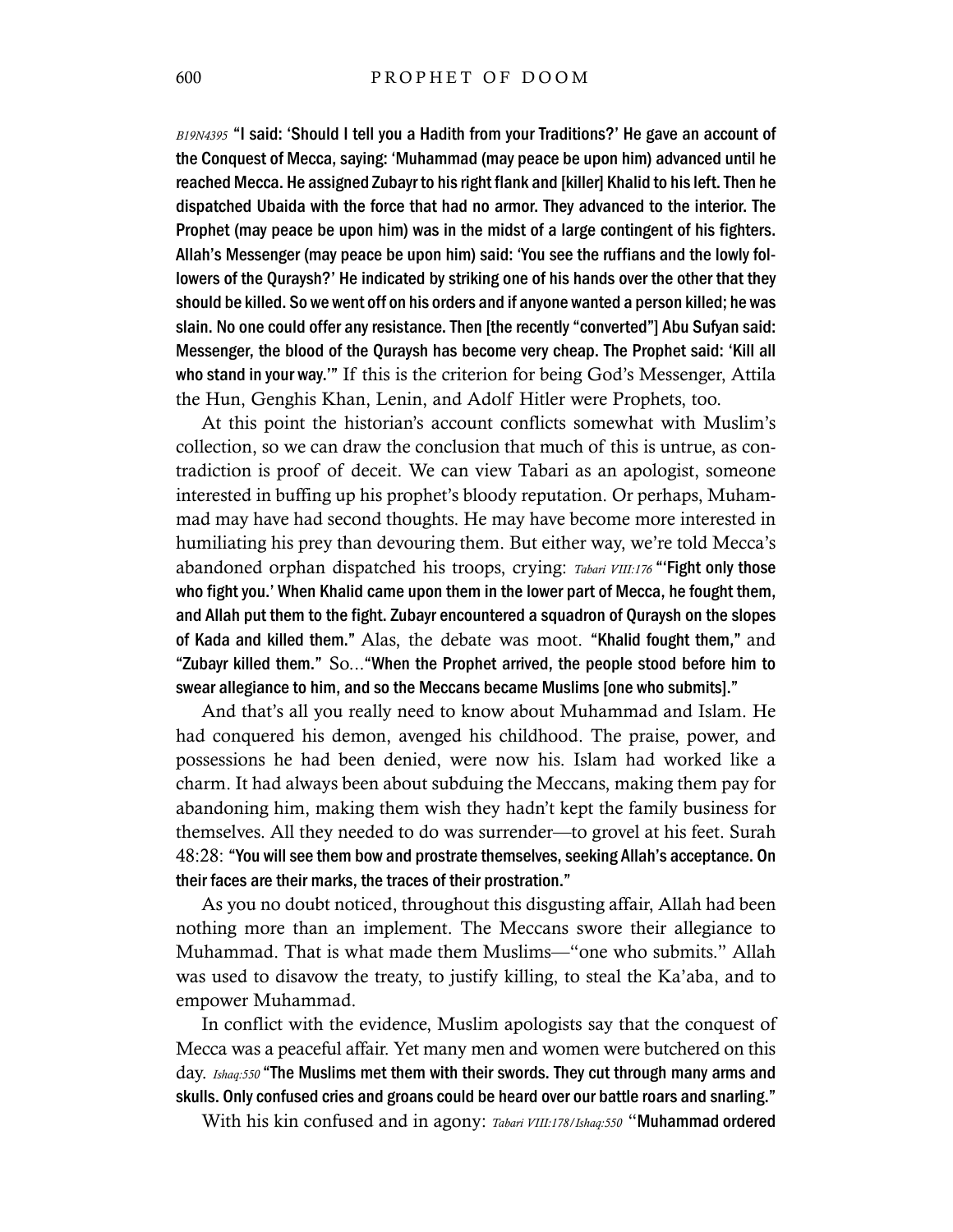that certain men should be assassinated even if they were found behind the curtains of the Ka'aba. Among them was Abdallah bin Sa'd [the Qur'an's first scribe]. The reason that Allah's Messenger ordered that he should be slain was because he had become a Muslim and used to write down Qur'an Revelation. Then he apostatized, reverted to being a polytheist, and returned to Mecca." The only man who ever attempted to commit Qur'an surahs to parchment as they left the prophet's lips rejected Islam. That ought to send a shiver up every Muslim's spine. The only contemporaneous Qur'an scribe was hunted down by Muhammad. Islam's prophet ordered Muslims to assassinate the first man who attempted to turn the Qur'an into a book.

*Tabari VIII:179* "Abdallah bin Sa'd fled to Uthman, his brother, who after hiding him, finally surrendered him to the Prophet. Uthman asked for clemency. Muhammad did not respond, remaining silent for a long time. Muhammad explained, 'By Allah, I kept silent so that one of you might go up to him and cut off his head!' One of the Ansar said, 'Why didn't you give me a sign?' Allah's Apostle replied, 'A prophet does not kill by pointing.'" No. He kills by deceiving, seducing, and coercing. And lest we forget, he kills by establishing false religions—the most virulent and vicious form of mass murder.

Confirming that this had nothing to do with Allah, Muhammad ordered the assassination of another Muslim. *Tabari VIII:179/Ishaq:550* "Among those who Muhammad ordered killed was Abdallah bin Khatal. The Messenger ordered him to be slain because while he was a Muslim, Muhammad had sent him to collect the zakat tax with an Ansar and a slave of his." Long story short, the slave disobeyed, so the Muslim tax collector killed him. Rather than face the music by reporting his misdeed to the boss, Abdallah turned tail, rejected Islam, and used his spoils to acquire the talents of a couple of girls. "The girls used to sing a satire about Muhammad so the Prophet ordered that they should be killed along with Abdullah." "Abdallah was killed by Sa'id and Abu Barzah. The two shared in his blood. One of the singing girls was killed quickly but the other fled. So Umar caused his horse to trample the one who fled at Abtah, killing her."

Muhammad, like his protégé Hitler, suffered as a result of being abused as a child. Insecure men are enraged by criticism. They will stop at nothing to silence anyone who irritates them. *Ishaq:551* "Another victim was Huwayrith. He used to insult Muhammad in Mecca. Huwayrith was put to death by Ali."

The next victim on the "God-Father's" hit list was: *Ishaq:551* "Miqyas. The Messenger ordered his assassination only because he had killed an Ansar who had killed his brother by mistake and then became a renegade by rejecting Islam." So much for: "There should be no compulsion in religion." "Miqyas was slain by Numaylah."

*Tabari VIII:180* "Also among those eliminated were Ikrimah bin Abu Jahl and Sarah, a slave of one of Abd Muttalib's sons. She taunted Muhammad while he was in Mecca." The prophet had notched his ninth kill in addition to those men and women whose arms and skulls had been cut off in the raid. *Tabari VIII:181* "According to Waqidi, the Messenger ordered that six men and four women should be assassinated. One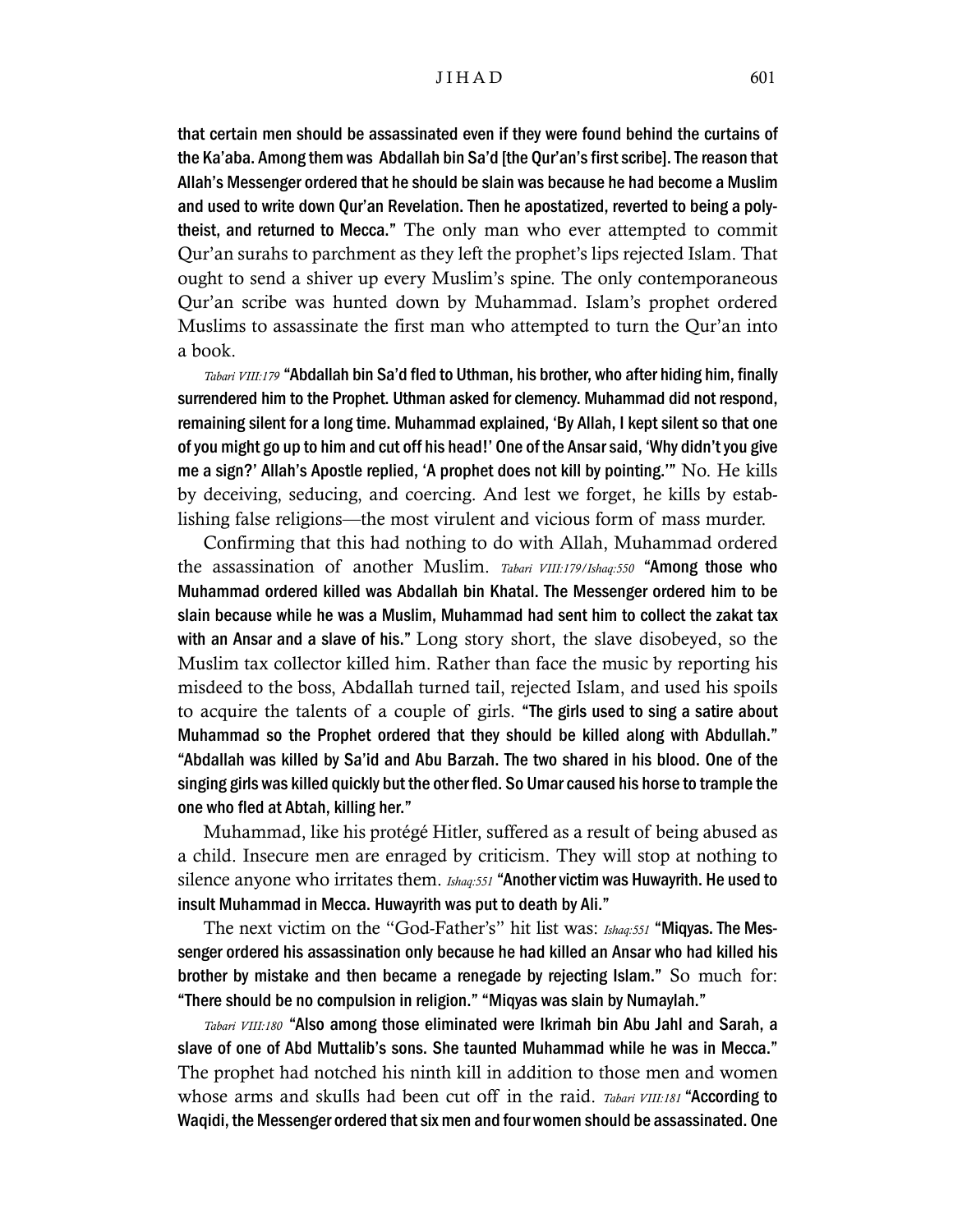of these women was Hind, who swore allegiance and became a Muslim."

His bloodlust satiated, it was time to salve his soul. *Tabari VIII:181* "Having halted by the door of the Ka'aba, the Messenger stood up and said, 'There is no ilah but Allah alone; He has no partner." That's because Muhammad and Allah were one. And now that Muhammad had claimed the founder's share of the Ka'aba Inc., the last thing he wanted was a partner. *Ishaq:553* "Behold, every alleged claim of inherited privilege, blood, wealth, or property is abolished by me except the custody of the Ka'aba and the right to supply water to the pilgrims.'" It's the ultimate confession. The first chance he gets, Muhammad announces that the alleged claims to the Ka'aba, to Qusayy's religious scam, are null and void. Heredity, privilege, property, and wealth will avail the Meccans no longer. Then, Muhammad makes himself an exception—he takes custody of the Ka'aba. It's the fulfillment of Khadija's Profitable Prophet Plan. Islam worked.

Having achieved his life's ambition, the prophet gloats. *Tabari VIII:181* "People of the Quraysh, Allah has taken from you the haughtiness of the Time of Ignorance and its veneration of ancestors…. For now I have humbled you, made you Muslims, submissive unto me…. People of the Quraysh and people of Mecca, what do you think I intend to do with you?" Rub their noses in it, literally. He needed them to grovel at his feet to bow down and swear allegiance to him. He wanted what he had always craved—to be praised and obeyed, to be empowered, to be enriched. Killing more Meccans wouldn't be any fun. He had done enough of that. No, he wanted to see them *humiliated*.

*Tabari VIII:182/Ishaq:553* "The people assembled in Mecca to swear allegiance to the Messenger in submission. They gathered to do homage to the Apostle in Islam. Umar remained below the Prophet, lower than the place where he sat [on his elevated throne], imposing conditions on the people as they paid homage [reverence] to Muhammad, promising to submit and obey. Umar administered the oath, receiving from the Meccans their pledge of allegiance to Muhammad. They promised to heed and obey Allah and His Messenger." And since no one spoke for Allah but Muhammad, there were no orders but Muhammad's and thus no one to be obeyed but him. "That was the oath administered to those who swore allegiance to the Prophet in submission (Islam)."

*Tabari VIII:183* "When the Messenger was finished with the men's swearing of allegiance, the women swore allegiance." Having been abandoned by all of the women in his life, Muhammad was particularly harsh on them. "You are swearing allegiance to me on condition that you will associate nothing with Allah [and by default, me].' 'By Allah, you are imposing something on us that you did not impose on the men,' one of the women said." Muhammad paid her no heed and continued his list. When he got to "'Do not kill your children,' the woman said, 'We raised them and you killed them. You know better about killing them than we do.' Umar laughed immoderately at her words." But the Messenger did not think it was funny. The truth hurt. His only response was to call the truth a lie, or at least to sequester the messenger. "He said, 'Do not invent slanderous tales henceforth.'" For a terrorist, Muhammad was very thin-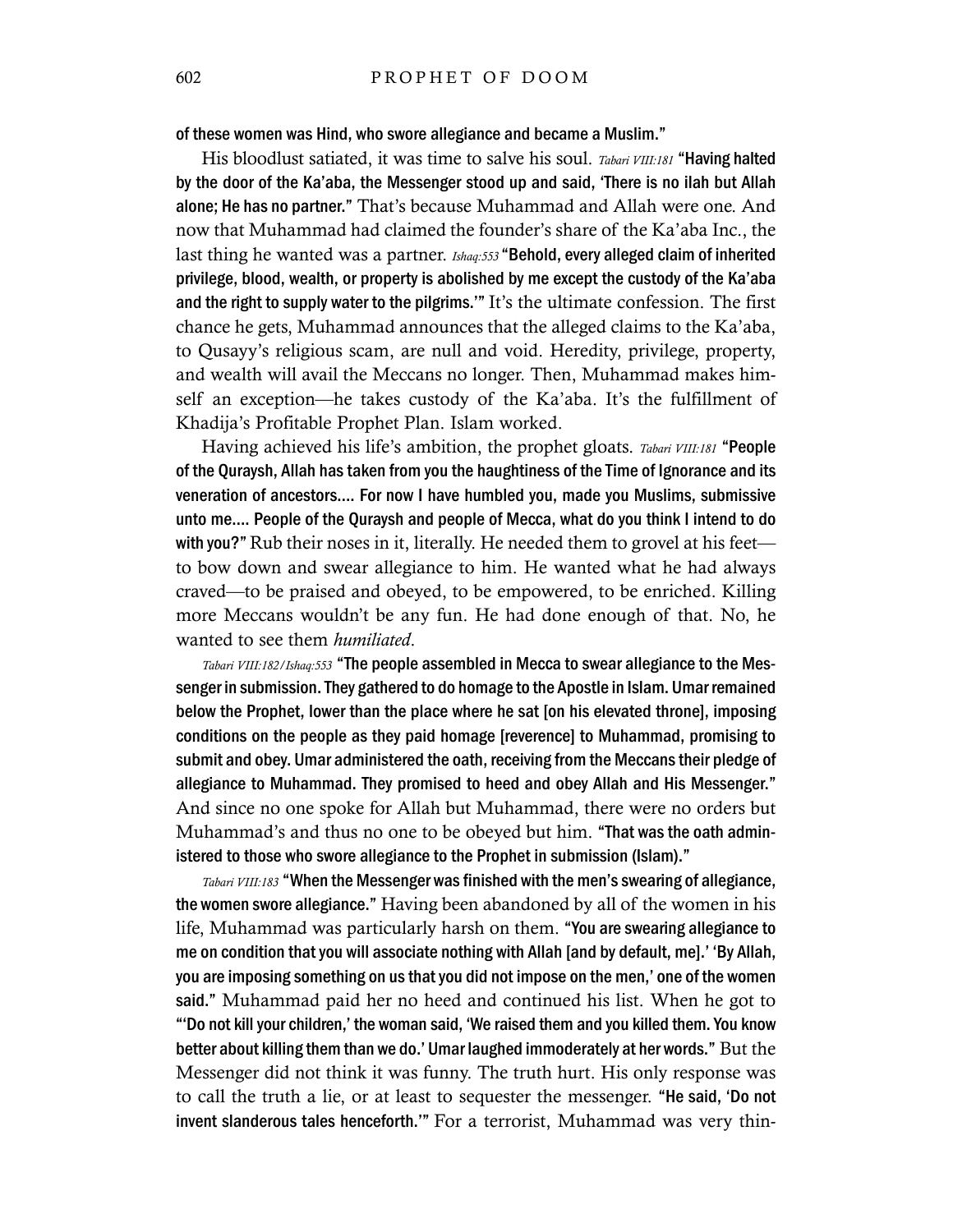skinned. The woman's line was one of the great comebacks of all time. And she had earned the right to say it. For Muhammad's goons had murdered her father, her brother, her husband, and her son.

"Hind said, 'Bringing slander is ugly. Sometimes it is better to just ignore it.' He said, 'You shall not disobey me in carrying out my orders.' The Messenger told Umar, 'Receive their oath of allegiance and their homage.'" "Now go, for I have accepted your allegiance and praise." The abused was now an abuser. And the abused abuser craved the one thing he never knew: love.

Before we move on with the narrative, I want you to appreciate the dynamics of this situation. Everything was intensely personal. Mecca was an isolated and shabby collection of mud huts. Every Meccan knew every other Meccan, and most were related. It isn't by chance that Muhammad knew the names of everyone he had killed in each of his raids on the Quraysh, or that his militants were killing their fathers and brothers. This was a family feud, a quarrel over who should inherit Qusayy's scam.

Islam was a *consequence*. It happened, as did *Mein Kampf*, because a child was denied. I took great pains to expose the true nature of Mecca, Qusayy's adventure, and the circumstances surrounding Muhammad's birth so that you might know *why* the abused boy claimed that he was Allah's Messenger. By sharing what the Qur'an had to say about the pleasures of paradise and the torments of hell, we came to know what pleased and tortured Muhammad and thus what motivated him. His every word and deed, his Qur'an and Sunnah, were derivatives of the abuse he suffered. And his rage was magnified when his family failed to rescue him. Islam was one man's quest for revenge. Muhammad was powerless, poor, and unloved. Therefore, his Islam was focused on power, money, and sex. It's as simple and sad as that.

*Tabari VIII:182/Ishaq:553* "Allah had enabled Muhammad to take the persons of the Quraysh by force, giving him power over them so they were his booty. Their lives were now his spoil, but he emancipated them." No. He enslaved them. That's what an oath of allegiance in submission is all about. But by not selling his possessions—his booty —into slavery, he was perceived as merciful. When a kidnapper stops tormenting victims, they view the reprieve as a form of mercy. In a twisted sort of way it ultimately causes the molested to see their molester as loving. This is why Muslims rewrite their history and revere the man who enslaved them.

But just humiliating the Meccans was insufficient. The "prophet" knew their "praise and homage" was insincere. So he continued to look for love in all the wrong places. *Tabari VIII:187* "The [sixty-year old] Messenger of Allah married Mulaykah. She was young and beautiful. One of the Prophet's wives came to her and said, 'Are you not ashamed to marry a man who killed your father during the day he conquered Mecca?" She therefore took refuge from him."

Now that he had conquered his demons, it was time for Muhammad to pay his respects: *Ishaq:552* "When the populace had settled down, Muhammad went to the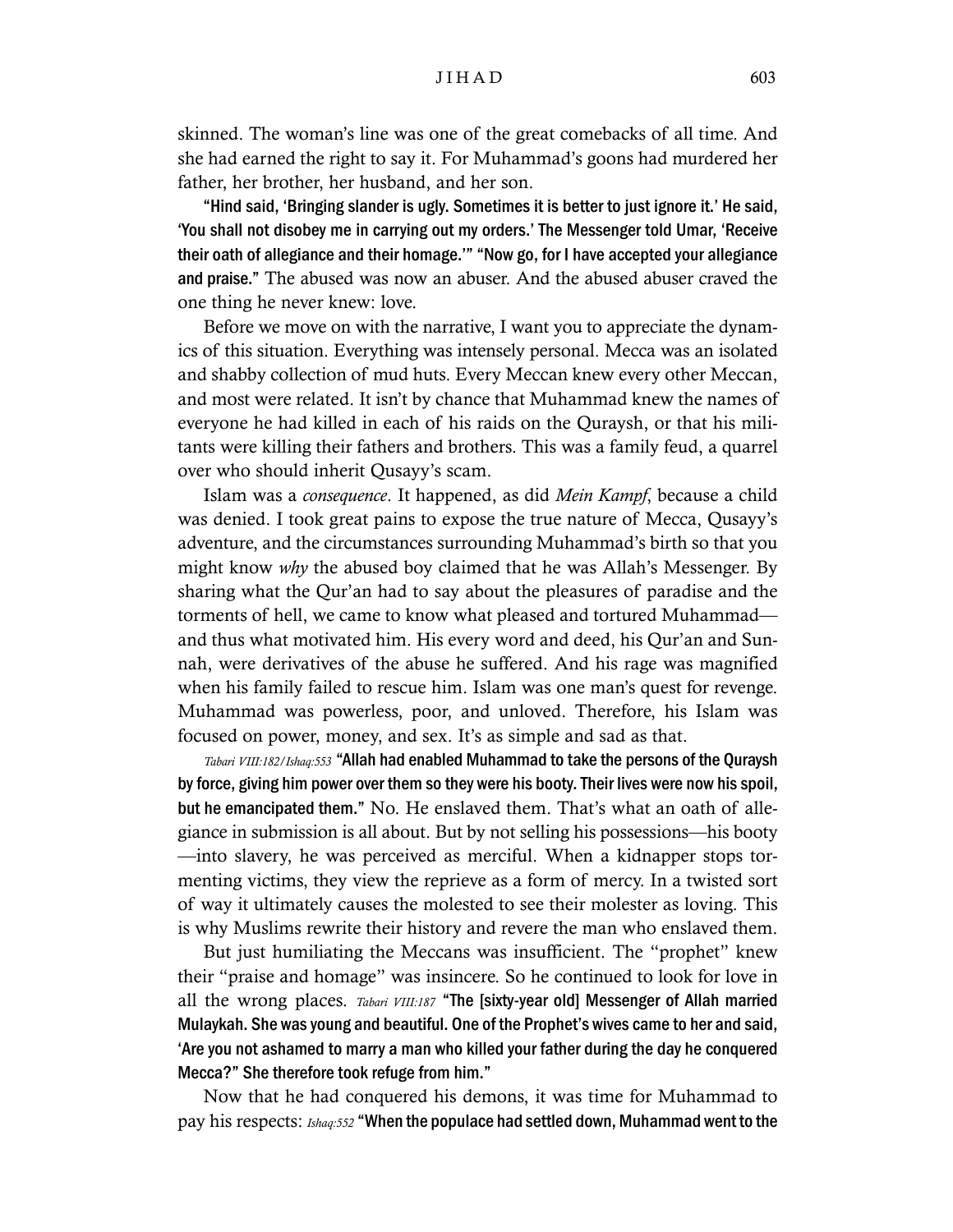Ka'aba and compassed it seven times on his camel, touching the Black Stone with a stick. Then he went inside the Temple. There he found a dove made of wood. He broke it in his hands and threw it away." Perfect. The first idol Muhammad broke was the international symbol of peace and the symbol of Yahweh's spirit.

May the truth be known: *Ishaq:552* "The Ka'aba contained 360 idols which Lucifer had strengthened with lead. The Apostle was standing by them with a stick in his hand, saying, 'The truth has come and falsehood has passed away.' Then he pointed at them with his stick and they collapsed on their backs one after the other." The Ka'aba was a pagan shrine—and a rotten one at that. It had never been anything more. But today, Muhammad helped his dark spirit eliminate the competition. The same stick that had recognized the Black Stone, toppled the *other* false gods.

*Ishaq:552* "The Quraysh had put pictures in the Ka'aba including two of Jesus and one of Mary (on both of whom be peace). Muhammad ordered that the pictures should be erased."

So then after stealing the pagan shrine, *Ishaq:554* "Muhammad sat in the mosque and Ali came to him with the key to the Ka'aba asking him to grant his family the rights associated with custodianship." But alas, the Shi'ite didn't measure up. The Mighty Mo handed the key to Uthman for safekeeping. Then, stealing a line from the Scriptures, the dimwitted, delusional degenerate proclaimed: *Ishaq:555* "Mecca is the Holy of Holies." But even Satan knows that's not true, which is why he will desecrate the real "Holy of Holies" on Mount Moriah in the last days. It's why Islam's first real shrine was built on the Temple Mount.

The blood that had flowed from the broken bodies of the men and women, killed by the Muslims this day, had yet to dry when the Chief Hypocrite said: *Ishaq:555* "It is not lawful for anyone to shed blood in Mecca. It was not lawful to anyone before me and it will not be lawful after me. If anyone should say, "The Apostle killed men in Mecca," say, "Allah permitted his Apostle to do so but He does not permit you."'"

In the poetry that accompanied the raid, we discover: *Ishaq:557* "Allah gave you a seal imprinted. [The "Seal of Prophethood" was just a hairy mole.] Allah's proof is great. [Now there's a delusional thought.] I testify that your religion is true and that you are great among men. Allah testifies that Ahmad [the "praised"] is the chosen. You are a noble one, the cynosure [someone who attracts attention or admiration] of the righteous, a prince."

A misguided soul shouted, *Ishaq:558* "Gabriel, Allah's messenger is with us and the Holy Spirit has no equal." Muhammad mistook Lucifer for Gabriel and thus Muslims wrongly believed that he was the Holy Spirit. One lie simply led to another.

Another orator recited: "Allah said, I have sent an army. Every day they curse, battle and lampoon." Then speaking of the "prince," the poet proclaimed: "He is the pure blessed Hanif, [While Muhammad was once a wannabe Hanif, the Hanifs were never Muslims. They rejected the prophet and his god.] He is Allah's trusted one whose nature is loyalty." Muhammad had just dissolved his vows and reneged on a treaty, so Muslims have a misguided definition of "trust and loyalty."

Another shared: *Ishaq:560* "We expelled the people and smote them with our swords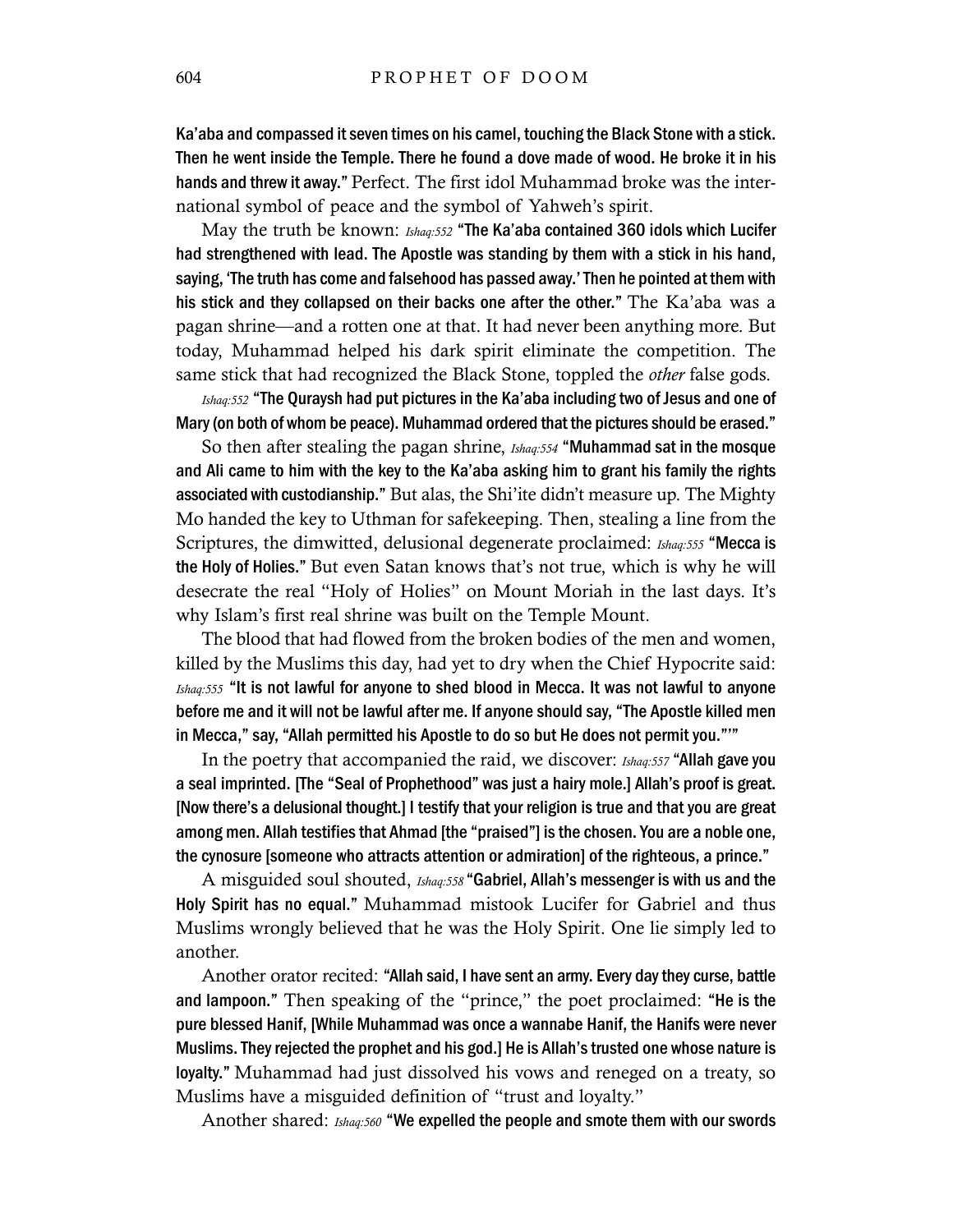the day the good Prophet entered Mecca. We pierced their bodies with cuts and thrusts. And we shot them with our feathered shafts. Our ranks went in with lances leveled. We came to plunder as we said we would. We pledged our faith to the Apostle on this day of fear." Now there's an honest Muslim: "We came to plunder as we said we would."

Pledging, piercing, and plundering behind us, Muhammad decided to get religious: *Ishaq:561* "The Apostle sent out troops to the territories surrounding Mecca inviting men to Allah. Among those he sent was Khalid. He was ordered to go as a missionary. Khalid subdued the Jadimah and killed some of them." "Troops" don't deliver "invitations," they deliver ultimatums. Khalid was Muhammad's most vicious terrorist. Calling him a "missionary" is a perverted joke. He once defined himself, bragging, "I am the sword of Allah and the sword of His Messenger!"

You'd think that after Muhammad had achieved his life's ambition, he'd tell his militants to lay down their swords. But such was not the case. A man plagued by insecurity can never be satiated. *Tabari VIII:189/Ishaq:561* "Alas for you, Banu Jadimah! It is Khalid. By Allah, after you lay down your weapons, it will be nothing but leather manacles, and after the manacles nothing but the cutting off of heads.' After they had laid down their arms, Khalid ordered that their hands should be tied behind their backs. Then he put them to the sword, smiting their necks, killing them. When the word got to Muhammad as to what Khalid had done, he said, 'I declare that I am innocent of Khalid's deeds.'" Sorry. Muhammad was the responsible party. He preached the sermons and recited the surahs that led to this. His Sunnah and his scripture were clear: good Muslims kill. Jihad is the best deed in Islam. But Muhammad was a weasel. He never accepted responsibility for anything. He had always claimed that it had been his god who had terrorized, robbed, enslaved, and murdered—not him. And Muhammad never disavowed Khalid; he went on to become the Profit's best general and tax collector.

*Ishaq:564* "One of the Banu Jadimah [who had been victimized by Khalid] said, 'God take reprisals on the Muslims for the evil they did to us. They stole our goods and divided them. Their spears came at us not once but twice. Their squadrons came upon us like a swarm of locusts. Were it not for the religion of Muhammad, their cavalry would never have attacked." And if not for Muhammad's religion, terrorists wouldn't be terrorizing today.

This brings us to another revealing tale—the assassination of Allah's daughters: *Ishaq:565* "The Apostle sent Khalid to destroy the idol Al-Uzza in the lowland of Nakhlah. The Quraysh used to venerate her temple. When Sulami heard of Khalid's approach, he hung his sword on Al-Uzza, climbed a mountain, and shouted: 'O Uzza, make an annihilating attack on Khalid. Throw aside your veil [Muhammad stole Islam's "veil" from the pagans, too.], and gird up your train. O Uzza, if you do not kill Khalid then bear a swift punishment or become a Christian.'" The custodian of Al-Uzza's temple told his pagan idol to become a Christian. Sure, I believe that. "When Khalid arrived he destroyed her and returned to the Apostle."

*Tabari VIII:187* "'I have destroyed it,' he said to Muhammad. 'Did you see anything?' 'No.' 'Then,' Muhammad said, 'go back and kill her.' So Khalid returned to the idol. He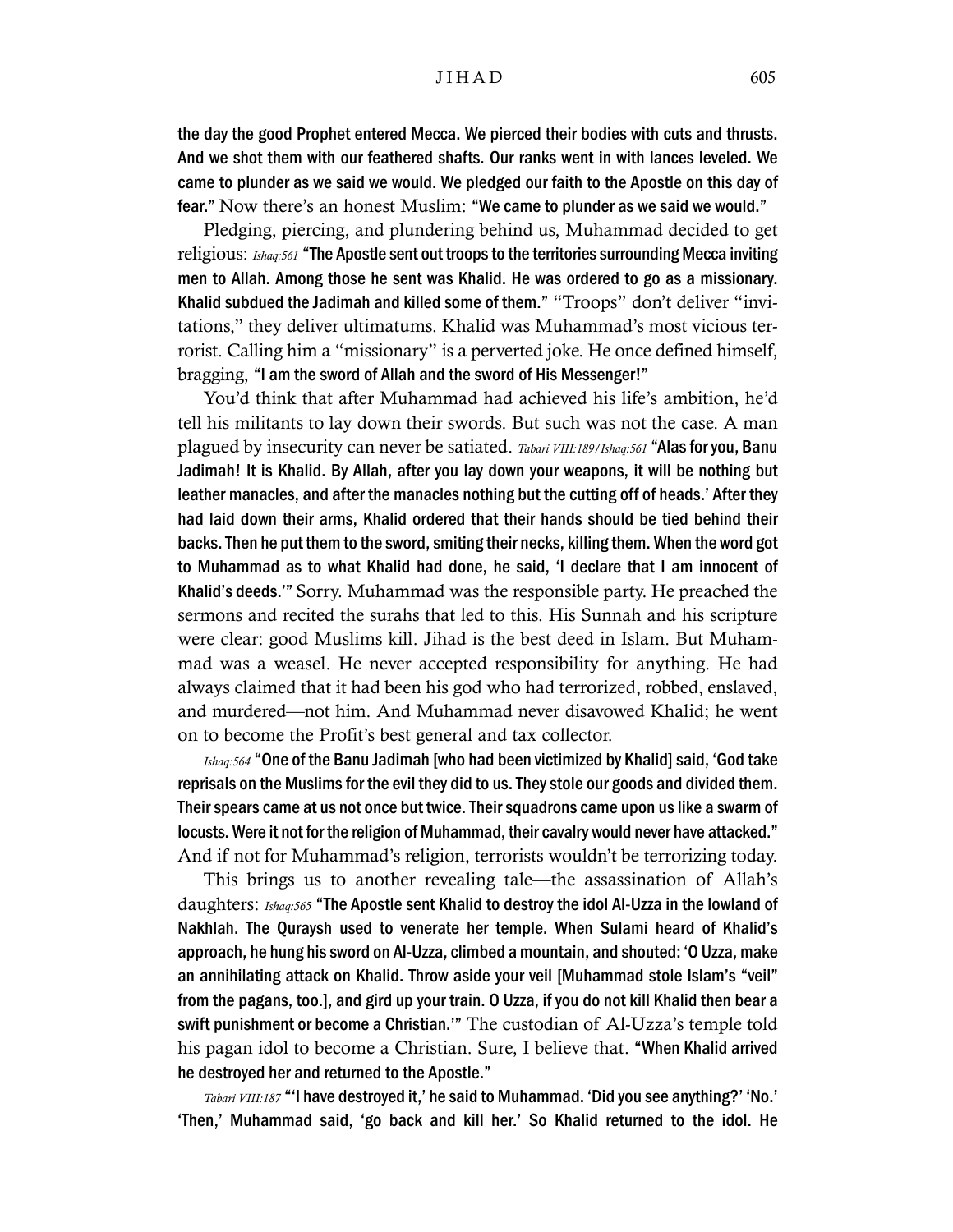destroyed her temple and broke her graven image. The shrine's keeper began saying, 'Rage, O Uzza, display one of your fits of rage!' Whereupon a naked, wailing Ethiopian woman came out before him. Khalid killed her and took the jewels that were on her. Then he went back to Allah's Messenger and gave him a report. 'That was Al-Uzza,' Muhammad said. 'Al-Uzza will never be worshiped again.'" Holy Rock of the Ka'aba! Why didn't somebody put this demented stone worshiper out of his misery? Khalid murdered the wrong idol. He should have slain Muhammad. Islam's lone prophet just confessed that the pagan rock idol Al-Uzza was a real live goddess—she was a naked African woman. It's unfathomable that Muslim militants blow innocents into oblivion based upon this man's testimony.

**☆ 中 C 6<sup>※</sup>** 

All bad things must eventually come to an end. Glory be to God. The 5<sup>th</sup> surah, is the last of a lousy lot. With it, the heavenly fraud was finished.

"The Feast" opens as one would expect from a doctrine named "submission." *005.001* "Believers, fulfill obligations." *005.002* "Believers, violate not the sanctity of the symbols of Allah [the Ka'aba, Crescent Moon, and Black Stone], nor of the sacred month [which Muhammad had violated to acquire Allah's symbols]…fear Allah: for Allah is severe in punishment." Muhammad's mantra never changed.

The Qur'an provides a long list of prohibitions. *005.003* "Forbidden to you are: dead meat, blood, the flesh of swine, and that which has been killed by strangling, or by a violent blow, or by a headlong fall, or by being gored to death; that which hath been eaten by a wild animal… This day those who reject faith give up all hope of your religion. Yet fear them not, fear Me. This day I have perfected your religion and have chosen for you Submission as your religion." Putting the commentary on not eating dead animals aside, the change of voice from "fear Allah for Allah is severe," to "fear Me for I have perfected your religion" is revealing. At best, the shift suggests that the author wasn't skilled at his craft—something that would be inconsistent with God. At worst, it's another confession—Muhammad slipped into first person because he was Allah. And the only thing "perfected" on this day was Muhammad's claim to the Ka'aba. The only thing "religious" about any of this was the tyrant's use of dogma to subdue his people.

The next verse confirms what Islamic clerics deny and what the American media ignores. Allah is the name of the Islamic god—it was never the Arabic word for "God." *005.004* "Pronounce the Name of Allah: and fear Allah; for Allah is swift in reckoning." Every time you read the word "God" in an Associated Press article emanating from the Islamic world, know that they are unwittingly propagating this deception. Muslims have a perfectly good word for "god" and they use it with great regularity. They say, "There is no ilah but Allah, and Muhammad is His Messenger."

This deception is at the very core of Islam, and thus of Islamic terror. If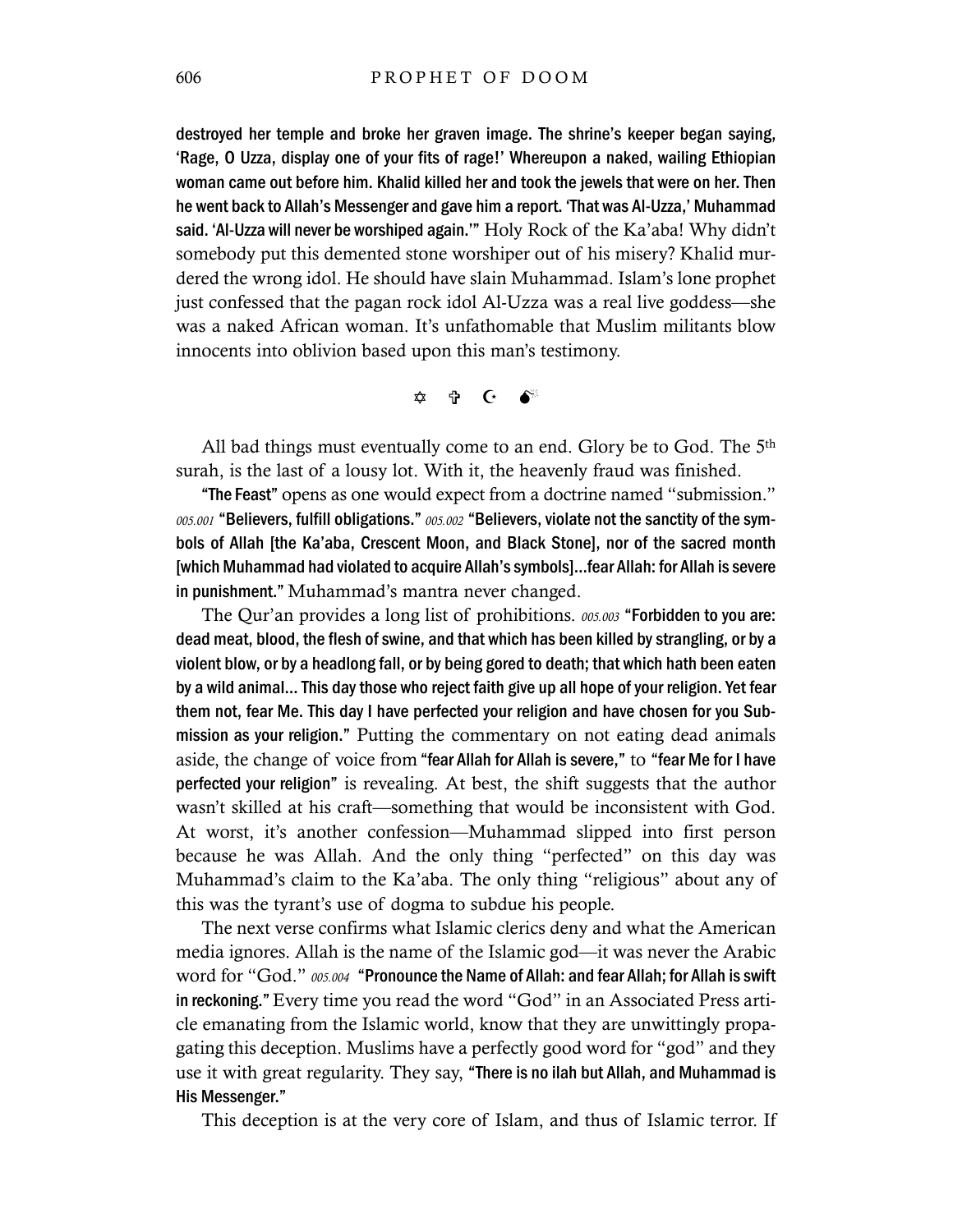Allah isn't Yahweh, the Qur'an is rubbish—it's a horrid job of plagiarizing, nothing more. If Allah isn't Yahweh, Muhammad was speaking on his own behalf—and for his own benefit—he could not have been among the line of Biblical prophets. If Allah isn't Yahweh, the god of Islam is fictitious, an impotent mirage. But knowing that most people are blissfully ignorant unwilling to read or think for themselves—they'll never know that Allah is the inverse of Yahweh. So the ruse works.

Ritual is the substance of religion, the control mechanism for obedience, the "opiate of the people." *005.006* "O you who believe, when you prepare for prayer, wash your faces and your hands to the elbows; Rub your heads; and (wash) your feet to the ankles. If you are in a state of sexual discharge, bathe your whole body. But if you are ill, on a journey, come from the privy, or have been in contact with women, and find no water, then take clean dirt and rub it on your faces and hands." But why bother to pray? The very same god that is ordering Muslims to rub dirt in their faces proclaimed: *078.037* "None shall have power to argue with the Lord, none can converse with Him or address Him." If that is true, prayer is a waste of time. If it isn't true, then Allah is a liar, which makes him the wrong god to pray to. And lest I forget, Muhammad just said, "women are dirtier than dirt."

This may be the last surah, but there is no evidence Muhammad and Allah got better with practice. *005.007* "Remember Allah's covenant which He ratified with you, when you said: 'We hear and we obey.' And fear Allah." The "covenant" which they "ratified" was a pledge of allegiance to Muhammad. This was another confession: Allah and Muhammad were one. This man created his god.

The personality Muhammad attributes to Allah was as ugly as his own. *005.010* "Those who reject, disbelieve, and deny Our signs, proofs, verses, and lessons will be companions of Hell-Fire." Returning to familiar religious patter, Muhammad slipped again—Allah was now plural. Could it be that they were a team partners? Might Allah be to Muhammad what Mickey Mouse was to Walt Disney—a means to fame and fortune? Or did Muhammad know the truth? Did he recognize what he sensed the night this all began, "I fear that I have been possessed?"

Then, in a desperate attempt to legitimize his counterfeit, Muhammad attempted to usurp Yahweh's authority. Whether deceived, delusional, or just dishonest, these erroneous claims are advanced to cast Allah as Yahweh and to authenticate Islam: *005.012* "Indeed Allah made a covenant of old with the Children of Israel, and We appointed twelve captains among them. And Allah said: 'I am with you if you perform regular prayers [obligatory Islamic worship], pay the zakat tax with regularity [the zakat was from Qusayy, not Abraham], believe in My Messengers…" Muhammad is referring to himself, not knowing that Yahweh never used humans as "messengers." Angels are Yahweh's messengers; it's what the Hebrew word for "angel" means. Men were called to be rabbis (teachers), prophets, and priests. "…obey and support the Messengers [i.e., fight for them], and loan Allah a beautiful loan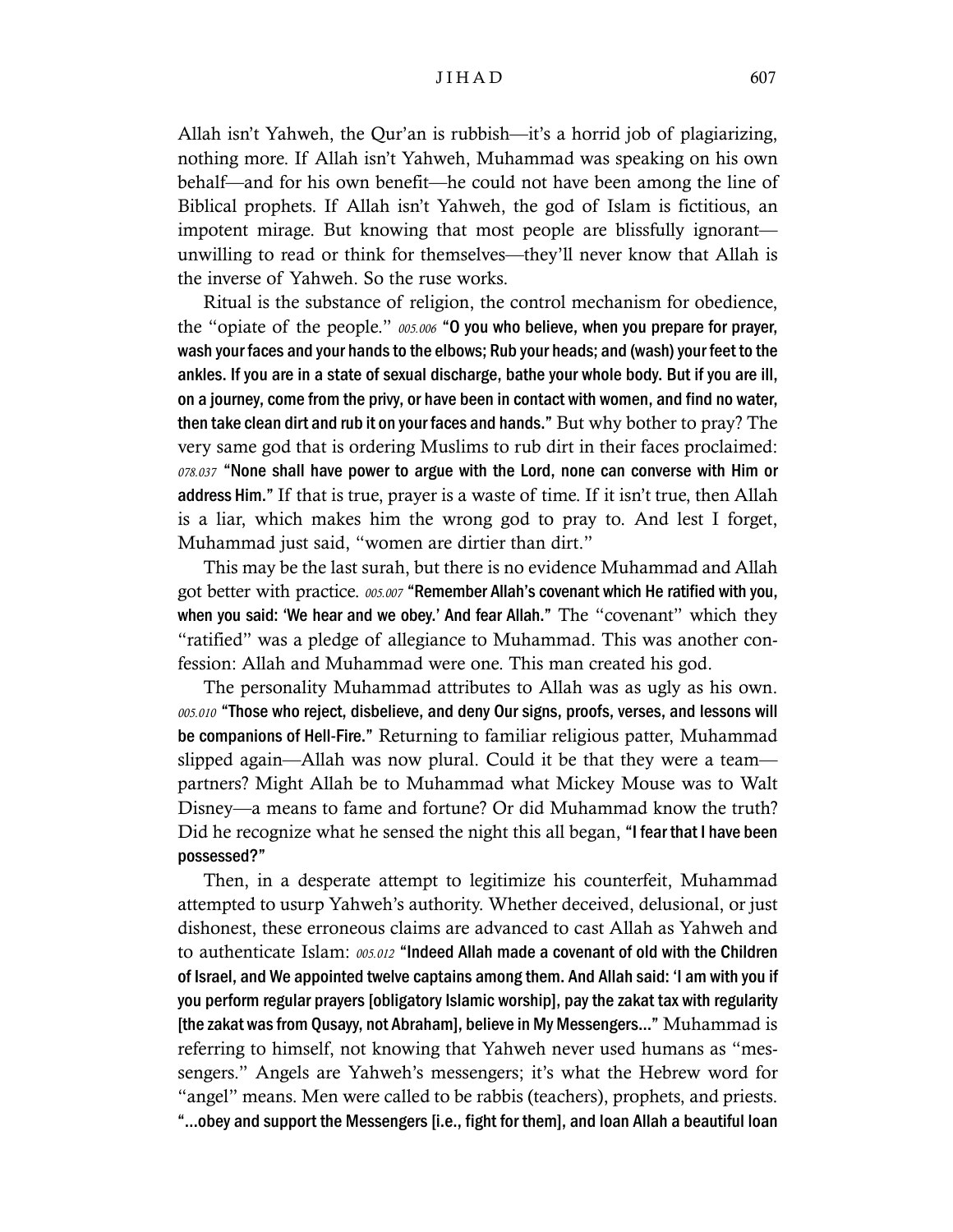[Yahweh didn't need money, but Muhammad did to advance his war machine.], verily I will wipe out your evils, and admit you to Gardens with rivers flowing; but if any of you, after this [message from Muhammad], resist, you have wandered astray.'" Not only did Muhammad falsely claim that his Islamic mantra was Jewish doctrine, his voice slipped back out of plural to singular (Our to My). He didn't get any better at this, even with practice. Further, the Biblical paradise isn't about rivers, and godly loans aren't equated to forgiveness.

To help us understand these verses, the Noble Qur'an adds: "The Jews were ordered in the Torah to follow Prophet Muhammad." It references surah 7:157: "Those who follow the Messenger (Muhammad), the Prophet who can neither read nor write whom they find written in the Torah (Deuteronomy 18:15) and the Gospel (John 14:16); he commands them to Islam." We've been through this drill before. While Team Islam couldn't read, I can. And I assure you that no Arab was called a prophet, and no man was called a messenger. But he was right in a way. When the Bible spoke of Satan, it said that he would use prostration, taxation, terror, a new gospel, and a boastful false prophet to deceive mankind.

Since the Qur'an translators were kind enough to provide the alleged Torah and Gospel references, let's review them. First, Deuteronomy 18:15 "Yahweh [therefore not Allah], your *elohiym* (deity) shall *qum* (raise up or ordain) for you a *nabiy* (man who speaks by inspiration, predicting and teaching) from the *qereb* (midst or heart) of you, from your *awkh* (brethren) [i.e., a Jew] like me. You shall *shama* (hear) him." That was a repudiation of Muhammad's claims, not a confirmation.

A better verse would have been the 18th, but only if taken out of context, as Moses is talking to his tribe—the priestly Levites—about the Messiah who would come from the tribe of Judah. "I will raise them up a *nabiy* (an inspired prophet and teacher) from their *qereb* (midst or heart) *awkh* (a brother) like me, and will *nathan* (ascribe) my *dabar* (advice, book, counsel) through his mouth; and he shall speak all I appoint for him. And if anyone fails to heed the words he speaks in my *shem* (name, character, and authority) I will call him to account. But the prophet who *ziyd (*presumptuously) *debar* (subdues (i.e., imposes submission or Islam)) and recites a book in my name which I have not commanded him to utter, or who speaks in the name of other *elohiym* (gods [like Allah]), that prophet shall die."

While the 15<sup>th</sup> and 18<sup>th</sup> verses referred to Yahshua, the Messiah, not Muhammad the perverted pirate, the 22nd verse was prophetic of Allah's apostle and his presumptuous recital. But not in a positive way.

Team Islam claims John 14:16 contains the Gospel prediction of Muhammad's arrival. So that we don't err by taking Yahshua's words out of context, I'll begin with the 6th verse: "Iesous [*Strong's Concordance* says "Iesous" was designed to replicate Yahshua or Yehoshua, Hebrew for savior. There was no "Y" in Greek.] said, 'I am [Yahweh means "I Am"] the *hodos* (way or route)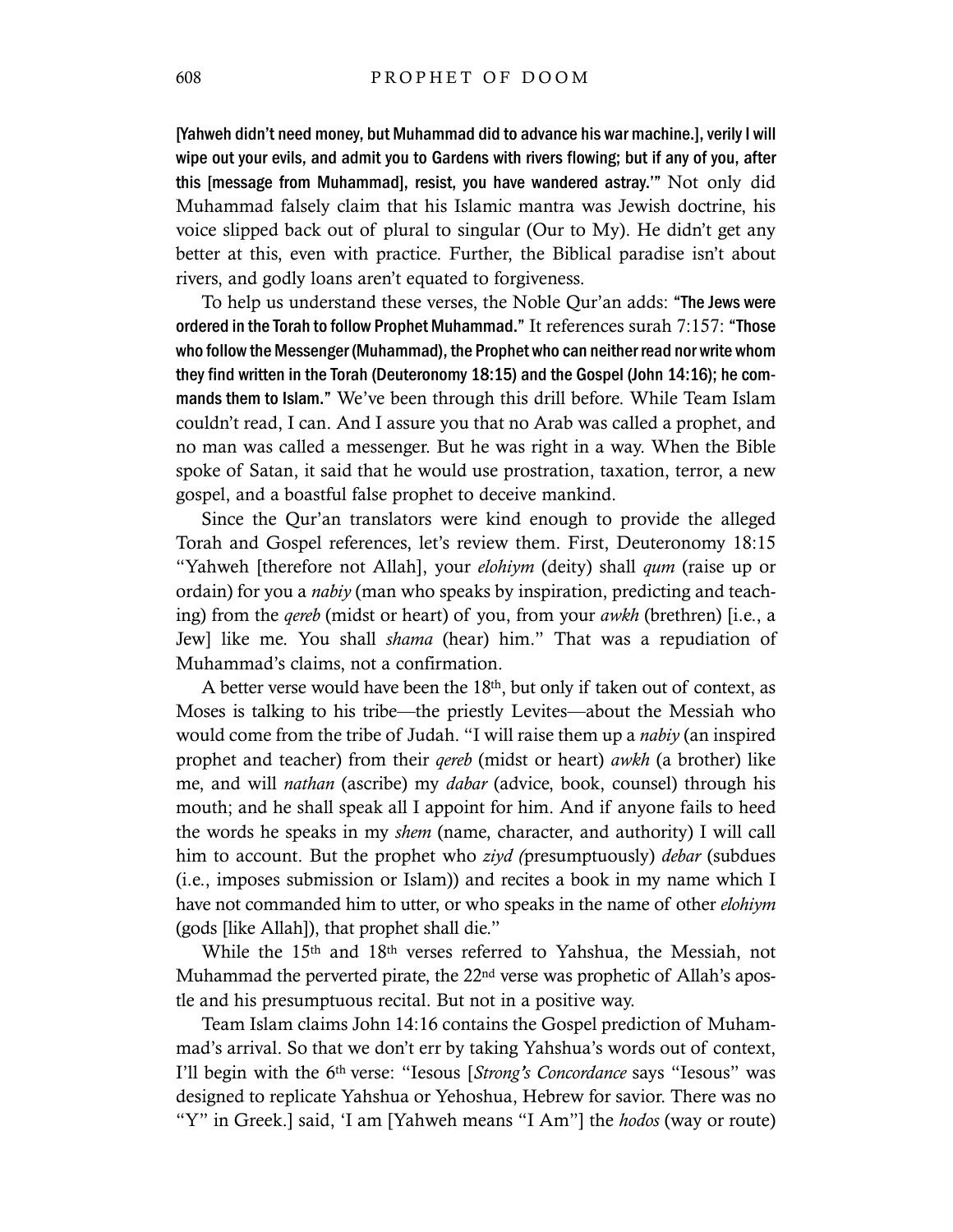and the truth, and the life; no one *erchomai* (appears before or accompanies) the *Pater* (Father), but through Me. [Therefore, not through Muhammad.] If you *ginosko* (know or understand) Me, you *ginosko* My Father also. You have *horao* (seen, experienced, beheld) Him.... He who has *horao* Me has *horao* the Father. [Yahshua is claiming that He is Yahweh in the flesh.] Do you not believe that I am in the Father and the Father is Me? The words that I say to you I do not speak on My own initiative, but the Father *meno* (abiding or dwelling) in Me does His works. *Pisteuo* (trust in or rely upon) Me that I am in the Father and the Father is in Me; otherwise rely upon the account of the works themselves. [Christ performed countless miracles to confirm his deity.] *Amen* (This is trustworthy) what I say to you; he who *pisteuo* (trusts in and relies upon) Me, the works that I do shall he do also; and greater works than these shall he do; because I *poreuomai* (traverse, or go) to the Father. And whatever you *aiteo* (ask, desire, or require) in My *onoma* (name, authority, or character), that will I do, that the Father may be glorified in the Son. If you ask Me anything in My name, I will do it. If you *agapao* (love in a moral sense) Me, you will *tereo* (keep an eye on) My *entole* (prescriptions).'"

That brings us to John 14:16: "And I will ask the Father, and He will *didomi* (give or bestow upon) you *allos* (a) *Parakletos* (Intercessor, Advocate, Comforter), that He may *meno* (abide, indwell, or be with) you *aion* (forever); that is the *Pneuma* (Holy Spirit) of Truth, whom the world cannot *lambano* (receive), because it does not *theoreo* (discern, experience, consider, or behold) Him or *ginosko* (know or understand) Him, but you *ginosko* Him because He *meno* (abides or dwells) with you, and will be in you. I will not leave you *orphanos* (bereaved, comfortless, or fatherless); I will *erchomai* (come back and enter) you. After a little while the world will see Me no more [He's predicting his crucifixion]; but you will *theoreo* (experience, behold, or look upon) Me; because I live [He's predicting his resurrection], you shall live also. [That's the Gospel: we get to live forever with Him because He sacrificed Himself as payment for our sins—the final solution.] In that day you shall know and understand that I am in My Father, and you in Me, and I in you." The Spirit of the Messiah, Yahshua, *is* the Holy Spirit, which *is* Yahweh. They are three manifestations of the same thing, just as our height, width, and depth are three manifestations of our physical body. So, rather than predicting the arrival of an Arab terrorist who is long dead, Yahshua was promising us that His eternal spirit will reside in us. In all of the Bible, it's hard to imagine Islam picking verses more damaging to their claims.

Meanwhile, back in Medina, the mean, angry, intolerant, and racist false prophet behaved as the Bible predicted: *005.013* "But because of their breach of their covenant We cursed them, and made their hearts grow hard. They change the words from their (right) places [the illiterate prophet pronounced] and forget and abandon a good part of the message that was sent them. Nor will you cease to find deceit in them." It's the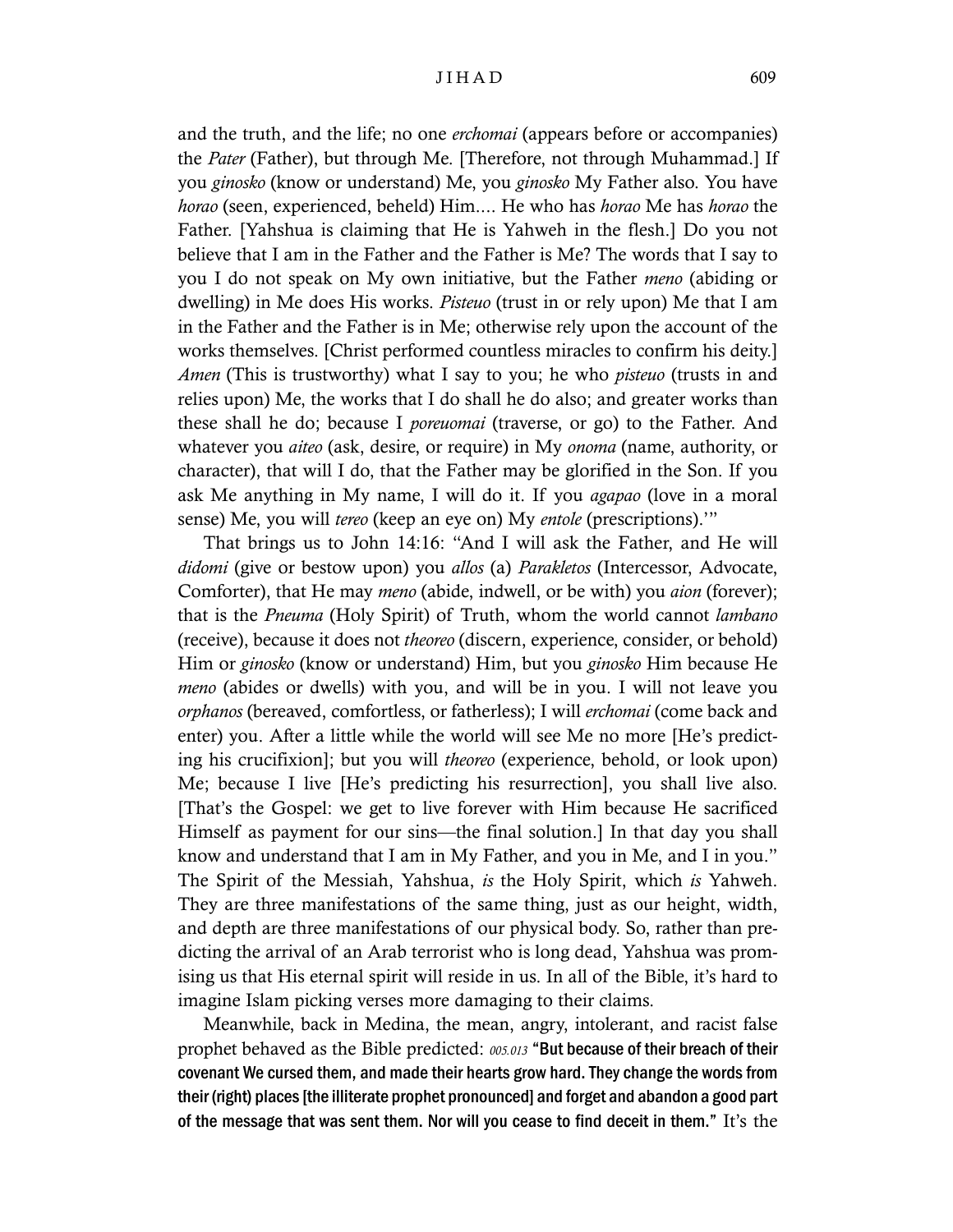time bomb of Islam: "They change the words from their (right) places and forget and abandon a good part of the message that was sent them." In another translation we find the god who breached the covenant of Hudaybiyah preaching: "And because of their breaking their covenant We have cursed them and made hard their hearts. They altered words from their context and they neglected a portion of the message they were reminded of." There is even ambiguity between the translations. The first was written in present tense as if the editing were ongoing. The second was written in past tense as if the alterations were history. So the bottom line is: Islam is clueless. Muhammad didn't know what changed, when it changed, or why it changed because it didn't change.

The Jews told Muhammad that his version of their Torah was preposterous. Christians had done the same with regards to his errant recasting of Yahshua. Both knew that Muhammad wasn't a prophet, that Allah wasn't Yahweh, and that the Qur'an didn't confirm the Judeo-Christian scriptures. This placed Muhammad in an impossible position. Every literate and godly person around was calling him a liar, his god a fraud, and his revelations fictitious.

The Qur'an was clear: Muhammad purchased Talmud stories from the Jews in Medina. When Muhammad "changed the words from their right places and forgot a good part of the message" they held him accountable. They mocked him, rejected him, and disbelieved him. This tormented him.

The Jews knew he hadn't received the surahs from Gabriel or from God. They held the receipts. This is why they had to be eliminated. The evidence, and the people who held it, had to be obliterated before they obliterated Islam. The Nadir and Qurayza were hunted down and slaughtered to keep you and me from knowing the truth. It is why Muhammad mustered the largest raids of his life against Christians.

Muhammad's claim is impossible to defend. The People of the Book, the Children of Israel, the Jews, could not have "changed the words from their right places and forgot a good part of the message" nor could they have "altered words from their context and neglected a portion of the message they were reminded of." Unaltered, unchanged, unforgotten, and rightly placed words scribed on scrolls comprising the Bible were discovered in Qumran dating back to 250 B.C., fully a thousand years before the oldest surviving Qur'an. On them we find Yahweh's name written 6,868 times and Allah's not even once. We find no reference to religion much less to the religion of Abraham, Adam, or Noah. Despite what Allah claims, Lot, Isaac, Jacob, Moses, Joshua, Saul, David, and Solomon weren't Muslims. There is no mention of Mecca or the Ka'aba in the Scriptures, and yet stories of Jerusalem and the Temple abound.

It is absurd to believe that more than a thousand years before an illiterate megalomaniac, a perverted pedophile, a profiteering pirate, a bloodthirsty terrorist, emerged in Arabia that pious Jewish scribes purposely altered the whole of their scriptures just to foil him. The scope of their conspiracy would have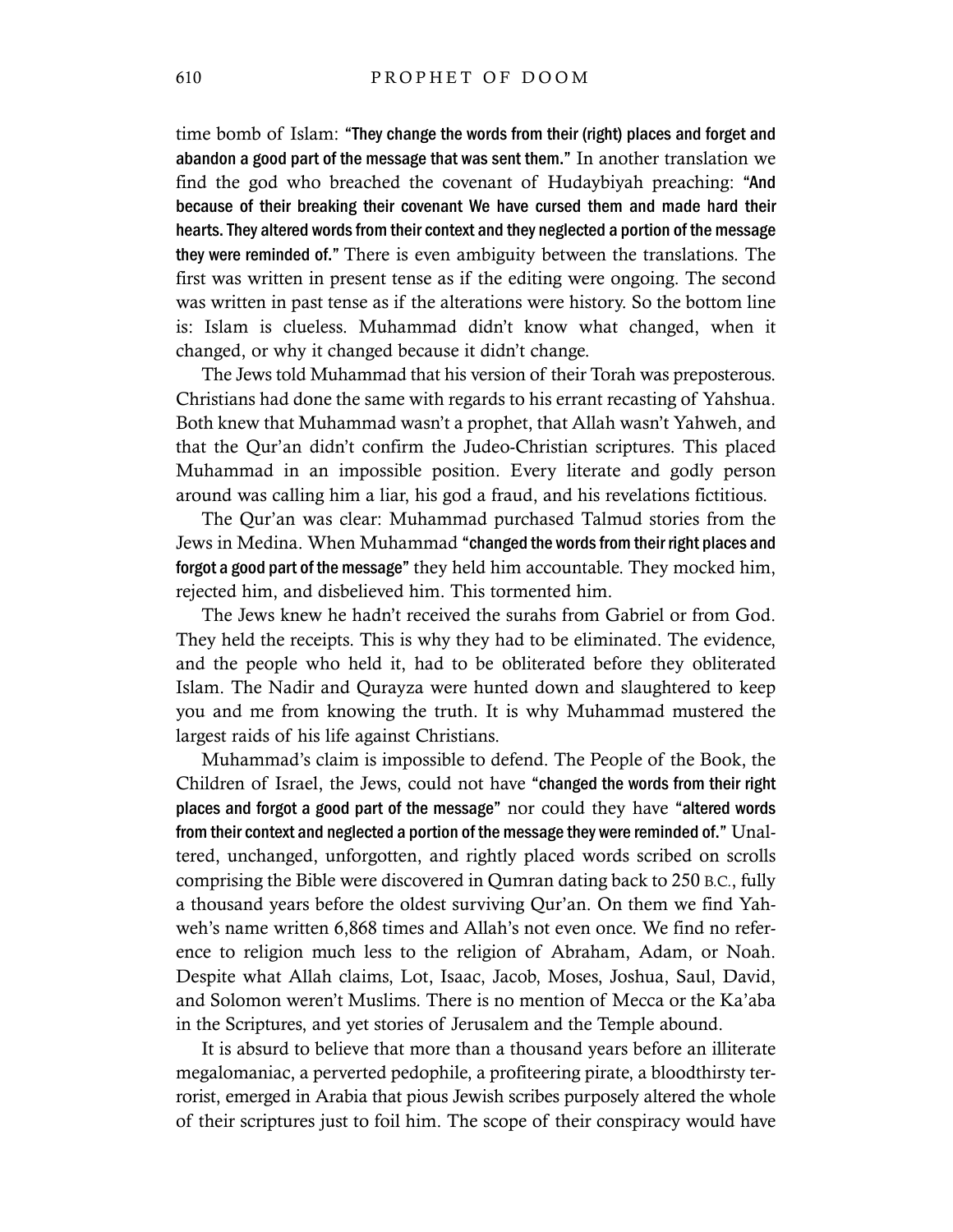had to have gone beyond millions of people plotting together to write Yahweh, Messiah, Jew, Jerusalem, and Temple into the written record and Allah, Muhammad, Muslim, Mecca, and the Ka'aba out—tens of thousands of times. All of Middle Eastern history, four thousand years of it, from Persia to Egypt, would have had to have been perverted, too, for the Bible to be as errant as the Qur'an requires it to be. Yet no scholar, historian, or archeologist has ever discovered any artifact to suggest that the Bible is in error. In fact, the opposite is true. Moreover, Yahweh's Ten Commandments and his message of choice, love, relationship, and atonement are nowhere to be found in Allah's mean spirited and immoral rant. So the Qur'an's central claim is impossible. That means Islam cannot possibly be true.

There is a reason Muhammad, the Qur'an, and Muslim scholars don't explain how, when, or why Jews "altered words from their context and neglected part of the message." They can't, because the Jews didn't.

Some have said, "It doesn't matter what you believe, only that you believe. We all worship the same God and there are many paths to him." That's like saying that it doesn't matter if a bridge over a gorge will carry your weight, only that you believe it will." To say that we all worship the same God is to say that God is schizophrenic. He's so stupid, he can't remember his name or message. And how can opposite paths—"fear and obey" and "choose to love"—lead to the same place? It isn't tolerant to allow or encourage someone to risk his or her life on a bridge that is obviously faulty. Their faith will only get them killed. Faith in the wrong object is fatal.

*005.014* "From those, too, who call themselves Christians, We made a covenant, but they forgot and abandoned a good part of the message that was sent them: so we estranged them, stirred up enmity and hatred among them to the Day of Doom. Soon will Allah show them the handiwork they have done." The Christian scriptures are comprised of the most prolifically and contemporaneously documented writings in all of antiquity. There are a thousand times more manuscript fragments, dating ten times closer to the events they describe, than there are for the second-best documented book—the *Iliad* by Homer. Further, the central message of the Gospels is salvation through Christ's sacrifice on the cross—something Islam denies. Yahshua preached love, not fear; relationship, not jihad. The Gospel message is as different from the Qur'an as any two books ever written. To say that Allah delivered both messages makes Muhammad too stupid for words —or barring that, as deceitful as the Devil.

You'd think that after twenty-two years of making these things up, Muhammad would have come up with a more credible story. But at least the Bible and Qur'an have one thing in common—they are both focused on Jews. *005.015* "O People of the Book! There has come to you Our Apostle, revealing to you much that you used to hide in your Scripture, suppressing and passing over much. There has come to you from Allah a (new) light (Muhammad) and a clear Book [the Qur'an]."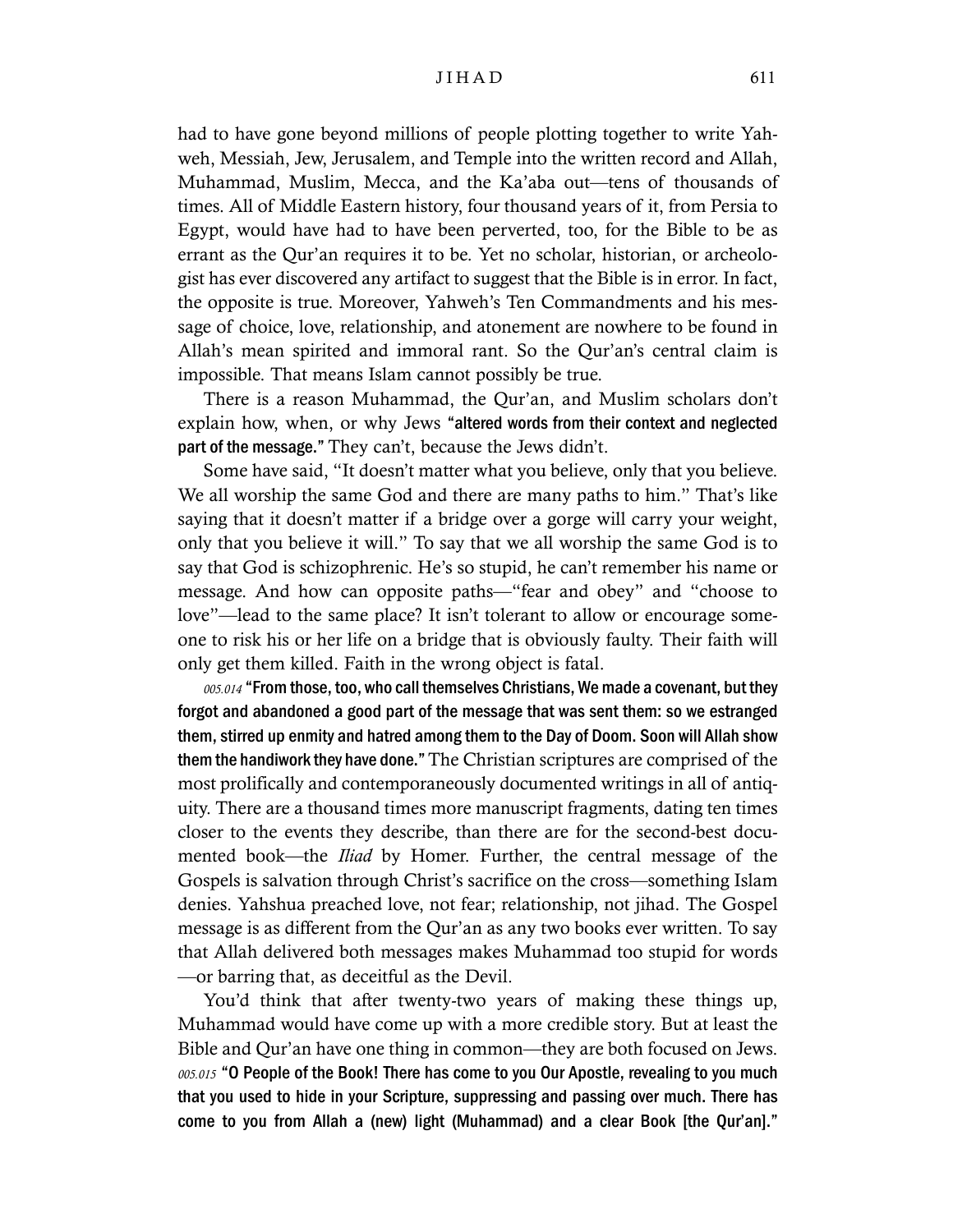Although it's a detail, it warrants mentioning: not a word of this was *written*. The one man who tried had been murdered. The Qur'an wasn't a book—nor would it become one for quite some time. And even when it was finally committed to paper, it would be poorly written, plagiarized, contradictory, racist, immoral, demented, violent, out of chronological order, devoid of context, and inaccurate. Simply stated: it became the worst book ever written. It inspires the hellish behavior we have come to know as terrorism.

While he was in the mode of shooting himself in the foot, our charlatan said:  $0.05.017$  "Verily they are disbelievers who say, 'The Messiah, son of Mary, is God.'" This verse condemns both Islam and Christians, but not in the same way. While many Jews question whether Yahshua is the Messiah, there is no question that the Messiah is God. The prophet Isaiah wrote these words about the Messiah six hundred years before he graced our presence: "For unto us a child is born, to us a son is given, and the government will be on his shoulders. And he will be called Wonderful Counselor [the Holy Spirit], Mighty God [Yahweh], Everlasting Father [describes our relationship with Yahweh], Prince of Peace [Yahshua's sacrifice brings peace between a perfect God and sinful man]. He is eternal and will reign on David's throne [Jerusalem] and over his kingdom forever. Yahweh's passion and love will accomplish this." (Isaiah 9:6) By saying that "Jesus" was this Messiah, Muhammad condemned Islam, since Muhammad's message could not be different than, or superior to, God's.

So how does this verse condemn Christians, you ask? Simple. Muhammad had killed every Jew within reach, raided all of Central Arabia, and conquered Mecca. So he redefined his enemy. The "disbelievers" became "Christians." That means each verse that orders Muslims to kill "disbelievers" must now be interpreted as an order to murder "Christians."

Feeling his oats, in the second half of the 17<sup>th</sup> verse, Muhammad claims Allah told him to…"Say (O Muhammad): 'Who then has the least power against Allah, if His will were to destroy Christ, the Messiah, the son of Mary, his mother, and everyone else on the earth?" A self-mutilating god hell-bent on total destruction—it's another Islamic first. But this one is significant. There is nothing Lucifer wants more than to "destroy Christ, the Messiah," for he represents the lone bridge between mankind and Yahweh. Should that bridge be *destroyed*, man would be eternally separated from his creator; Satan wins.

No smarter than the Black Stone which he had the audacity to say was his inspiration, Islam's lone troubadour teaches: *005.018* "The Jews and the Christians say: 'We are sons of Allah, and his beloved.' Say: 'Why then does He punish you for your sins? Nay, you are but men. He forgives whom He wishes and punishes whom He pleases.'" Just like Satan, Muhammad was fixated on destroying his competition. Yet to do so he had to rebuke the very doctrines that provided the material for his Qur'an. But he couldn't even get his facts right. While the nature of the *relationship* between man and Yahweh according to the Gospel is father-son, Christians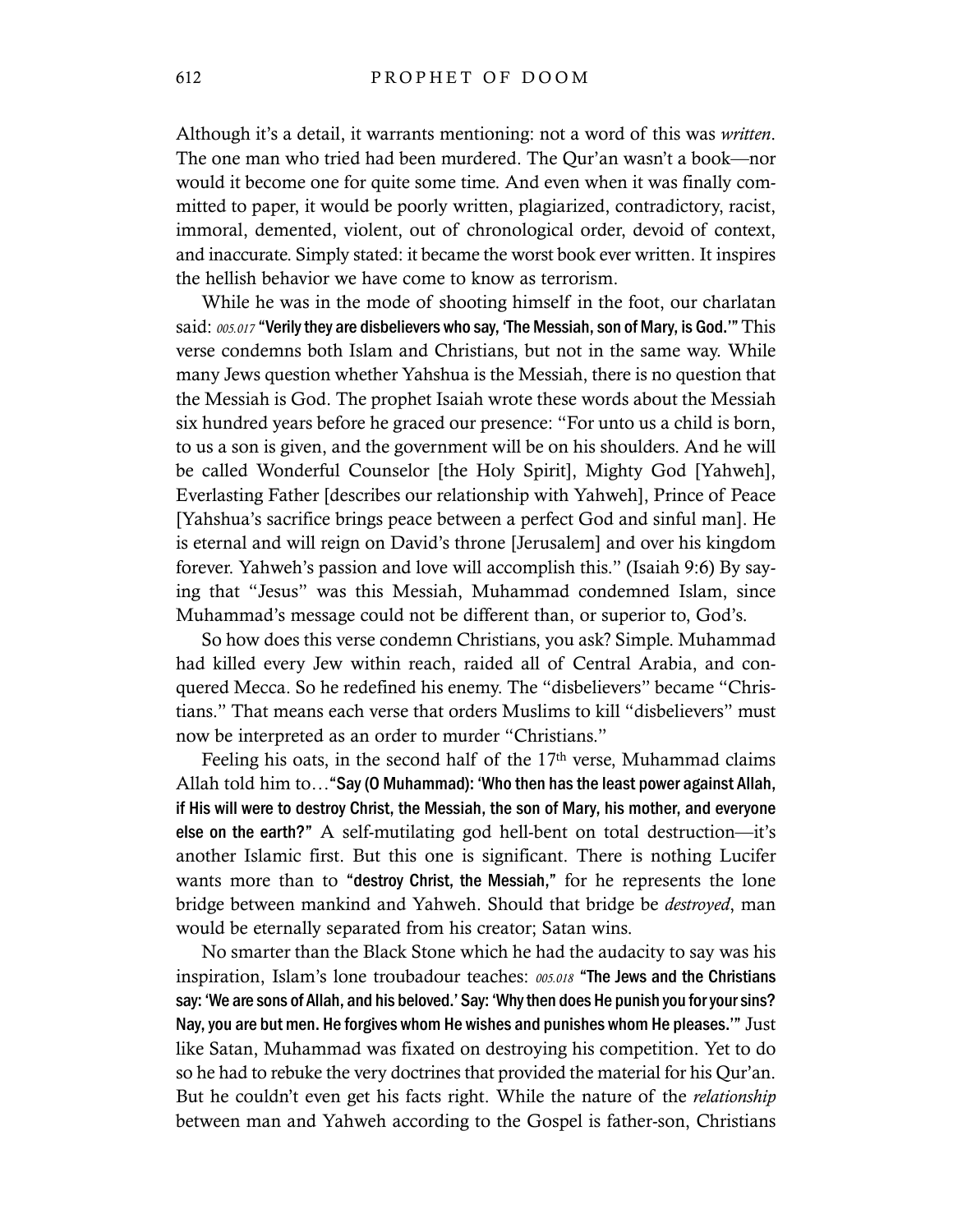don't go so far as to say that we are Yahweh's biological sons—nor do Jews. Furthermore, and this may come as a surprise, Yahweh doesn't punish men and women for their sins. Sinners who have chosen *not* to accept his gift of eternal life, and who have chosen *not* to form a relationship with him, are kept separate, consistent with their choosing. That place of separation is called Hades or Hell. By definition, hell is where unsaved sinners are and where Yahweh is not. Therefore, God cannot punish sinners because he will be eternally separated from them. That's what damnation and forsaken mean.

Ignorance and arrogance are a deadly combination. This next verse proves Muhammad and his pal Lucifer suffered from both. Moses was a great leader and liberator, but he never considered himself a prophet. Yahweh prepared Moses for the job because he wanted the best-educated Jew on the planet to lead his people. Yahweh wanted to dictate his covenant and instructions to a literate man. *005.020* "Remember, Moses said to his people: 'O my people! Call in remembrance the favor of Allah unto you, when He produced prophets among you and made you kings. [The first Jewish prophet wouldn't write and the first Jewish king wouldn't reign for another 400 years. Moses could not have said what Allah attributes to him. So this is another Qur'anic lie.] And He gave you what He had not given to any other among the peoples. O my people! Enter the Holy Land which Allah has assigned unto you [and Muslims want to take from you], and turn not back, for surely you turn back as losers. You will be overthrown, ruined.'" How, pray tell, can Allah be God, Arabs be God's chosen people, Muhammad be God's favored messenger, and Mecca be sacred territory if Yahweh had Moses lead the Jews out of bondage and then ultimately into the "Holy Land" of Israel, not Arabia?

This should be a watershed moment for Muslims and those who coddle them in the misguided spirit of political correctness. If you have managed to ignore or justify the mountain of evidence confirming Muhammad's criminal and immoral past, now you have to commit intellectual suicide. Qur'an 5:20 is historically impossible, and thus untrue.

If the Qur'an never mentioned the Bible we would have to render our verdict against Islam based solely upon Allah's demented and delusional nature and Muhammad's grotesque behavior. But the Qur'an refers to the Bible, its patriarchs, and prophets several thousand times. The Qur'an says that the Torah, Psalms, and Gospels were given to Moses, David, and "Jesus" by Allah himself, and yet he can't even plagiarize them intelligently.

You can make several choices without committing intellectual suicide. You can choose to believe that there is *no* God, and that the universe, life, and DNA all spontaneously combusted in perfect order. You can believe that there might be a god, but that he is unknowable. That would make us a chemistry experiment with which he has grown bored. You can believe that *Yahweh* is God, and that he revealed himself in the Scriptures, through Yahshua, and by his spirit, as I do. But you cannot *rationally* believe that Allah, the dimwitted,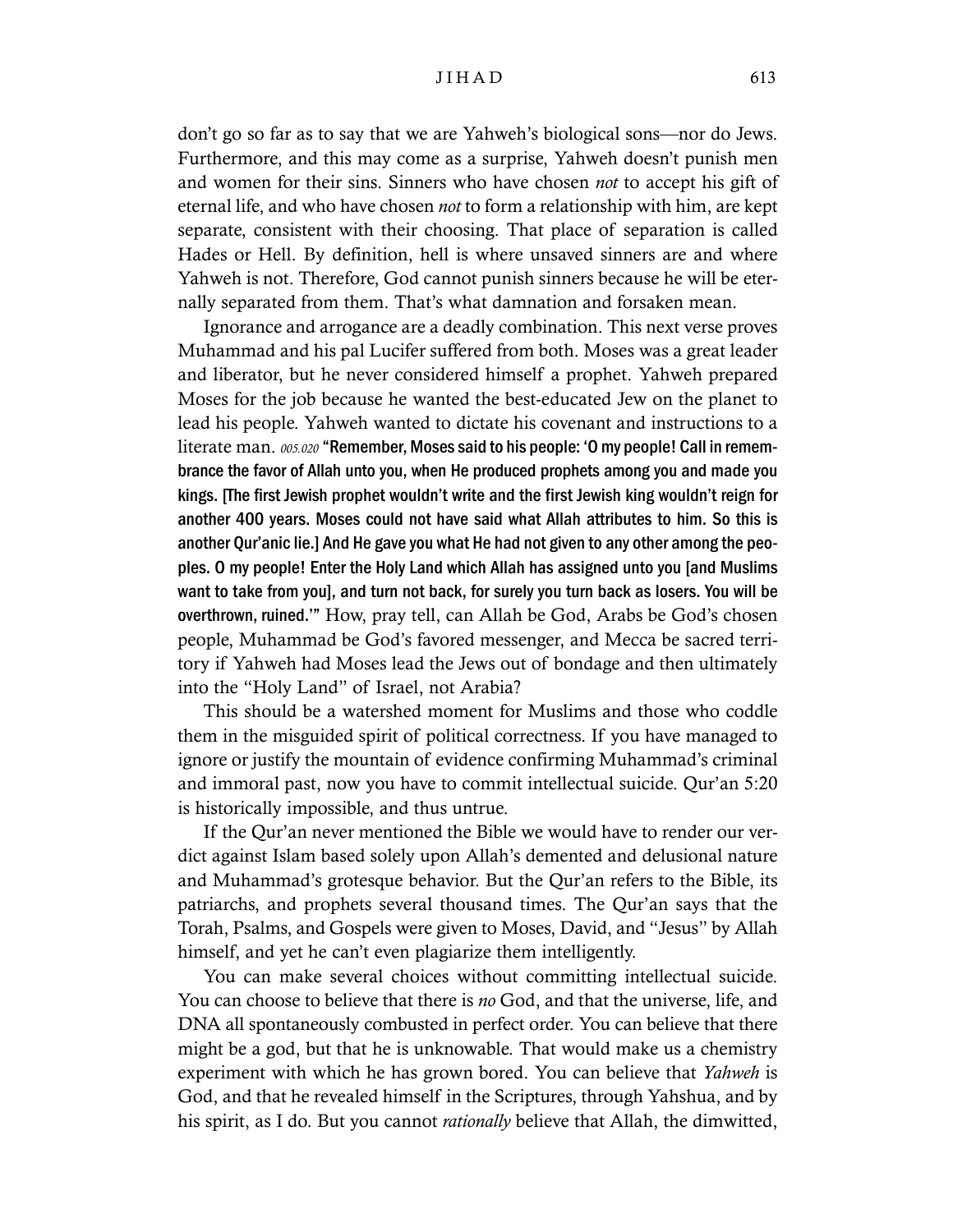delusional, and demented spirit depicted in the Qur'an is God.

Thus, Islam's religious credentials are bogus. Since Islam is spiritually bankrupt, the free peoples of the world are actually aiding and abetting murder when they allow an obviously false doctrine to continue poisoning millions of minds. It is a crime to write something that incites men to murder. Islam is criminal. Islam is illegal. Like Nazism, Islam is a scourge on humanity. Islam must be exposed, repudiated, and eliminated.

A dozen verses wallow in a polluted retelling of the Exodus and Cain-and-Abel stories as if one followed the other. They are interesting because they are plagiarized from the same book Muhammad just got through desecrating. (If you're curious, I cover the passage on page 53 of the Source Material appendix.) Then without an intelligible transition, we leave the Bible (actually the *Mishnah Sanhedrin*) and return to the central theme of the Qur'an. In his most pugnacious and inhuman utterance, the molested orphan orders Muslims to molest the world. *005.033* "The punishment for those who wage war against Allah and His Messenger and strive after corruption, making mischief in the land [those who refuse to surrender to Islam] is murder, execution, crucifixion, the cutting off of hands and feet on opposite sides, or they should be imprisoned. That is their degradation and disgrace in this world. And a great torment of an awful doom awaits them in the hereafter."

Qur'an 5:33 is the most torturous verse ever issued in the name of religion. "Making mischief "—a war of words—is sufficient to warrant imprisonment, mutilation, assassination, and crucifixion. Those who reject Islam are to be humiliated and maimed—having their hands and feet cut off—so that they might be disgraced. And this is the last surah. These tortured words weren't abrogated. This is Muhammad's parting shot at the world that had tormented him. The 5<sup>th</sup> surah is Islam's legacy. And as a result, the Sudan, today's most fundamental Islamic nation, has murdered and mutilated three million Christians over the last fifteen years. Islam remains as Muhammad conceived it.

Muslim apologists argue that repentance prohibits these tortures and that Allah is, "Oft-Forgiving, Most-Merciful." *005.034* "Except for those who repent (and become Muslims) before you overpower them and they fall into your control. In that case, know that Allah is Oft-Forgiving, Most Merciful." But consider the price. Consider the context. Repentance requires surrender to Islam, obedience to Muhammad, and the acceptance of his deity. That's why the King Fahd edition of The Noble Qur'an inserted the words "and become Muslims" inside the parenthesis. And capitulation only works if it's done prior to being "overpowered," or conquered by brute force.

By ordering his followers to torture men, Allah became nothing more than a molesting thug. He became Muhammad.

Qur'an 5:33-34 provides a synopsis of Islam's message. Men are not persuaded into Islam; they are forced into submission. Allah began his final surah announcing he: "had chosen submission as man's religion." Now he is explaining the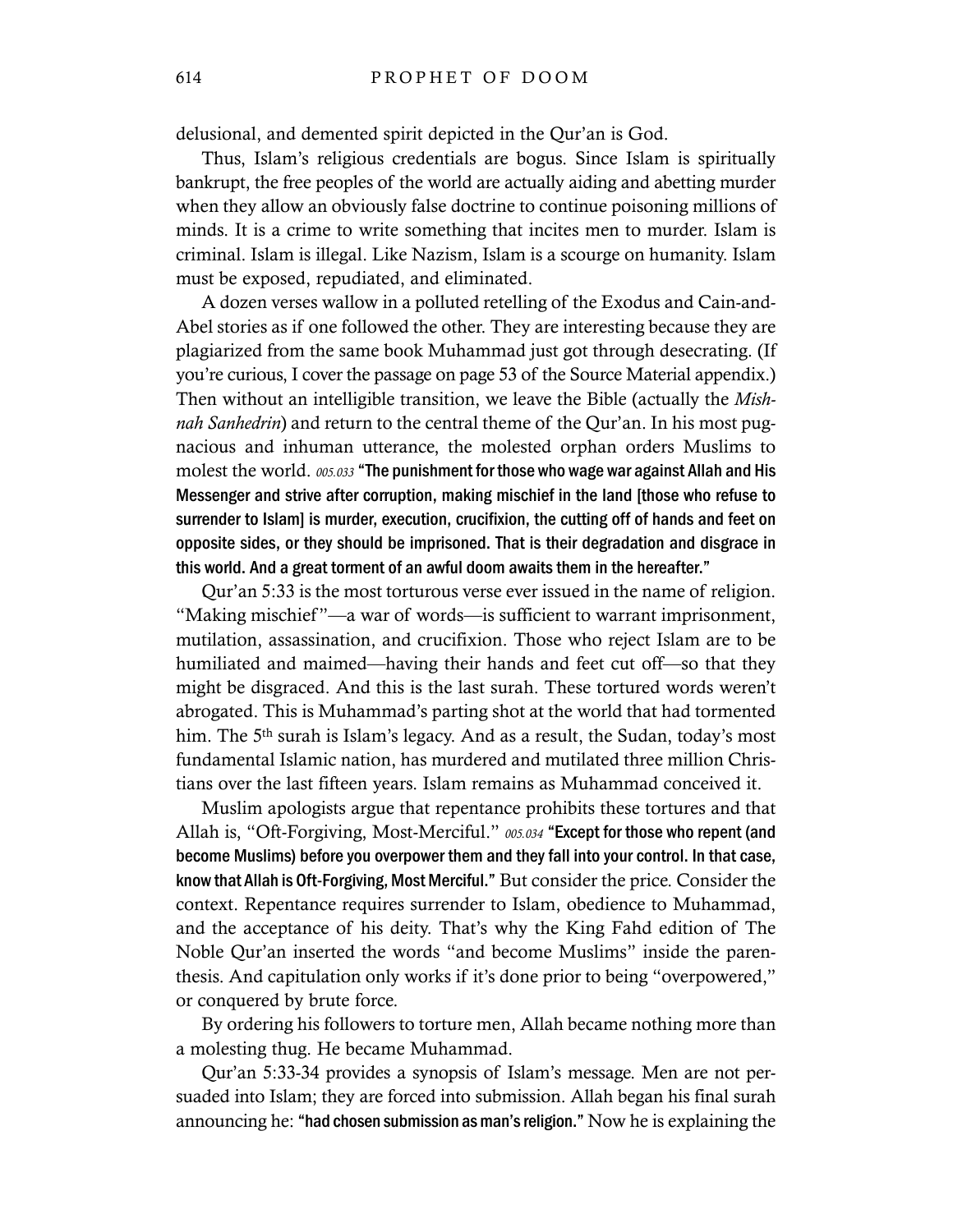means he intends to use to impose his choice—terror! Execution, crucifixion, mutilation, and imprisonment are not intellectual or spiritual inducements.

This passage highlights why the real God hates religion. Evil men create perverse and deceitful doctrines to coerce capitulation—to excuse murder and mayhem. And they use religion to control men's lives so that cleric and king might prosper. All the while their coconspirator, Satan, uses religion to deceive mankind, separating us from our Creator. The deception, death, and damnation of man is the Devil's life ambition.

Yahweh based his relationship with us on choice. We choose what to believe and in whom to trust. He recognized that love cannot be forced. Submission is the antithesis of the Scriptural message. One cannot love what one fears. (Biblically, the Hebrew *"yare"* means "revere" in reference to God, not fear.) Love cannot be seduced either, as a loving relationship is based upon open disclosure—truth, not deception. This is why Muhammad's cravings were never satisfied. In this regard, Yahweh and Allah could not be more different.

*005.035* "Believers, fear Allah and seek the way to approach Him, striving hard [fighting Jihad] with all your might in His Cause [deception, death, and damnation] that you may be successful. As for the disbelievers [previously defined as Christians], if they had everything on earth, two times over, to give as ransom for the penalty of the Day of Doom, it would never be accepted from them. Theirs will be a painful torment. They will desire to get out of the fire, but they shall not be released from it. They shall have an everlasting punishment."

The 13th chapter of Paul's first letter to the Corinthians does a better job of explaining why Muhammad failed than any words I could ever write. It serves to expose how dissimilar Muhammad's recital was from Christ's Gospel. The opening line is even prophetic, as Muhammad, the boy who was unwanted and never learned to love, claimed to have spoken for angels and to have received his message as a clanging bell: "If I speak with the tongues of men and of angels, but do not have love, I have become a noisy gong, a clanging cymbal. And if I have the gift of prophecy, and know all mysteries and all knowledge; and if I have all faith, so as to remove mountains, but do not have love, I am nothing. If I give all my possessions to feed the poor, and if I deliver my body to be burned, but do not have love, it profits me nothing. Love is patient, love is kind, and is not jealous. Love does not brag and is not arrogant; it does not act unbecomingly. Love does not seek its own, is not provoked, does not take into account a wrong suffered, does not rejoice in unrighteousness, but rejoices in truth. Love bears all things, believes all things, hopes all things, endures all things. Love never fails."

Not fear, fighting, terror, or booty. Neither submission nor obedience. Not painful punishments nor hateful tirades. Love: nothing more, nothing less.

Returning to the Qur'an we discover that Allah prefers torture to love. And while civilized man had advanced three thousand years from the time Hammurabi's laws were first pressed into clay tablets, Allah prefers the Stone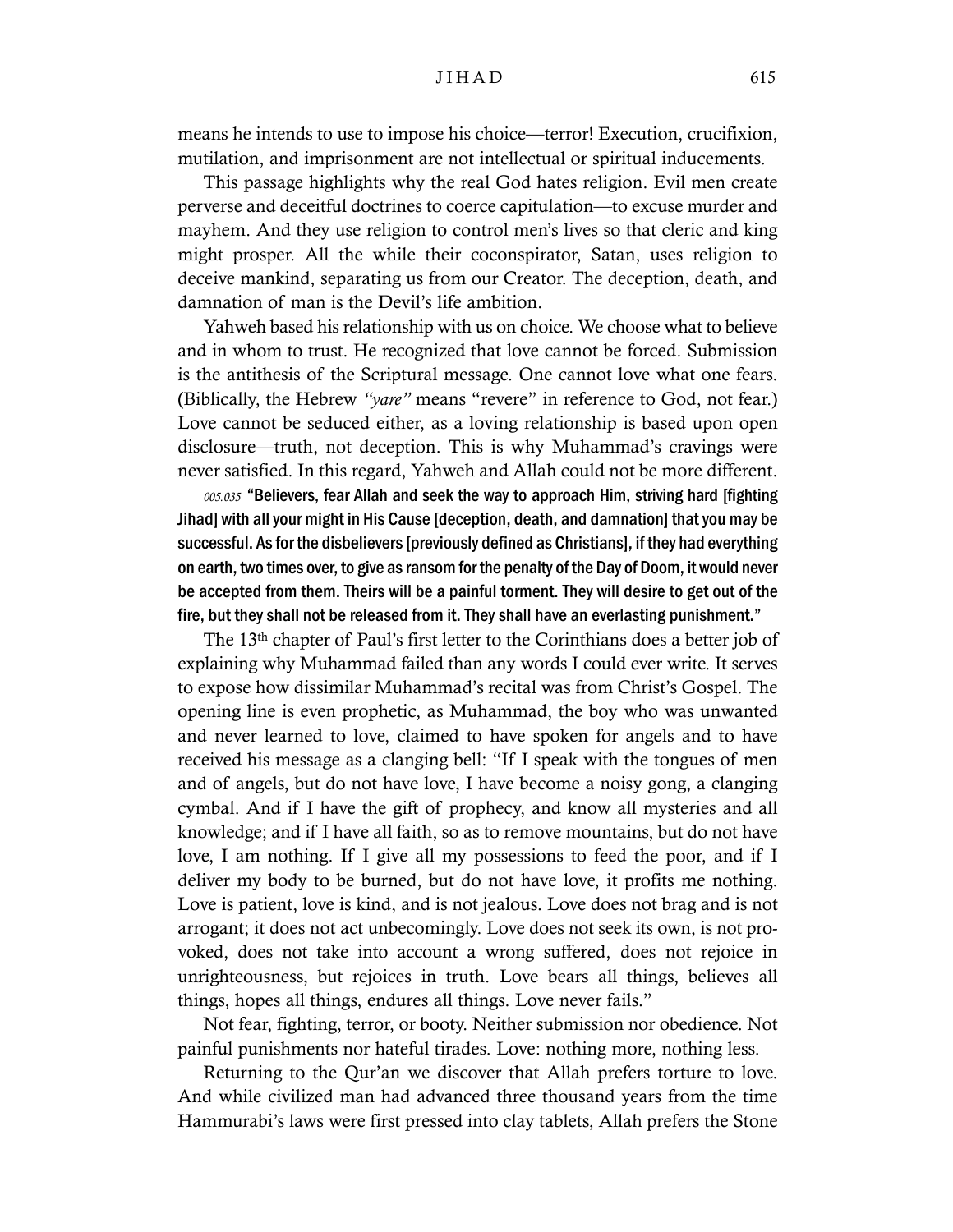Age. Yet it's fitting; it's where the Black Stone belongs. *005.037* "The [Christian] disbelievers will long to get out of the Fire, but never will they get out there from; and theirs will be an enduring torture." *005.038* "And as to the thief, male or female, cut off his or her hands: a punishment by way of example from Allah. Allah is Mighty, Wise [for a rock]. But if the thief repents after his crime, and amends his conduct, Allah turns to him in forgiveness." So, if you say you're sorry you can steal all you want.

*005.041* "Messenger, let not those [rejecters and mockers] grieve you. They race each other into unbelief: among those who say 'We believe' with their lips but whose hearts have no faith." Allah is rebuking the bad Muslims, who like bad Nazis, pretended to go along with the program to keep their heads attached. "Or it be among the Jews, men who will listen to any lie. They change the context of the words from their (right) times and places." Muhammad is once again projecting his faults onto the Jews. The Bible is the most historically accurate ancient document the world has ever known. Every story is set within the context of time and place. It is his Qur'an that has no "context" and is devoid of "times and places."

By way of example, I present the second half of the verse: "They say, 'If you are given this, take it, but if not, beware!' If anyone's temptation is intended by Allah's desires, you have no authority in the least for him against Allah. For such it is not Allah's will to purify their hearts. For them there is disgrace in this world, and in the Hereafter a heavy punishment." This is gibberish without context.

The most that can be deciphered from the verse is that Allah is once again acting like the Devil. Another translation reads: "Whomever Allah wants to deceive you cannot help." It goes on to say: "Allah does not want them to know the truth because he intends to disgrace them and then torture them." Lurking behind the veil of Islam is none other than Satan—the Adversary. While that might sound harsh and intolerant, it remains the only rational conclusion. The presentation of Allah's character and ambition in the Qur'an doesn't leave us any other choice. By prostrating themselves to Allah and fighting Jihad in Allah's Cause, Muslims have surrendered to Lucifer; they are doing the Devil's business. While the Qur'anic evidence is overwhelming, the prophet's Sunnah, or example, serves as proof. And the river of blood that has flowed from the mantra of the Black Stone serves as a harsh and vivid confirmation. It isn't by chance that good Muslims are 2000% more violent than the rest of us. It isn't by accident that terror and Islam are irrevocably and undeniably linked. It isn't a coincidence that Allah's enemies are Yahweh's chosen.

Muhammad, speaking of the Jews he had plundered, said on behalf of the spirit that possessed him: *005.042* "They are fond of listening to falsehood, of devouring anything forbidden; they are greedy for illicit gain!" If ever a verse was guilty of projecting one's own faults upon a foe, this is it. It defines hypocrite.

The man/god went on to lie: *005.044* "It was We who revealed the Torah (to Moses). By its standard the prophets judged the Jews, and the prophets bowed (in Islam) to Allah's will, surrendering. For the rabbis and priests: to them was entrusted the protection of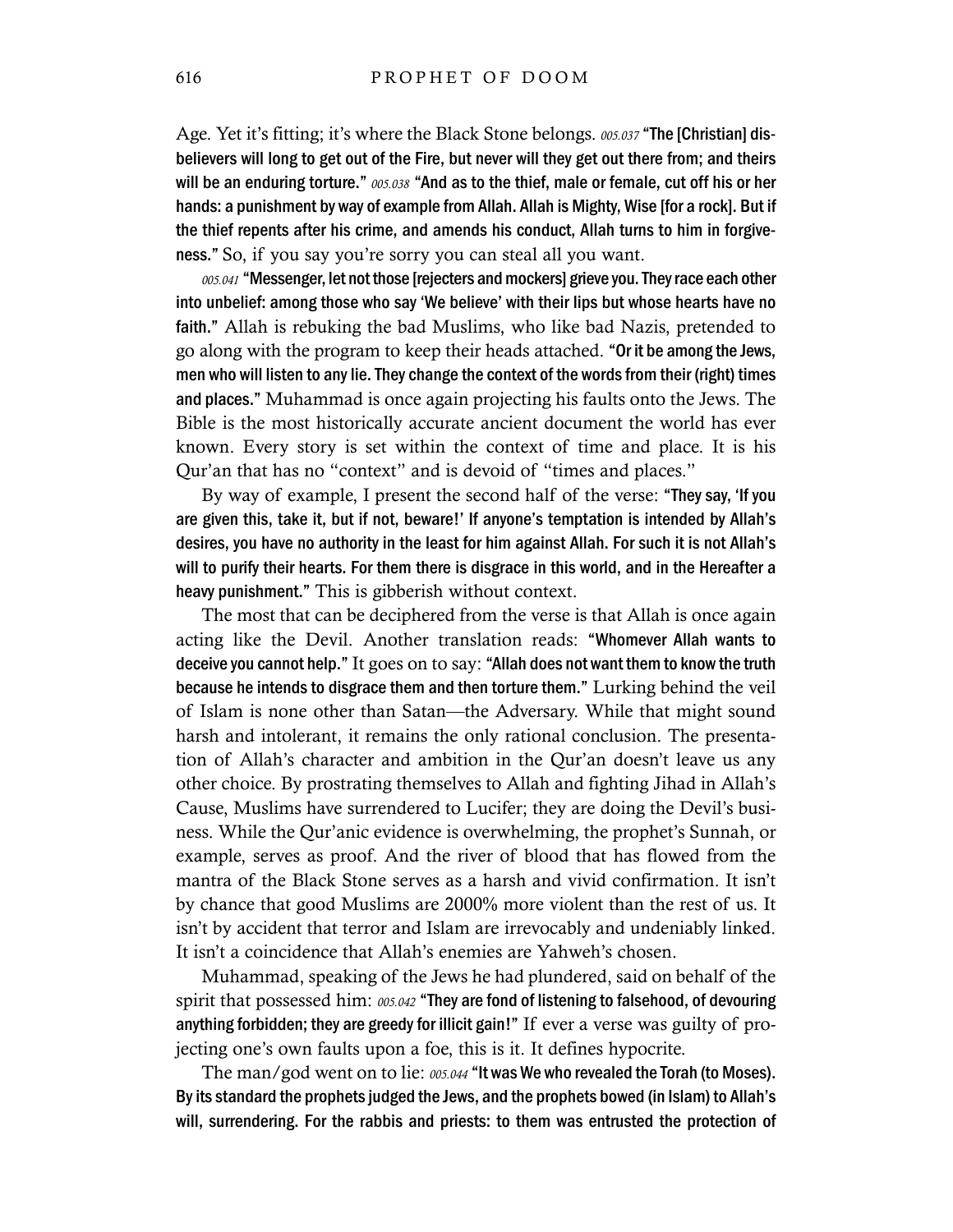Allah's Scripture Book, and they were witnesses of it. Therefore fear not men, but fear Me, and sell not My revelations for a miserable price." How do you suppose that a god who jumps between first and third person, who can't remember his name, or if he is singular or plural, could have revealed the Torah? And if he revealed it, why couldn't he protect it from change? More important, since Allah claims that his Qur'an was written before time began, and that it was his perfect revelation, why did he bother with the Torah? Moreover, if Allah was such a great and prolific "revealer," why did Muhammad have to buy his scripture "revelations for a miserable price?"

Continuing to prove his lack of divinity, Allah proclaims: *005.046* "And in their footsteps We sent Isa (Jesus), the son of Mary, confirming the Law that had come before him: We sent him the Gospel: therein was guidance and light, and confirmation of the Law that had come before him: a guidance to those who fear Allah." God has to be smarter than me. The universe is too complex and magnificent to have been formed by a nincompoop. The Gospels were written *about* Christ, not given to him. The first, Mark, was written twenty years after the resurrection. The last, John, was composed some thirty years later. And since the Gospel fulfills the Torah by confirming its prophecies, why does the Qur'an reject that fulfillment in its entirety, and why does it contradict its central message? It is as if the author of the Qur'an were ignorant of the Scriptures he was trying to plagiarize and condemn.

While I do not take my direction from the former Meccan moon god, the following advice is sound up to a point: *005.047* "Let the people of the Gospel judge by what Allah has revealed therein. If any fail to judge by (the light of) what Allah has revealed, they are (no better than) those who rebel." If I were a Muslim, I would question why my god, who claims to have personally created "Jesus" by breathing his spirit into him, and then "given him the Gospel," knows nothing of him—or it. While I know why he is ignorant of such things, the paradox ought to trouble Muslims. (The answer: there were no Christians living in Medina from whom to purchase or purloin Gospel quotes.)

While I have shared many excerpts from the Scriptures in an effort to challenge the foolishness of the Qur'anic corruptions of them, I haven't had to delve into the New Testament in rebuttal simply because Muhammad didn't know it well enough to twist its accounts. His Gospel presentation was wholly his own. In one surah Muhammad makes up a story about Mary being adopted and attributes Moses' father to her; in another he says that Jesus babbled in the cradle and was resurrected but not crucified. In the Hadith, he claims that Christ raised Ham and discussed the problem of poop in the Ark. Muhammad didn't plagiarize or twist these stories; he simply imagined them.

*005.048* "To you [Christians] We sent the Scripture in truth, confirming the scripture that came before it, and guarding it in safety: so judge between them by what Allah has revealed." Mission accomplished. We *have* judged between them and found Muhammad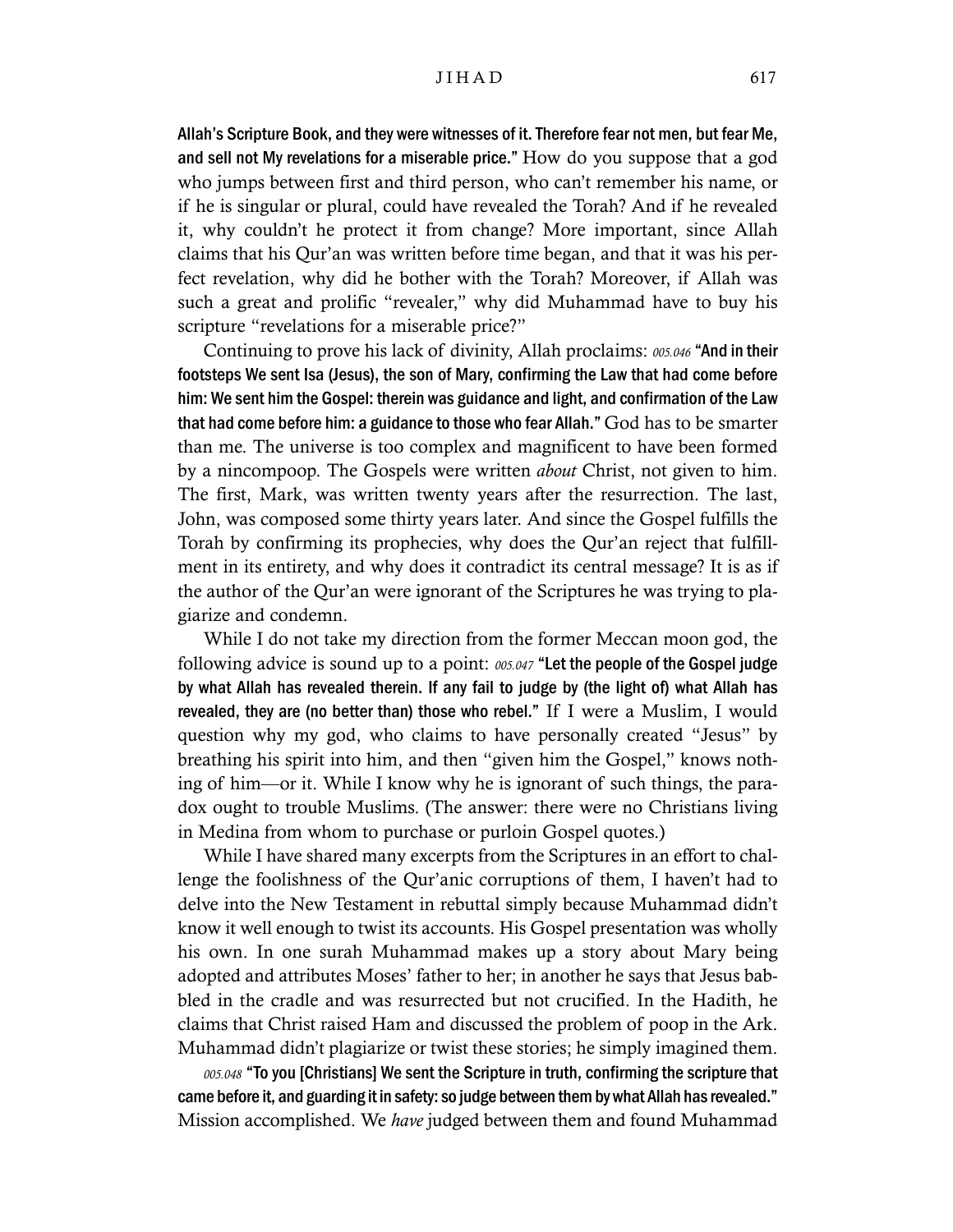guilty of counterfeiting scripture. And to add insult to injury, he had his dimwitted deity say that he "sent the Scripture in truth…and guarded it safely." If that's true, the Gospel and the Qur'an should be the same, not polar opposites.

Fearing that he had made a fool of himself, Muhammad added a caveat after his second challenge. *005.049* "And this (He commands): Judge between them by what Allah has revealed and follow not their [Christian] desires, but beware of them lest they beguile you, seducing you away from any of that which Allah hath sent down to you. And if they turn you away [from being Muslims], be assured that for their crime it is Allah's purpose to smite them. Truly most men are rebellious." This is a very strange passage since Allah claims he revealed the Christian Gospels. Yet in the same breath he tells Muslims not to follow the Christians who have based their faith on them. If Allah had revealed the Gospels, their message could not beguile or seduce Muslims away from Islam. So somebody isn't telling the truth.

If I've told you once, I've told you a thousand times…*005.051* "Believers, take not Jews and Christians for your friends. They are but friends and protectors to each other." You'd think that Allah would occasionally get something right. But this is another ignorant mistake. Jews and Christians were antagonistic when this was "revealed," and they remained so for another thousand years.

*005.057* "Believers, take not for friends those who take your religion for a mockery or sport, a joke, whether among those who received the Scripture before you or among those who reject Faith; but fear Allah." In other words, don't hang out with rational people. This would be funny if they weren't killing us.

The Islamic god believes he turned Jews into apes and pigs. *005.059* "Say: 'People of the Book! Do you disapprove of us for no other reason than that we believe in Allah, and the revelation that has come to us and that which came before?' Say: 'Shall I point out to you something much worse than this by the treatment it received from Allah? Those who incurred the curse of Allah and His wrath, those of whom He transformed into apes and swine." A Jew must have said that a swine had made monkeys of men.

*005.064* "The Jews say: 'Allah's hands are fettered.'" As do I. If Allah is Yahweh, why can't he do any of the miracles with which he so vividly demonstrated his power throughout the Bible? Have Allah's hands become fettered?

For a "new" religion, Islam seems fixated on old ones. And for a "tolerant" dogma, it's overly intent on condemning others. Muhammad protests: "Be their hands tied up and be they accursed for the blasphemy they utter. Nay, both His hands are widely outstretched, giving [Muslims Jewish booty] as He pleases. Amongst them we have placed enmity and hatred till the Day of Doom. Every time they kindle the fire of war, Allah does extinguish it. But they strive to do mischief on earth." It had been 1500 years since the Jews had fought offensively, and it would be nearly that long before they would fight again. Banished from the Promised Land by Assyrians, Babylonians, and most recently Romans, the Jews were just trying to survive, to get along. They were among the least "mischievous" people on the planet. It was Muhammad's militants who spiked the mischief scale. They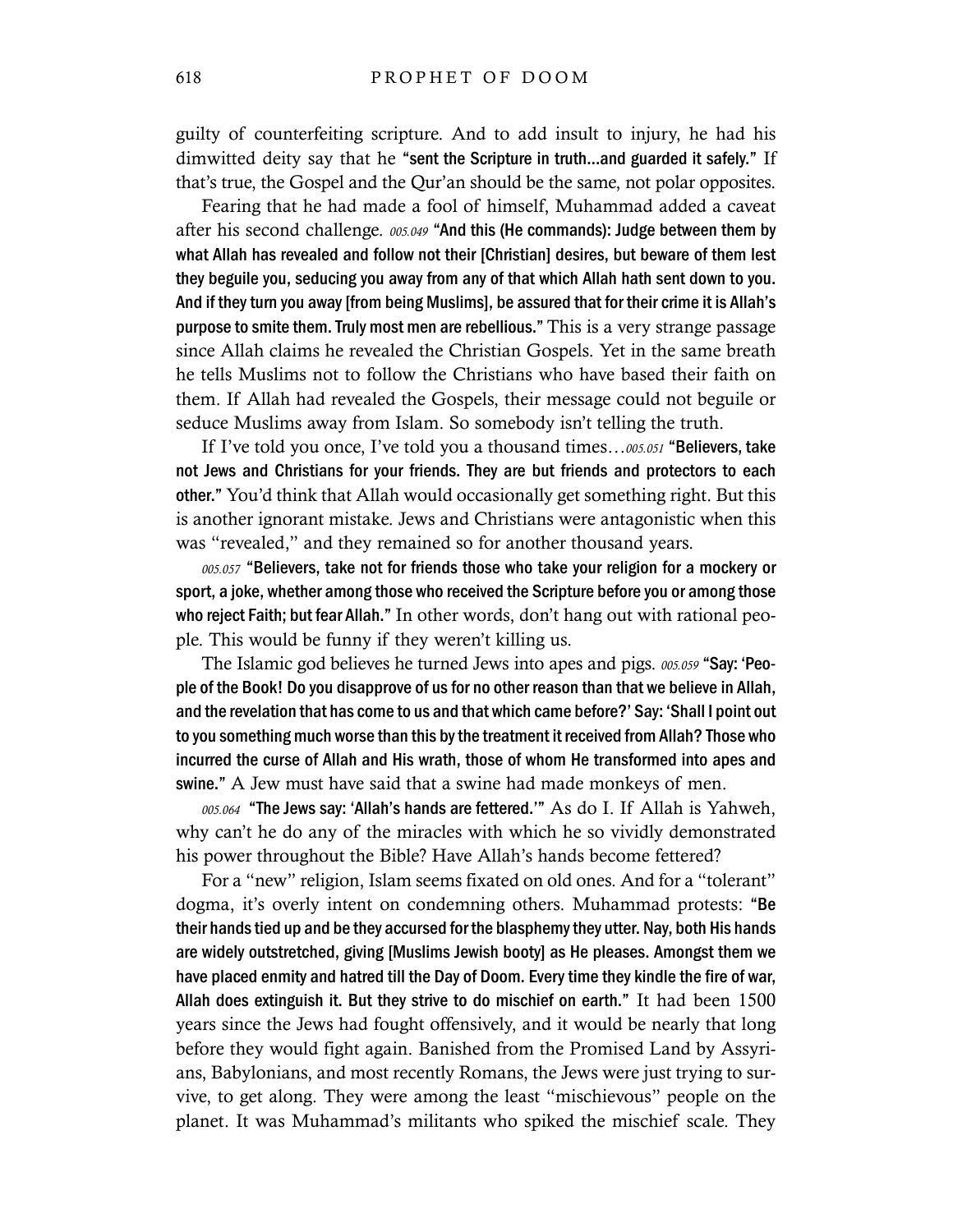had lied and looted in the process of "kindling the fires of war" seventy-five times in the first nine years of the Islamic Era.

*005.065* "If only the People of the Book had believed, We should indeed have blotted out their evil deeds [of rejecting and mocking] and admitted them to the Gardens of Bliss." Not knowing enough to be lucid, Muhammad takes a lame swipe at assuaging his conscience by inferring that the plight of the Jews wasn't his fault. "If only they had observed the Torah, the Gospel, and all the revelation that was sent to them from their Lord, they would have enjoyed happiness from every side." While it's true Jews would have been "happier" if they had followed their Torah and accepted the Gospel, Allah makes a fool of himself by saying it because he repudiates the Torah, dismantling the Ten Commandments, and his prophet's behavior was the antithesis of the message proclaimed in the Gospels. As a result, the Jews were besieged on every side by the Islamic terrorists who, in the name of Allah, stole their homes and possessions, murdered their men, raped their women, and enslaved their children.

Goebbels proposed a theory which states: "If a lie were repeated often enough and long enough, it would come to be perceived as truth." It's true today; virtually everyone—Muslims, Christians, and Jews, political leaders, media spokespeople, and common folk—are befuddled by Islam. They view Qusayy's Ka'aba Inc. and Khadija's Profitable Prophet Plan as a religion. They think that it's peaceful and tolerant because other religions are peaceful and tolerant—it's innocence by association. They believe that Allah is God and that Islam is one of many paths to him. As a result, over a billion Muslims live in religious, economic, intellectual, and political poverty, and five billion others live in fear of them. Islamic terrorism runs amuck because Islam runs amuck. And Islam runs amuck because non-Muslims tolerate it.

*005.067* "Messenger, deliver the (message) which has been sent to you from your Lord. If you do not, you will not have delivered His message. And Allah will protect you from people." The opening lines are too dumb for words, much less scripture. The last is too sinister to be believed. Why does Allah need to promise to protect his delivery boy? Is Muhammad a coward? Is he so insecure that mocking, ridicule, and rejection have overwhelmed him? Or is the messenger afraid that he who lives by spewing poison will die by being poisoned?

Ever the hypocrite, Allah's poison pen proclaims: *005.068* "Say: 'O People of the Scripture Book! You have no ground to stand upon unless you observe the Taurat [Torah], the Injeel [Gospel], and all the revelation that has come to you from your Lord [Muhammad's recitals].' It is the revelation [of the Qur'an] that comes to you from your Lord (Muhammad), is certain to increase their rebellion and blasphemy. But grieve you not over (these) unbelieving people." It's another Islamic first; Allah's scripture *causes* people to rebel against God. And the reason is that Muhammad never understood the Torah's place in the Hebrew Scriptures or the Gospel's role in the Christian Bible, much less their relationship one to the other.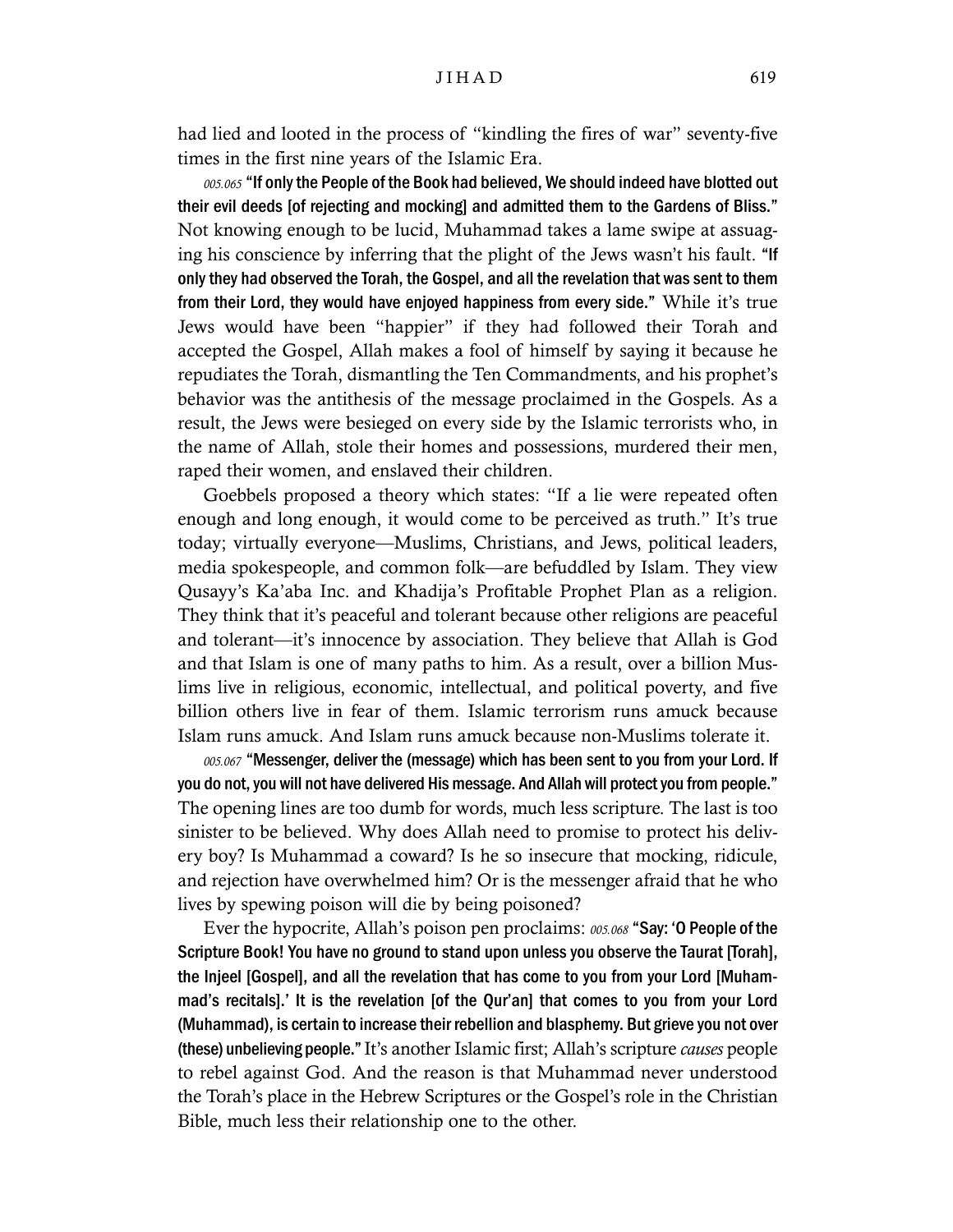Calling Allah "God" was blasphemy of the first order, but for rebellion, consider this: from the dawn of recorded history (2500 B.C.) to the creation of Islam (620 A.D.) Arabs were among the freest, most self-reliant, tolerant, and least warlike people on earth. There is no record of them conquering or looting neighboring nations. Then everything changed. In the first ten years of the Islamic Era, under the leadership of Muhammad, they initiated scores of terrorist campaigns—pillaging their way to infamy. The following year, Abu Bakr's War of Compulsion forever sealed their fate. He forced every Arab into submission. They lost their freedom, self-reliance, tolerance, and peaceable nature forever. Over the next six years, Arabs—now Muslims—fought six bloody crusades conquering what is today Yemen, Syria, Israel, Jordan, Egypt, Turkey, Iraq, and Iran. They would go on wielding swords over the necks of civilized people from Spain to India. Their victims were always given three choices: surrender and capitulate (accept Islam and pay the zakat tax); surrender and pay the jizyah protection tax in humility; or die. Islam was the sole impetus for the "increase in rebellion." And lest we forget, the collection of spoils and taxes was the motivation. So I challenge you—even dare you—to explain this change of behavior any other way.

Muslims take this next verse out of context and use it to promote Islam as peaceful and tolerant. *005.069* "Those who believe (in the Qur'an), those who follow the Jewish (Scriptures), and the Sabians and the Christians—whoever believes in Allah and the Last Day, and does right—on them shall be no fear, nor shall they grieve." The Concise Encyclopedia of Islam says of the Sabians: "A people named in the Qur'an along with Christians, Jews and Zoroastrians (Qur'an 22:17), as having a religion revealed by Allah.… They were Hellenistic pagans with roots to the ancient Babylonian religions." Since the Sabians worshiped the Greek gods and followed the occult practices of Babylon, it would make Allah Satan if he revealed their religion.

Returning to the core of the verse we discover that by including the "whoever believes in Allah" segment between the dashes—Muhammad dashed any semblance of tolerance. Muslims were the first believers listed, thus the dashed portion was established to require Islamic submission from the others to qualify for "no fear or grief." Additionally, in context, this verse contradicts any notion of Islamic tolerance. The previous verse said that Jews were blasphemers. Ten verses earlier they were called "apes and swine." And throughout, Christians have been defined as "disbelievers," thus evoking the wrath of the 8th and 9th surahs—the Qur'an's War Manifestos.

Before we press on, I'd like you to consider the 98<sup>th</sup> surah—one revealed about this same time. Allah said Christianity and Judaism were "false religions." *098.001* "Those among the People of the Book, who disbelieve and are idolaters [making Christians and Jews pagans], would never have been freed from their false religion if the Clear Proofs had not come to them. An Apostle of Allah came reading out of hallowed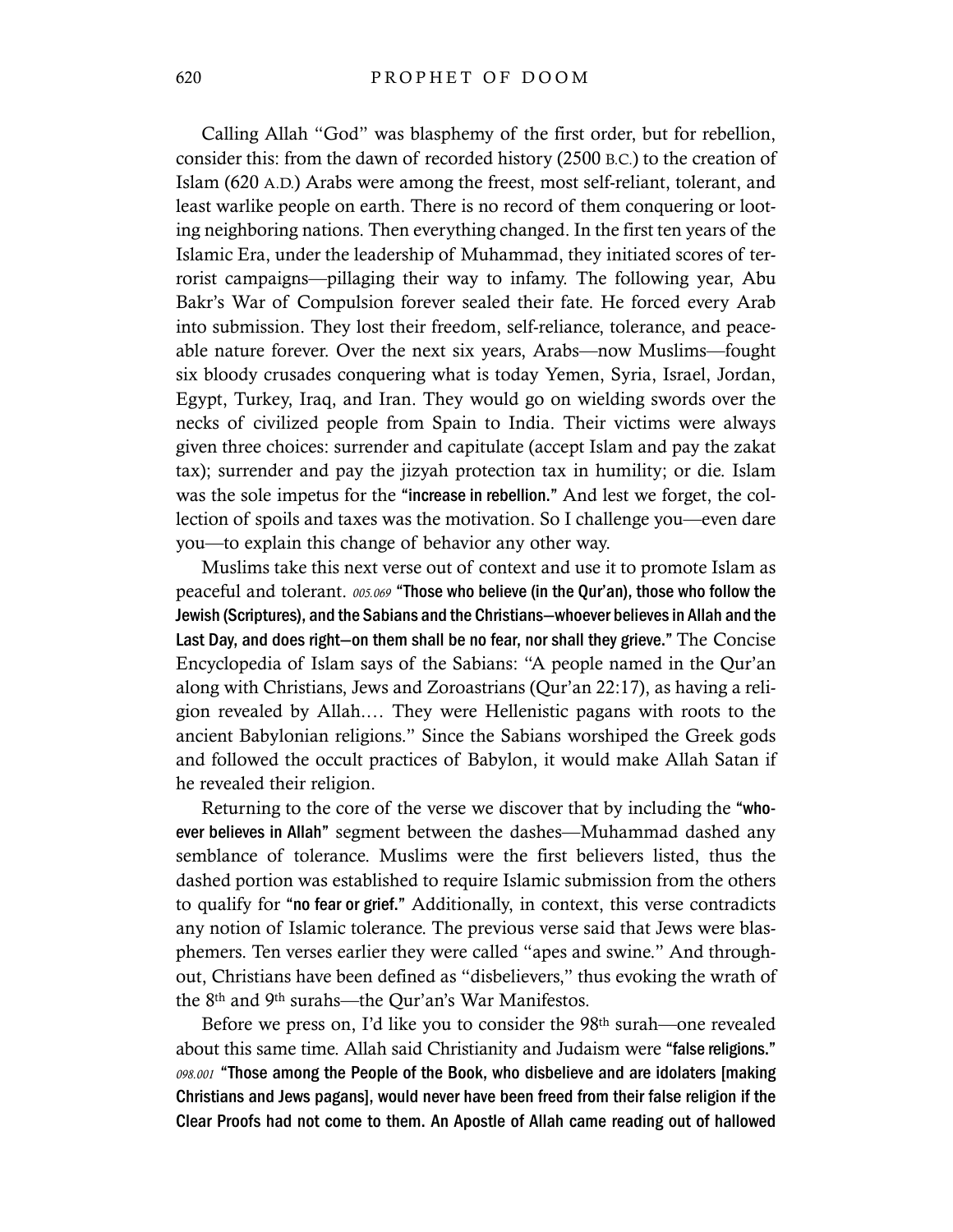pages, containing firm decrees…. They were commanded to serve Allah exclusively, fulfilling their devotional obligations, and paying the zakat. Surely the unbelievers and idolaters from the People of the Book will abide in the Fire of Hell. They are the worst of creatures."

So I pose this question to the world's cadre of Islamic scholars: if Qur'an 5:69 is testimony to Islamic tolerance, why does Qur'an 98:1 contradict it? Further, if Allah was Yahweh, why isn't there an order for fighting in his cause, for paying the zakat tax, for observing holy months, for performing devotional obligations, for Ramadhan fasting, or for participating in the hajj pilgrimage in the Ten Commandments? And while we are on the subject of Exodus 20, most everything Muhammad did violated Yahweh's commands. How could that be if the Qur'an confirmed the Torah? How can Judeo-Christianity be a false religion if Allah revealed it and then confirmed it?

Preoccupied with the Jews, the Arab god attacks them again: *005.070* "We took a solemn pledge from the Children of Israel and sent messengers to them; but every time a messenger came bringing something that did not suit their mood—they called one an impostor, another they slew. They imagined that there would be no trial (or punishment); so they became willfully blind and deaf." Muhammad is inferring that the Jews called him an "imposter" and that they "slew" Christ. But that's a problem for Islam because the Qur'an claims "Jesus" wasn't killed and history confirms that while he was crucified, the Jews didn't do it.

These next two verses, combined with Qur'an 5:17 and 98:1, condemn Christians to endure the cutting edge of Islamic terror—forever. Throughout the Qur'an's most violent surahs (4, 5, 8, 9, 33, 47, 48, 59, 60, and 61) Muhammad used the words "infidel," "unbeliever," and "disbeliever" to describe his enemy. Then in the  $5<sup>th</sup>$  surah, the prophet defined his terms. "Infidels, unbelievers, and disbelievers" become Christians; and thus they inherited the legacy of Islam's sword.

While it was ingenious and efficient, it was also transparent and immoral. Muhammad had robbed, enslaved, and killed every significant Jewish settlement in Arabia. After enduring ten years of terror, the Quraysh had surrendered, as had most every Arab town within Islam's reach. There was nothing left to steal. But having turned self-sufficient and peaceful men into bloodthirsty pirates, Muhammad needed a new enemy. So…*005.072* "They are surely infidels who blaspheme and say: 'God is Christ, the Messiah, the son of Mary.' But the Messiah only said: 'O Children of Israel! Worship Allah, my Lord and your Lord.'"

Now that the Qur'an has brought the 14th chapter of John's Gospel to our attention, we know that Christ, the Messiah, claimed that he was God. Thus Allah is doing what he does best: lie. "Lo! Whoever joins other gods with Allah or says He has a partner, Allah has forbidden Paradise, and the Hell Fire will be his abode. There will for the wrong-doers be no one to help." *005.073* "They are surely disbelievers who blaspheme and say: 'God is one of three in the Trinity,' for there is no ilah (god) except One, Allah. If they desist not from saying this (blasphemy), verily a grievous penalty will befall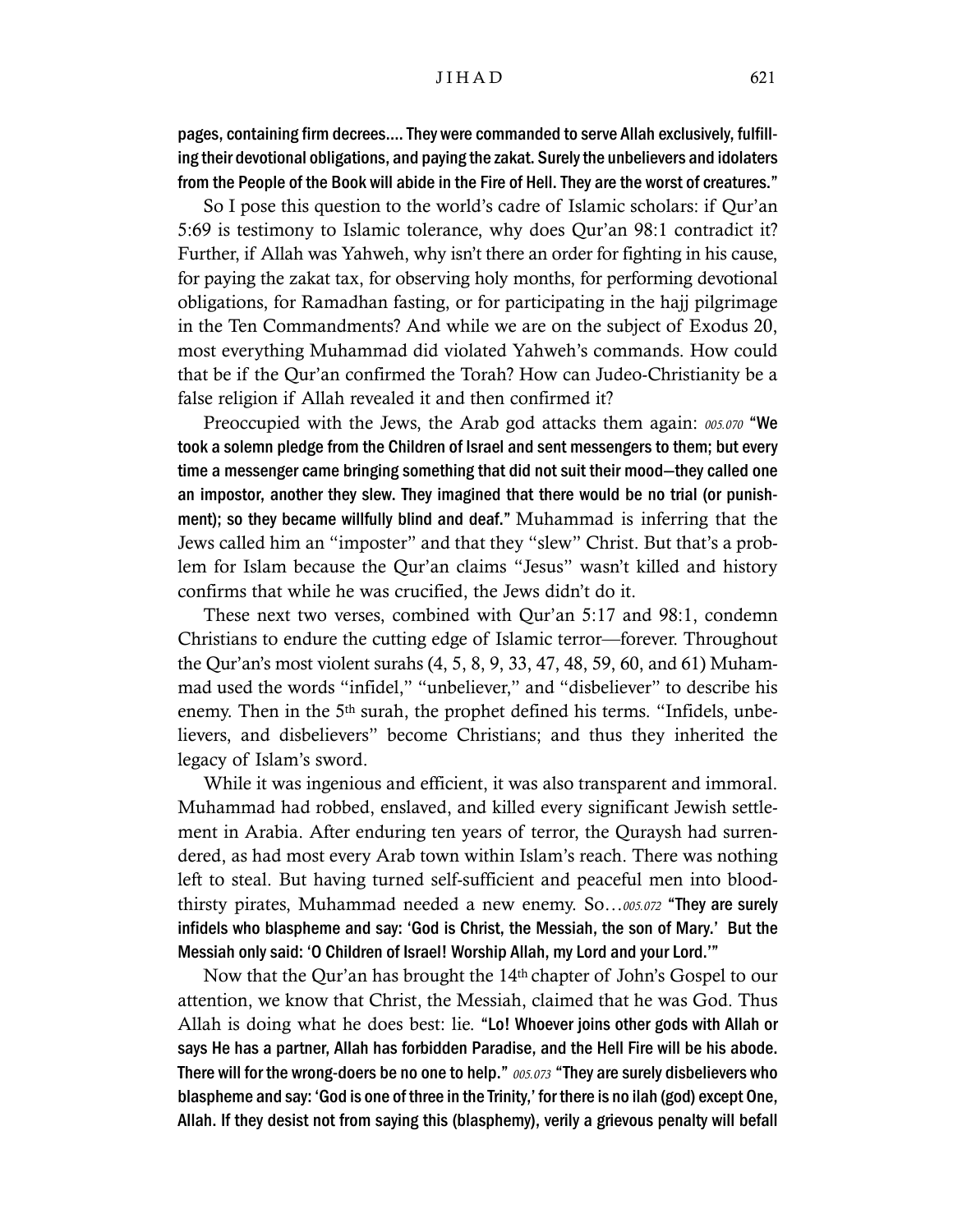them—the disbelievers will suffer a painful doom."

With that said, "Christian" must now be substituted for "infidel" and "disbeliever" in every verse commanding Muslims to fight, kill, terrorize, plunder, or enslave. "Must" because of Qur'anic abrogation. Surah 2:106 proclaims: "Whenever We cancel a verse or throw it into oblivion, We bring one which is better." The 5th surah was the last handed down and thus its commands and definitions abrogate all others. The result is as clear as the skies over New York at 8:45 A.M. E.D.T., the 11<sup>th</sup> of September 2001. I'm sorry to be the bearer of such bad news, but this is why Muslims kill Americans. They believe we are Christians.

The prophet-less profit, the miracle-less apostle, the illiterate messenger of "scripture" (Latin for writing) felt the need to disparage the Messiah and his mission once more. *005.075* "The Messiah, Christ, the son of Mary, was no more than a messenger; many were the messengers that passed away before him. His mother was a woman of truth. They had to eat their food. See how Allah does make His signs clear to them; yet see in what ways they are deluded!" Speaking of deluded, the Qur'an previously revealed that "Jesus" didn't "pass away." We were told that Allah raised him. *004.157* "'We [Jews] killed the Messiah, Jesus,' but they killed him not, nor crucified him. It appeared so to them (as the resemblance of Jesus was put over another man and they killed that man). Nay, Allah raised him up unto Himself. Those who differ with this version are full of doubts. They have no knowledge and follow nothing but conjecture. For surely they killed him not."

The impotent Islamic god had the nerve to grumble: *005.076* "Say: 'Will you serve something which has no power either to harm or benefit you?" This is followed by something that, considering the context of the Islamic Hadith, may be the most hypocritical statement yet spoken. *005.077* "Say (Muhammad): 'People of the Book! Exceed not in your religion the bounds of what is proper, trespassing beyond truth, nor follow the vain desires of people who erred in times gone by, who led many astray."

Rotten to the bitter end, the Qur'an protests: *005.078* "Curses were pronounced on the unbelievers, the Children of Israel who rejected Islam, by the tongues of David and of Jesus because they disobeyed and rebelled." *005.080* "You see many of them allying themselves with the Unbelievers [other translations read: "Infidels"]. Vile indeed are their souls. Allah's wrath is on them, and in torment will they abide." *005.081* "If only they had believed in Allah, in the Prophet, and in what had been revealed to him." *005.082* "You will find the Jews and disbelievers [defined as Christians in 5:73] the most vehement in hatred for the Muslims." Not only are Jews and Christians "vile" according to Allah and thus destined for eternal torment, their leaders, "David and Jesus" will be the ones cursing them. Weird.

The last half of the 82<sup>nd</sup> verse concludes with these contradictory words. It's as if Muhammad hadn't been listening to his own vitriolic diatribe. "And nearest among them in affection to the Believers will you find those who say, 'We are Christians,' because amongst these are priests and monks, men devoted to learning who have renounced the world, and are not arrogant." I can almost hear the False Prophet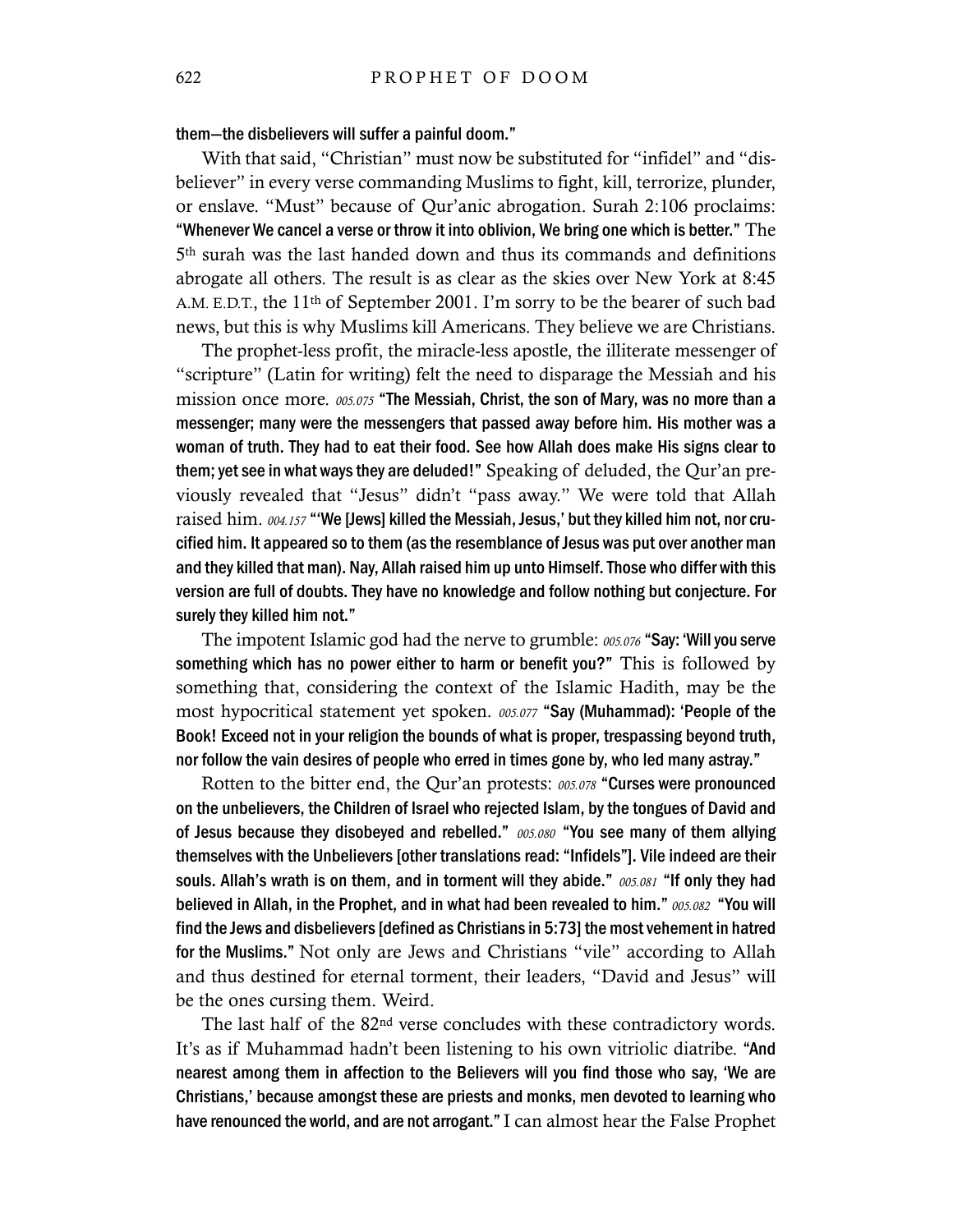of Revelation fame, the Pontiff of the one-world religious order that sweeps the globe during the last days, quoting this verse (out of context, of course).

And how, prey tell, can Christians be "nearest in affection to the Believers" if: *005.051* "Believers, take not Jews and Christians for your friends. They are friends to each other. He who befriends them becomes (one) of them. Lo! Allah guides not wrongdoing folk?" Or how do priests and monks "renounce the world" if: *009.034* "Believers, there are indeed many among the priests who in falsehood devour the wealth of mankind and wantonly debar (men) from the way of Allah. They who hoard gold and silver and spend it not in Allah's Cause, unto them give tidings of a painful doom?"

Still speaking of Christians—the people he had gleefully called vile and condemned to hell, the schizophrenic god lies: *005.083* "And when they listen to the revelation received by this Messenger, you will see their eyes overflowing with tears, for they recognize the truth. They pray: 'Our Lord! We believe. Write us down among the witnesses." I didn't think they had hallucinogenic drugs back then, but somebody must have spiked the water. In this very same surah, we were told: *005.014* "From those who call themselves Christians, We made a covenant, but they forgot and abandoned a good part of the message that was sent them: so we estranged them, stirred up enmity and hatred among them to the Day of Doom. Soon will Allah show them the handiwork they have done." Team Islam is very confused.

*005.084* "'What reason can we [Christians] have not to believe in Allah and the truth which has come to us, seeing that we long for our Lord to admit us to the company of the good people?'" I'll take a stab at that one. Good Muslims are killing Christians because their messenger and his god commanded them to wipe them out to the last. The Qur'an denies Christ's entire mission, his sacrifice, and deity. Then there's the fact that Muhammad was a rotten scoundrel.

*005.086* "But those who reject Islam and are disbelievers, denying our Signs and Revelations—they shall be the owners of the Hell Fire." Hey, at least Muhammad's Muslims won't steal *everything* from the Christians.

Coming from a man whose father was spared by divination of arrows, a man who cast lots to determine which wife would accompany him on raids, one who kissed and fondled a Stone, and one who claimed that the rivers of paradise flowed with wine, this verse is entertaining. *005.090* "Believers! Intoxicants and gambling, (dedication of) stones, and (divination by) arrows are an abomination. They are Satan's handwork. Shun such (abomination) that you may prosper. Satan's plan is to excite hostility and hatred between you with wine and gambling, and hinder you from the remembrance of Allah, and devotional obligations." Therefore, Allah must be Satan since he's responsible for making the "rivers of paradise flow with wine." Allah must be Satan since his Qur'an "excites hostility and hatred." Allah must be Satan since young Muslim boys are commanded to buy into the unholiest of bargains—gambling their lives away by betting on martyrdom. Allah, the Black Stone, must be Satan since the "dedication of stones" is Satanic.

To hell with truth, Islam was about obedience. *005.092* "Obey Allah and obey the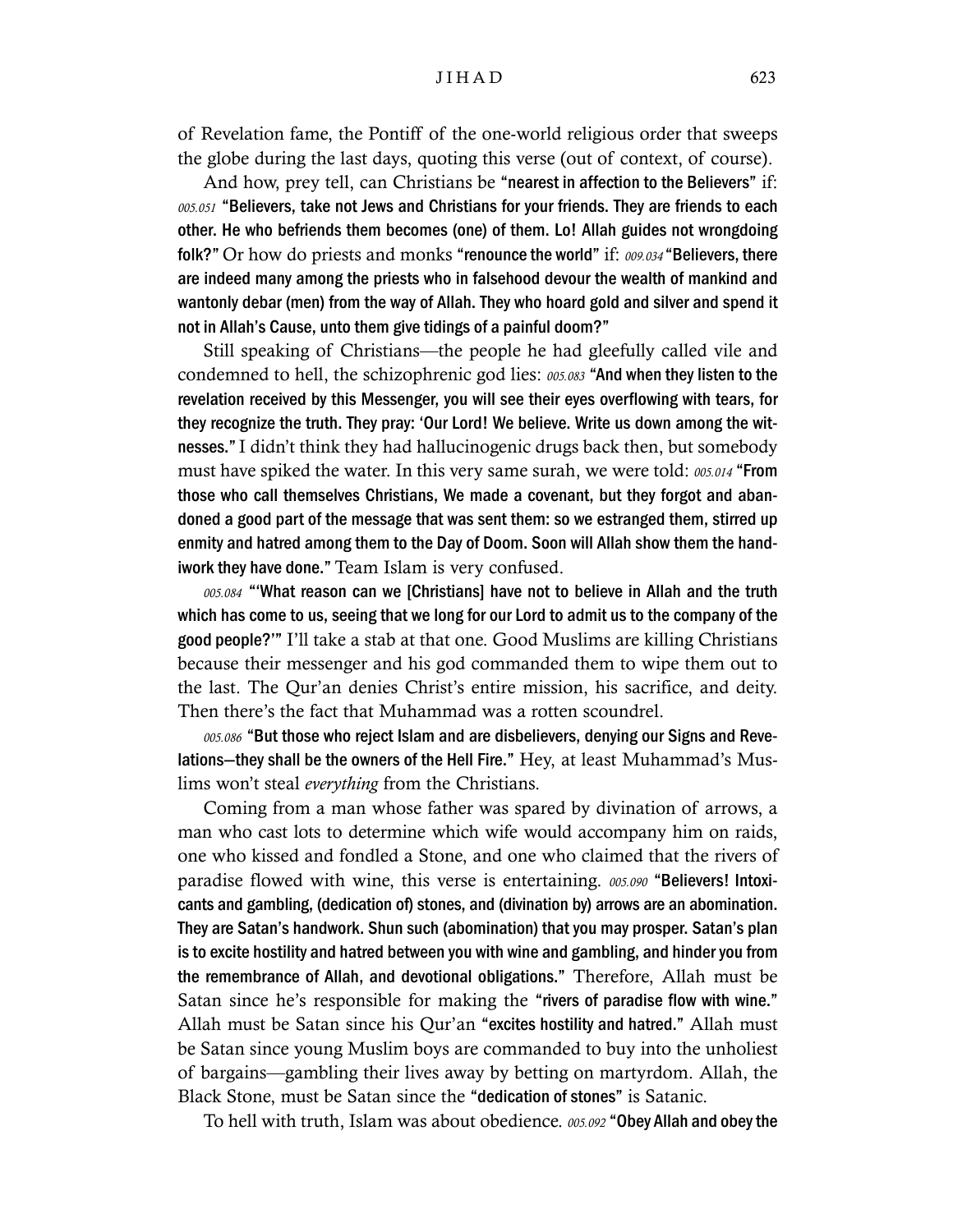Messenger, and beware!" And Islam was about war: *005.094* "Believers, Allah will make a test for you in the form of a little game in which you reach out your hands for your lances that He may know who fears. Any who fails this test will have a grievous penalty, a painful punishment." According to Allah, suicide bombers aren't terrorists; they are just boys playing "games." And Allah's final test for determining salvation or damnation is based upon whether men reach for their lances.

While this verse starts off benign, listen to how it ends. *005.095* "Believers! Kill not game while in the sacred precincts or in pilgrim garb. If any of you do so intentionally, the compensation is an offering, brought to the Ka'aba, of a domestic animal equivalent to the one he killed…that he may taste the penalty of his deed. Allah forgives what is past: for repetition Allah will exact a penalty. For Allah is the Lord of Retribution."

Forgetting for a moment that Adam and Abraham are both credited with making the Ka'aba, how can there be asylum during the "Sacred Months" when Muhammad launched his conquest of the Ka'aba during Ramadhan and proceeded to assassinate a dozen or more souls hiding behind its covers? *005.097* "Allah made the Ka'aba, the Sacred House, an asylum of security for men, as also the Sacred Months…." *005.098* "Know you that Allah is severe in punishment and that Allah is Oft-Forgiving, Most Merciful." Since by definition a hypocrite is one who says one thing and does another, Allah has just defined himself. And guess what? He's exactly like Muhammad.

This next passage opens with dialog beneath *Sesame Street*. *005.100* "Say: 'Not equal are things that are bad and things that are good, even though there is an abundance of bad to dazzle, please, and attract you; so be careful and fear Allah, O you who understand (so) you may prosper.'" Muslims "prosper" according to Allah because "booty is lawful and good." (8:69)

There are two Qur'anic verses in particular that condemn Muslims to live in religious, economic, intellectual, and civil poverty. One says: *004.089* "If they turn back from Islam, becoming renegades, seize them and kill them wherever you find them." The other commands: *005.101* "Believers! Do not ask questions about things which if made plain and declared to you, may vex you, causing you trouble." *005.102* "A people before you did ask such questions, and on that account they lost their faith and became disbelievers." It's true; the Qur'an is so incomprehensible, so obviously fraudulent, so mean spirited, anyone who even questions it loses their faith. So we need to give Muslims the freedom to ask questions and to make choices.

Questioning minds will reject the Qur'an because it says things like this: *005.104* "When it is said to them: 'Come to what Allah has revealed; come to the Messenger.' They say: 'Enough for us are the ways we found our fathers following.' What! Even though their fathers were void of knowledge and guidance?" Qusayy founded the religious scam that Muhammad promoted as Islam. How could he have been "void of guidance" if Allah was his god, the Ka'aba was his shrine, the hajj and umrah were his pilgrimages, the prostration, fasts, and the sacred months were his rituals, the zakat tax his means, and holy war his method?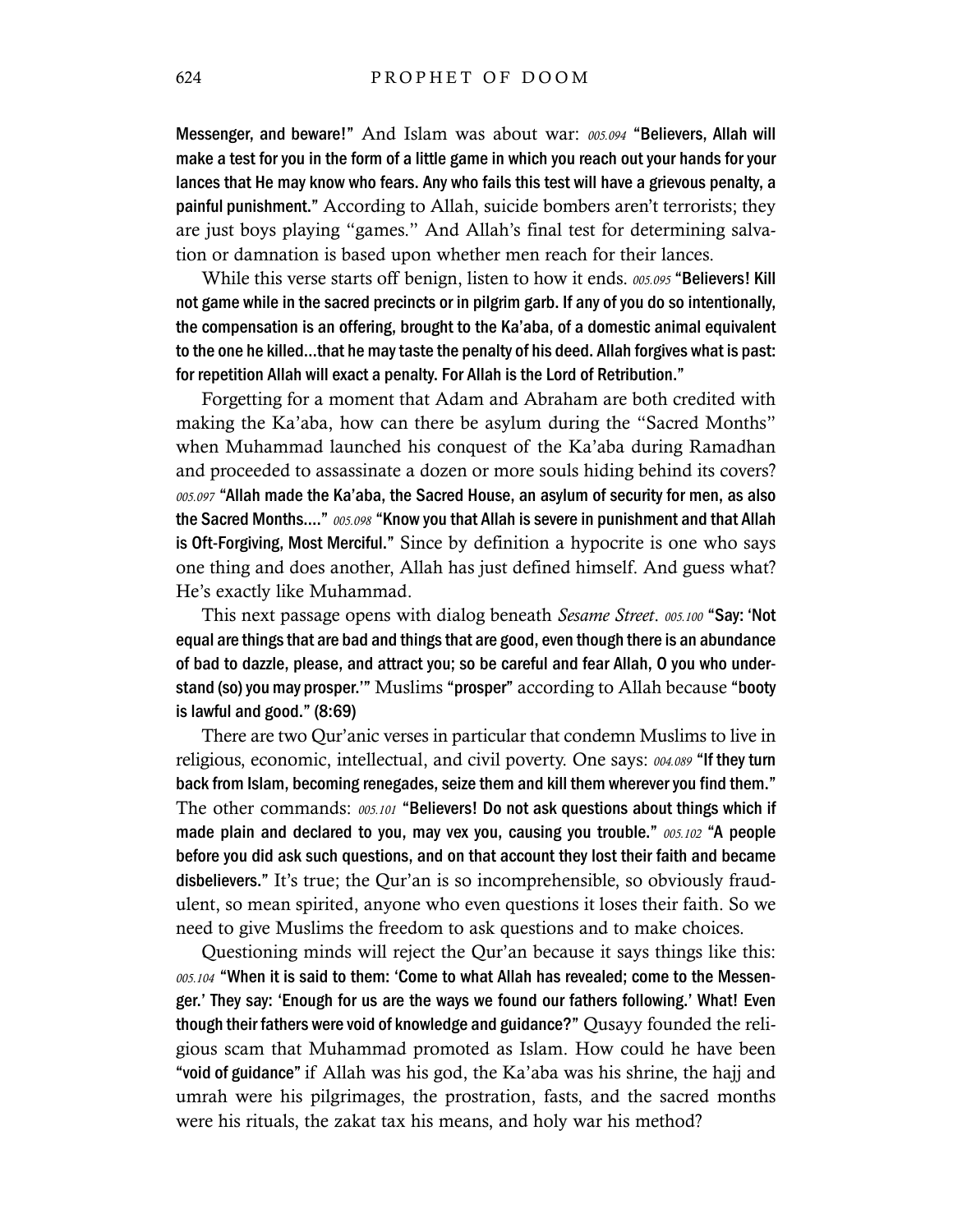But there was a man without knowledge. His name was Muhammad. *005.109* "One day Allah will gather the messengers together, and ask: 'What was the response you received (from men to your teaching)?' They will say: 'We have no knowledge.'" So all of Allah's messengers will be called together and they will say, "We know nothing."

The same surah that said: "Disbelievers are those who say that God is the third in the Trinity," now proclaims: *005.110* "And God will say: 'O Jesus! Recount My favor to you and to your mother. Behold! I strengthened you with the Holy Spirit so that you spoke to the people in the cradle and in the prime of life.'" That's the Trinity: God (Yahweh), Jesus (Yahshua), and the Holy Spirit (Yahweh's/Yahshua's Spirit). So I guess that makes the Islamic god a disbeliever. Can't say that I blame him.

"Behold! I taught you the law and the judgment, the Torah and the Gospel." Actually, Yahweh revealed the Torah, the Gospels are the good news of freedom from judgment, and they were written about him, not taught to him. But even Babe Ruth struck out sometimes.

Not finished swinging wildly away, Allah quotes an obscure and irrelevant story from an Egyptian text falsely attributed to Thomas. "And behold, you made out of clay, as it were, the figure of a bird and you breathed into it and it became a bird by My permission." Trivia aside, Muhammad knew that his god had an embarrassing problem—one he didn't want to talk about—impotence. He couldn't do a miracle. So to help his god out, Muhammad claimed that the Messiah's miracles were really performed by Allah. "And you healed those born blind by My permission and the lepers by My permission. And behold! You raised forth the dead by My permission." Muhammad not only stole Jewish scripture, possessions, homes, property, wives, and children; he stole their miracles, too.

But that was enough. He wanted nothing to do with Christ's sacrifice. According to the Qur'an, that crucifixion thing never happened. "And behold! I did restrain the Children of Israel from harming you when you came with clear proofs." Then to make Christ's situation somewhat analogous to his own, Muhammad said: "And the unbelievers among the Jews said: 'This is nothing but pure magic.'"

Delusional to the last breath, Allah claims that Christ's disciples were Muslims. I wonder why they didn't say so? *005.111* "And behold! I inspired the disciples to have faith in Me and My Messenger. They said, 'We are Believers, and bear witness that we prostrate ourselves to Allah as Muslims.'" Surely you jest.

After claiming credit for Christ's best miracles, Allah says that miracles aren't what they're cracked up to be. *005.112* "Behold! The disciples, said: 'O Jesus, can your Lord send down to us a table well laid out from heaven?' Said Jesus: 'Fear Allah, if you have faith.'" In other words, "No." "When the disciples said: 'O Jesus, son of Mary, is your Lord able to send down for us a table spread with food from heaven?' He said: "Observe your duty to Allah, if you are true believers.'" No miracles for you.

Since the Qur'an claims Christ performed miracles, this is senseless: *005.113* "They said: 'We only wish to eat thereof to satisfy our hearts, and to know you have told us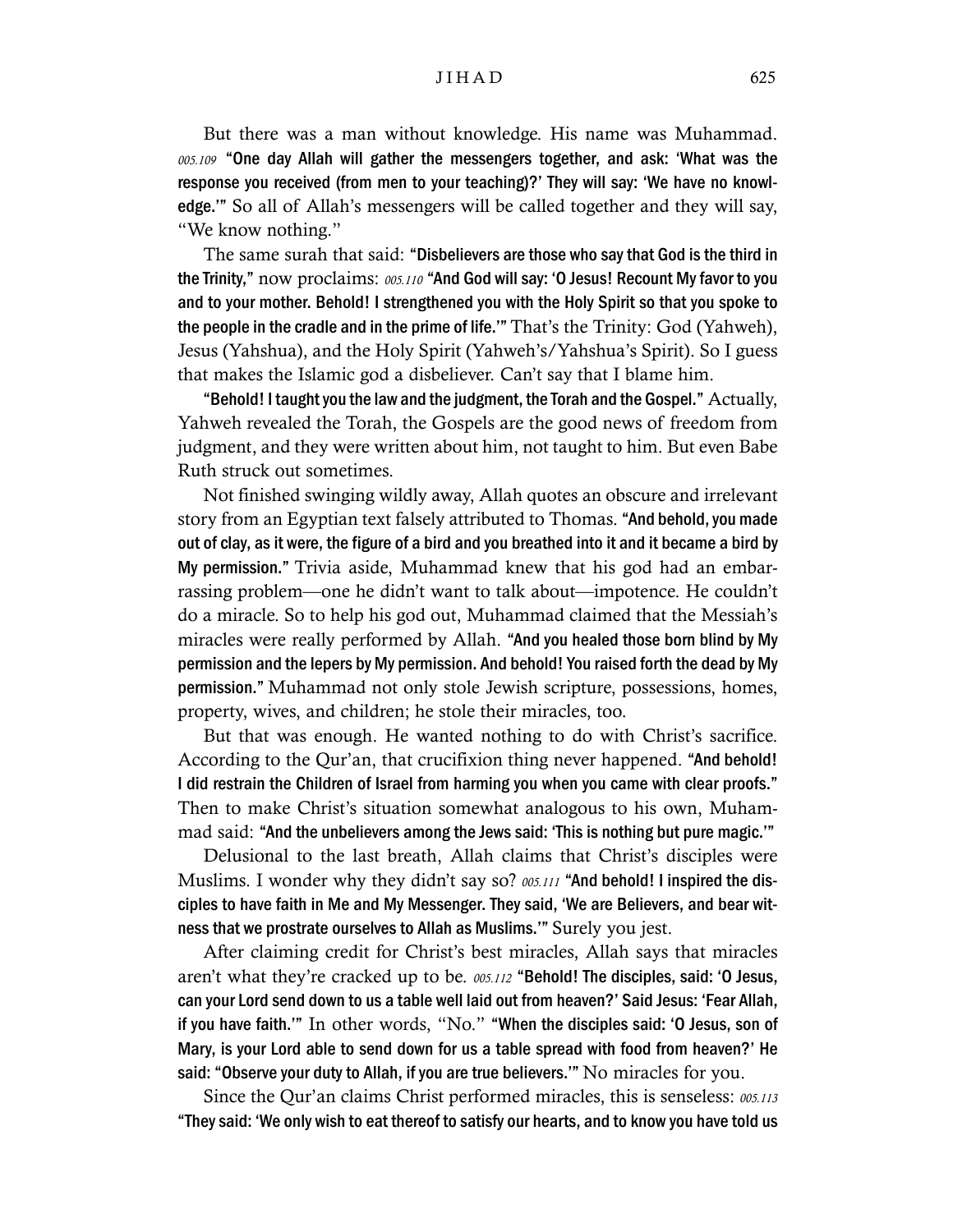the truth. We want to witness a miracle.' Said Jesus, the son of Mary: 'O Allah our Lord! Send us from heaven a table well laid out, that there may be a feast, a Sign from you."

Ever in character Allah promises and threatens: *005.115* "Allah said: 'I am going to send it down unto you, but if any of you after that disbelieves, resisting Faith [Islam], I will punish him with a torment such as I have not inflicted on any of my creatures, man or jinn.'" The "Feast" for which this surah is named was never described or even mentioned again. Which means it never happened. But, just three verses from the Qur'an's parting salvo Allah tells Christians "I will punish them with a torment such as I have not inflicted on any of my creatures." Pain and punishment, thievery and terror, savagery and slavery, these are the things at which Allah exceled. In that regard, nothing has changed. Twenty-two years earlier, the first Qur'an revelations were demonic to a fault, fixated on hellish tortures. One hundred and fourteen surahs later, we haven't progressed very far. We are still mired in the realm of doom and damnation.

As you know by now, Muhammad was easily confused. Even the Qur'an said that those around him claimed, "He was all ear and believes everything he hears." Well, he must have heard some Catholic say a "Hail Mary" and came to the conclusion that Christians believed she was a goddess. *005.116* "And behold! Allah will say: 'O Jesus, the son of Mary! Did you say unto men, worship me and my mother as two gods besides Allah?' He will say: 'Glory to You! Never could I utter what I had no right.'" Wouldn't you know, the man who fancied himself the Messiah, finished his recital uttering what he had no right.

The second to last verse remains focused on Yahshua, converting him into a Muslim: *005.117* "I only said what You (Allah) commanded me to say: Worship Allah, my lord and your Lord." Then, without benefit of the crucifixion, Yahshua was resurrected: "I was a witness over them while I dwelt amongst them but you took me up." The Noble Qur'an goes on to say: "This is a great admonition and warning to the Christians of the whole world." So Islamic salvation is capricious and based upon "god's" whim, not man's choice: *005.118* "If You punish them, they are Your slaves. If You forgive them, you are the All-Mighty."

Having damned Christians and Jews, having condemned their Scripture, having ordered Muslims to murder and mutilate them, and having converted David and Jesus to Islam, the Qur'an's final verse explained what motivated Muhammad to perpetrate Islam in the first place: *005.119* "Allah will say: This is the day on which the Muslims will profit from Islam…"

Since Islam began by corrupting the Bible, I'd like to give Yahweh the last word: "For what does it profit a man to gain the whole world and forfeit his soul?" (Mark 8:36)

 $\hat{\mathbf{x}}$   $\mathbf{h}$   $\mathbf{G}$   $\mathbf{S}^*$ 

Now that we have read Allah's war manifesto—the Qur'an—it's time to read Muhammad's. Islam's most respected collector of Hadith entitles the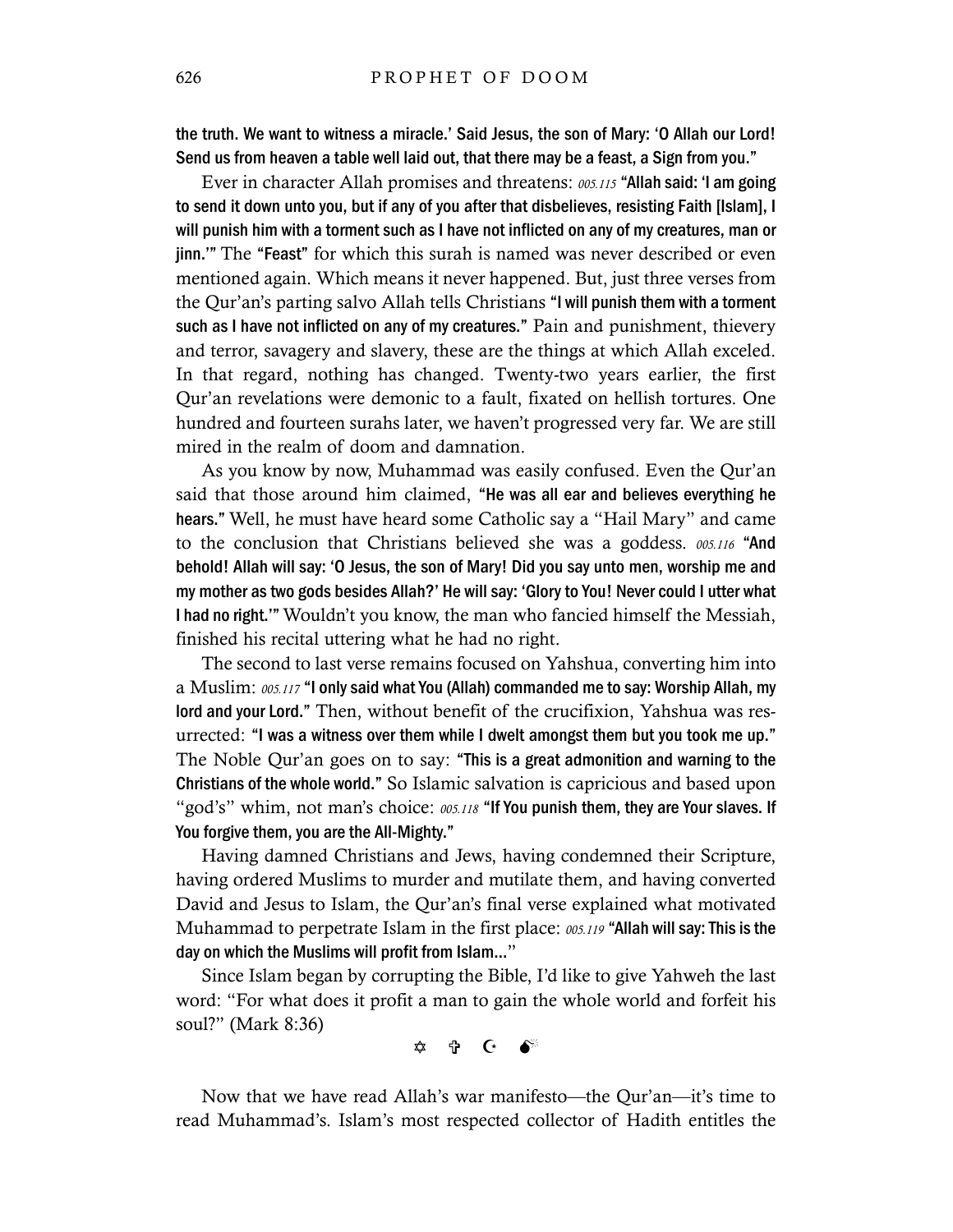prophet's terrorist dogma: "Fighting In Allah's Cause—Jihad." The first Hadith says it all: *Bukhari:V4B52N44* "A man came to Allah's Apostle and said, 'Instruct me as to such a deed as equals Jihad in reward.' He replied, 'I do not find such a deed.'" If the best thing a Muslim can do is fight Jihad in Allah's Cause then Islam is the inverse of peaceful. It is a call to war. Maybe somebody should tell the Associated Press —or the White House. The Hadith goes on to define Jihad as "Muslim fighting." It claims Jihad is better than obligatory religious ritual. "Can you, while the Muslim fighter has gone out for Jihad, enter a mosque to perform prayers without ceasing and fast forever?' The man said, 'No one can do that.'" So Jihad reigns supreme.

*Bukhari:V4B52N46* "I heard Allah's Apostle saying, 'The example of a Mujahid [Muslim fighter] in Allah's Cause—and Allah knows best who really strives in His Cause—is like a person who fasts and prays without ever stopping. Allah guarantees that He will admit the Mujahid in His Cause into Paradise if he is killed, otherwise He will return him to his home safely with rewards and war booty.'" Not only is fighting better than prayer and fasting, jihad is a win-win game. If you die, you get heavenly booty. If you live, you get earthly booty. With a religion like this, who needs Billy Graham?

*Bukhari:V4B52N50* "The Prophet said, 'A single endeavor of fighting in Allah's Cause is better than the world and whatever is in it.'" Jihad, therefore, is more important than all of the Five Pillars of Islam combined. It's why Muslims are terrorists.

The Qur'an issued its first order to fight Jihad in the 190th verse of the 2nd surah. The translators of the Noble Qur'an wanted to make certain Muslims understood what "Fighting in the Way of Allah" meant. So they provided this definition which is derived entirely from the Qur'an and Sunnah: "Jihad is holy fighting in Allah's Cause with full force of numbers and weaponry. It is given the utmost importance in Islam and is one of its pillars. By Jihad Islam is established, Allah's Word is made superior (which means only Allah has the right to be worshiped), and Islam is propagated. By abandoning Jihad Islam is destroyed and Muslims fall into an inferior position; their honor is lost, their lands are stolen, their rule and authority vanish. Jihad is an obligatory duty in Islam on every Muslim. He who tries to escape from this duty, or does not fulfill this duty, dies with one of the qualities of a hypocrite." It takes my breath away.

*Bukhari:V4B52N63* "A man whose face was covered with an iron mask of armor came to the Prophet and said, 'Allah's Apostle! Shall I fight or embrace Islam first?' The Prophet said, 'Embrace Islam first and then fight.' So he embraced Islam and was martyred. Allah's Apostle said, 'A Little work, but a great reward.'" Even Muhammad agrees: there is a causal relationship between Islam and terror. One leads to the other.

*Bukhari:V4B52N65* "A man came to the Prophet and asked, 'A man fights for war booty; another fights for fame and a third fights for showing off; which of them fights in Allah's Cause?' The Prophet said, 'He who fights that Allah's Word, Islam, should be superior, fights in Allah's Cause.'" Muhammad just defined Jihad as Holy War. And he declared it on all non-Muslims.

The motivation for martyrdom has always been as shocking as a suicide bomber's belt. *Bukhari:V4B52N53* "The Prophet said, 'Nobody who dies and finds Paradise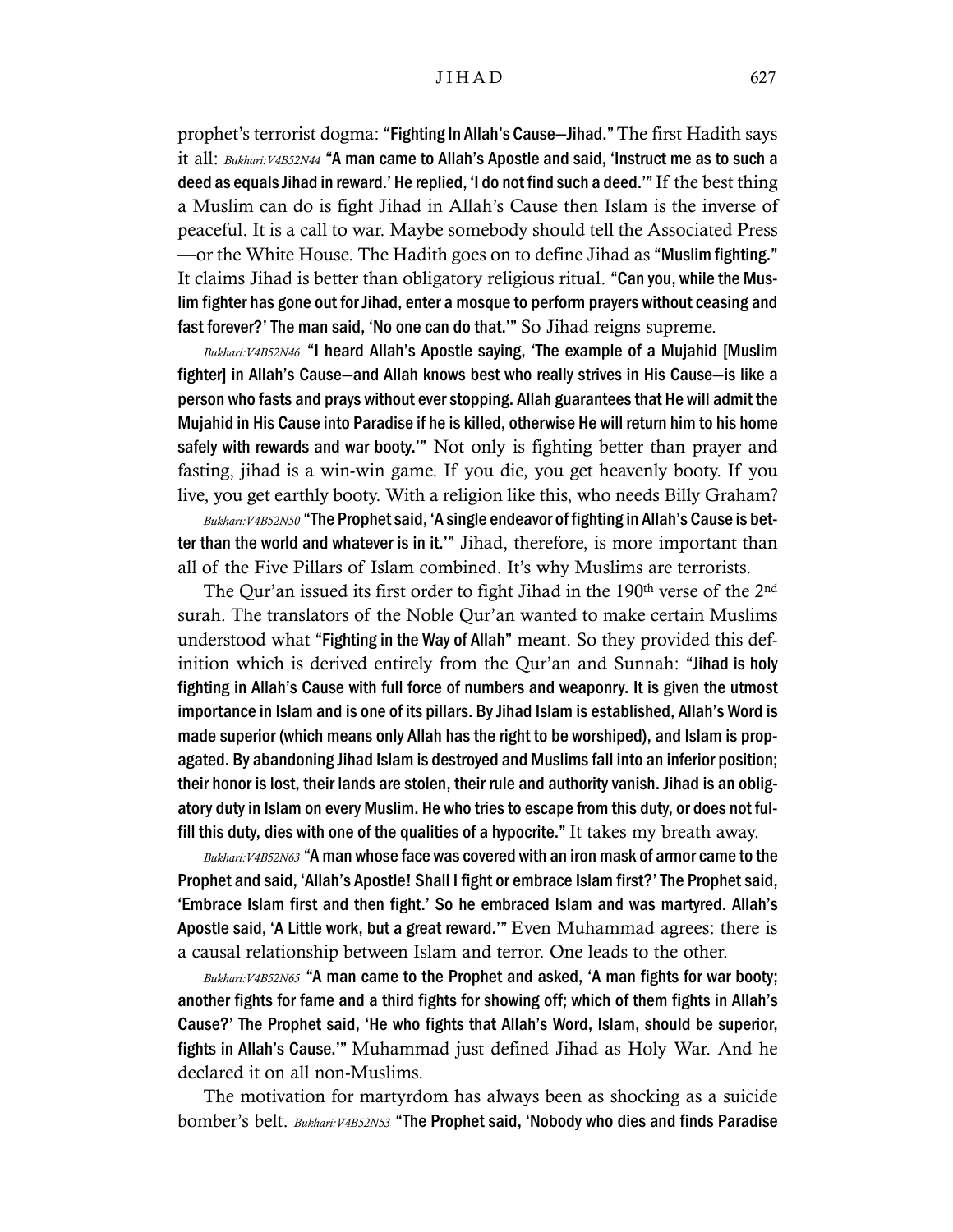would wish to come back to this life even if he were given the whole world and whatever is in it, except the martyr who, on seeing the superiority of martyrdom, would like to come back to get killed again in Allah's Cause.'" *Bukhari:V4B52N54* "The Prophet said, 'Were it not for the believers who do not want to be without me, I would always go forth in army-units setting out for Jihad. I would love to be martyred in Allah's Cause and then get resurrected and get martyred again only to be resurrected so that I could get martyred again.'" But like the Islamic clerics today, Muhammad sent others out to fight. You never see an Islamic cleric strap on one of the bombs they beguile others to wear. So what I want to know is this: why don't suicide bombers ask their imams, "If this is such a great idea, why aren't you doing it?"

*Bukhari:V4B52N216* "Allah's Apostle said, 'Were it not for fear it would be difficult for my followers, I would not have remained behind any army units. But I don't have riding camels and have no other means of conveyance. No doubt I wish I could fight in Allah's Cause and be martyred and come to life to be martyred again.'" The prophet would have fought nonstop jihad if only he had a riding camel? *Bukhari:V4B52N231* "Allah's Apostle came to Mecca the day of the Conquest riding his she-camel on which Usama was riding behind him." Methinks he was a liar, and a coward to boot. Bullies usually are.

*Bukhari:V4B52N59* "Allah's Apostle said, 'By Him in Whose Hands my soul is! Whoever is wounded in Allah's Cause...and Allah knows well who gets wounded in His Cause...will come with his wound having the color of blood but the scent of musk.'" Sexy blood, only from the mind of Muhammad. And how, pray tell, can "Allah's Cause" be a "spiritual struggle" if one is "wounded and bleeds?"

*Bukhari:V4B52N45* "Someone asked, 'Allah's Apostle, who is the best among the people?' He replied, 'A believer who strives his utmost in Allah's Cause with his life and property.'" …said the Imam to the suicide bomber.

*Bukhari:V4B52N48* "The people said, 'Allah's Apostle! Acquaint the people with the good news.' He said, 'Paradise has one hundred grades which Allah has reserved for the Mujahidin who fight in His Cause. The distance between each grade is like the distance between the Heaven and the Earth.'" This is where the Islamic establishment concocted the idea that if there were multiple virgins for the garden-variety suicide bomber, there must be at least seventy for the really excellent ones.

*Bukhari:V4B52N311* "Allah's Apostle said, 'There is no migration after the Conquest of Mecca, but only Jihad. When you are called by the Muslim ruler for Jihad fighting, you should go forth immediately, responding to the call.'" Calls for jihad echo off the walls of Muslim mosques to this day for in Islam there is "only Jihad."

I'd like to pause and clear up a common misconception. Over the course of the one thousand radio interviews I've done on the subject of Islam and terrorism, Muslims, and those who coddle them in the media, have mustered only two excuses. They either deny the existence of the one thousand or more calls for violence you've been confronted with in *Prophet of Doom* or they claim that the Bible also contains harsh passages. And so it does. But there are no rewards for fighting and there are no open orders to fight. For every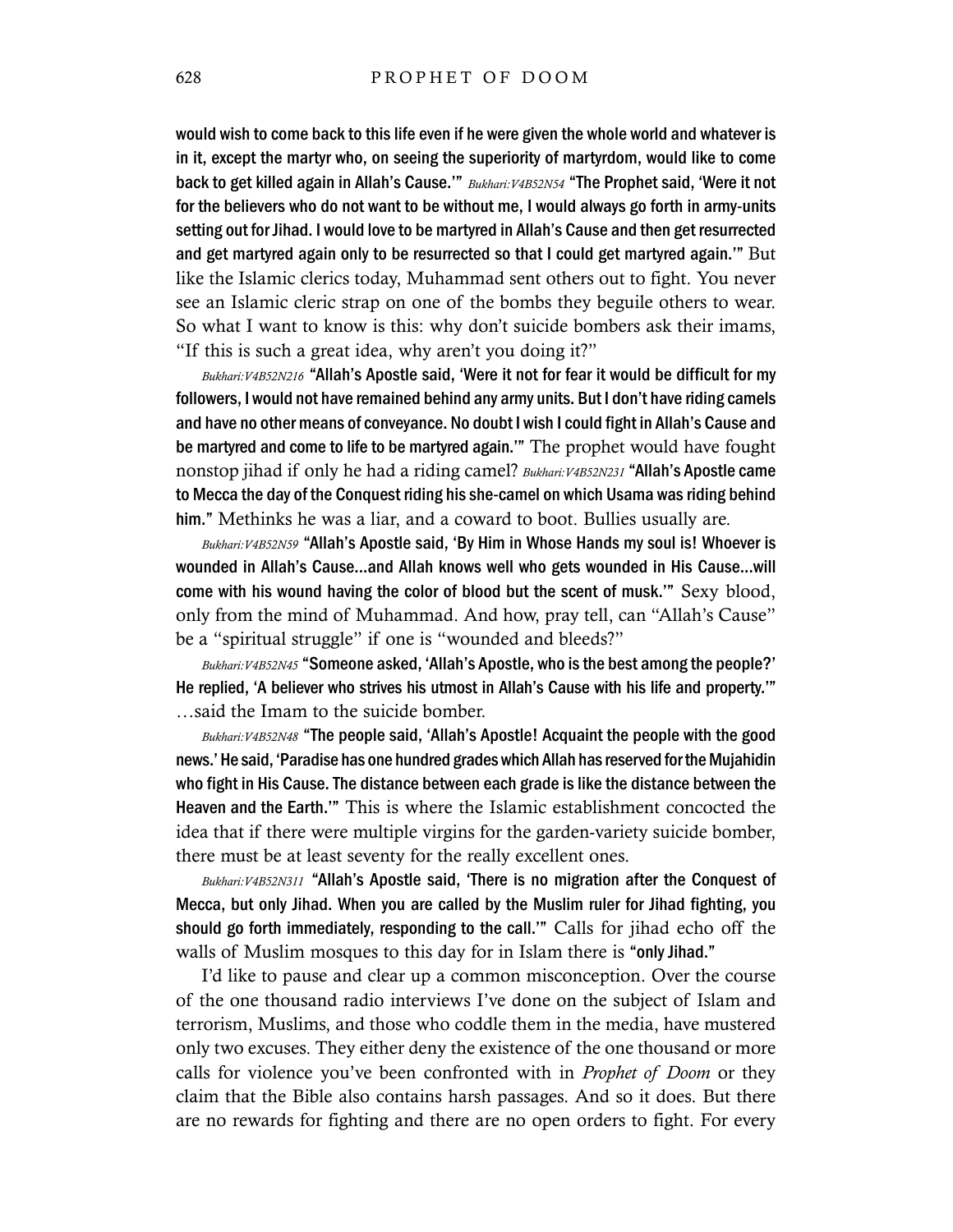wrathful verse in the Bible there are a hundred loving and compassionate ones. The inverse is true in Islam. While there are some nurturing quotes in the Qur'an and Hadith, there are a hundred nasty passages for every positive one. Forgetting for a moment that Qur'anic violence is a ticket to paradise and that it is rewarded with booty in this world and in the next, Allah's orders are open ended, condemning all non-Muslims forever. Moreover, the relative frequency of good verses bad is 10,000 times worse in Islam. Simply stated: a Christian must ignore 99% of the Bible and then corrupt the remaining 1%, pulling it out of context, to be violent. Yet a Muslim must ignore 99% of the Qur'an and Hadith, and corrupt the remaining 1% by mistranslating it and extracting it from its context, to be peaceful.

*Bukhari:V4B52N66* "Allah's Apostle said, 'Anyone whose feet get covered with dust in Allah's Cause will not be touched by the Hell Fire.'" Jihad dust is a hell-preserver.

*Bukhari:V4B52N137* "The Prophet said, 'Paradise is for him who holds the reins of his horse to strive in Allah's Cause with his hair unkempt and feet covered with dust. If he is appointed in the front line, he is perfectly satisfied with his post, and if he is appointed in the rear, he accepts it.'" Jihad dust is the stuff of destiny.

And I suppose that is why angels are dusty...Bukhari:V4B52N68 "When Allah's Apostle returned from the battle of the Trench, he put down his arms and took a bath. Then Gabriel whose head was covered with dust, came to him saying, 'You have put down your arms! By Allah, I have not put down my arms yet.' Allah's Apostle said, 'Where to go now?' Gabriel said, 'This way,' pointing towards the tribe of Qurayza. So Allah's Apostle went out towards them." This is why the Qur'an tells us that the Islamicized Gabriel (better known as Lucifer) was the enemy of the Jews. (2:97)

*Bukhari:V4B52N280* "When the Qurayza were ready to accept Sa'd's judgment, the Apostle sent for him. 'I give the judgment that their men should be killed and their children and women should be taken as prisoners.' The Prophet remarked, 'O Sa'd! You have judged them with the judgment of King Allah.'" And Muslims slaughtered 1,000 Jews in genocidal rage; they raped their women, and sold every child into slavery.

*Bukhari:V4B51N47* "'What causes you to smile, O Allah's Apostle?' He said, 'Some of my followers who in a dream were presented to me as fighters in Allah's Cause on board a ship amidst the sea caused me to smile.'" Allah's Cause made the profiteer money. And boatloads of money made him smile.

*Bukhari:V4B51N72* "Our Prophet told us about the message of our Lord: 'Whoever amongst us is killed will go to Paradise.' Umar asked the Prophet, 'Is it not true that our men who are killed will go to Paradise and the Pagan's will go to the Hell Fire?' The Prophet said, 'Yes.'" And they believed him. Pity.

*Bukhari:V4B51N73* "Allah's Apostle said, 'Know that Paradise is under the shade of swords.'" Well, his is, anyway.

Although this begins like the setup to a joke, it isn't funny. *Bukhari:V4B52N80* "Muhammad said, 'Allah welcomes two men with a smile; one of whom kills the other and both of them enter Paradise. One fights in Allah's Cause and gets killed. Later on Allah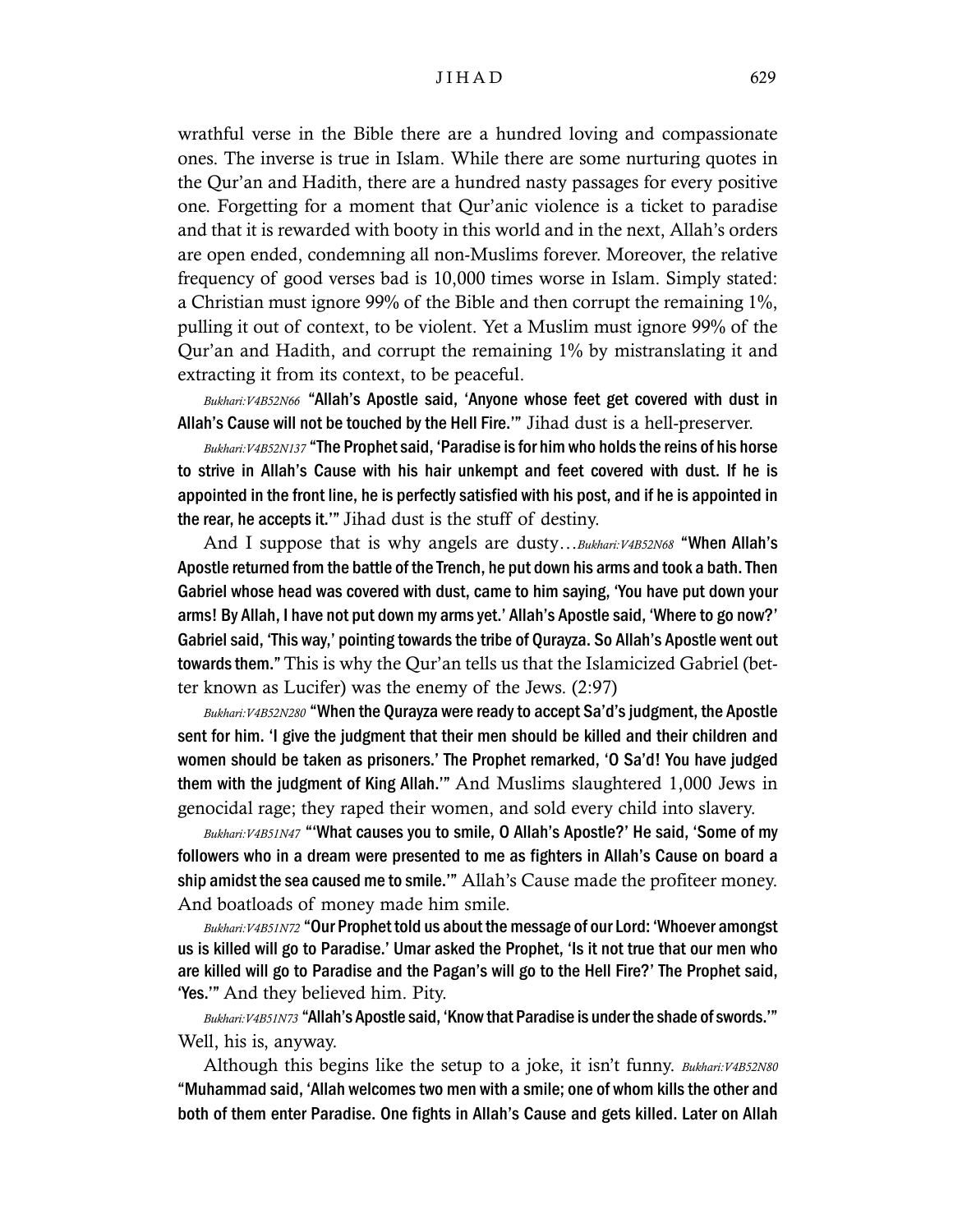forgives the killer who also get martyred in Allah's Cause.'"

*Bukhari:V4B52N282* "Allah's Apostle said, 'Five are regarded as martyrs: They are those who die because of plague, abdominal disease, drowning, a falling building, and the martyrs in Allah's Cause.'" What would possess a man to say such a thing?

Or why ask someone to scribble this down on a bone…*Bukhari:V4B52N284-5* "When the Divine Inspiration [Qur'an surah]: 'Those of the believers who sit at home,' was revealed, the Prophet sent for Zaid who came with a shoulder blade and wrote on it. Zaid said, 'Maktum came to the Prophet while he was dictating the verse. Maktum said, "O Allah's Apostle! If I were able, I would take part in Jihad." He was a blind man. So Allah sent down revelation to His Apostle while his thigh was on mine. It became so heavy that I feared that my leg would be broken. But the Prophet's state was over after Allah revealed "...except those who are disabled, blind, or lame."'" It was Muhammad's greatest miracle. He made blind men lame and disabled billions more.

*Bukhari:V4B52N287* "The Emigrants and the Ansar said, 'We are those who have given a pledge of allegiance to Muhammad that we will carry on Jihad as long as we live.'"

*Bukhari:V4B52N94* "The Prophet said, 'Whoever spends two things in Allah's Cause [his life and his wealth], will be called by all the gatekeepers of Paradise. They will say, "O so-andso! Come here."' Abu Bakr said, 'O Allah's Apostle! Such persons will never be destroyed.' The Prophet said, 'I hope you will be one of them.'" Without dying a martyr, Muhammad couldn't even guarantee his most loyal comrade, his father-in-law, and future Caliph a ticket to Allah's brothel. No wonder Muslims are willing to kill to get in. I only wish they knew that the Islamic paradise was full.

Bakr's little girl confirmed that her hubby was a passionate Jihadist. *Bukhari:V4B52N130* "Aisha said, 'Whenever the Prophet intended to proceed on a raid he used to draw lots amongst his wives and would take the one upon whom the lot fell. Once, before setting out for Jihad, he drew lots and it fell on me; so I went with him." While it's contradictory, the lone "peaceful" Jihad Hadith says: **Bukhari:V4B52N43** "Aisha said, 'O Apostle! We consider Jihad as the best deed. Should we not fight in Allah's Cause?' He said, 'The best Jihad for women is the Hajj done as I have done it.'"

Other girls confirmed that they served Islam's leading terrorist: *Bukhari:V4B52N134* "We used to take part in holy battles with the Prophet, providing his fighters with water and bringing the killed and the wounded back to Medina." If he were alive today, Muhammad would be a leader of Hamas, Islamic Jihad, or al-Qaeda.

*Bukhari:V4B52N175* "He heard the Prophet saying, 'Paradise is granted to the first batch of my followers who will undertake a naval expedition.' The Prophet then said, 'The first army amongst my followers who will invade Caesar's City will be forgiven their sins.'" It was quite a bargain. You bring me booty and I will give you paradise.

*Bukhari:V4B52N178-9* "The Prophet said, 'One of the portents of the Hour is that you will fight with people wearing shoes made of hair. And you will fight the Turks, a broad-faced people with small eyes, red faces, and flat noses. Their faces will look like shields coated with leather.<sup>"</sup> That sounds more racist than religious.

The Ku Klux Klan has nothing on these boys. *Bukhari:V4B52N182-4* "Allah's Apostle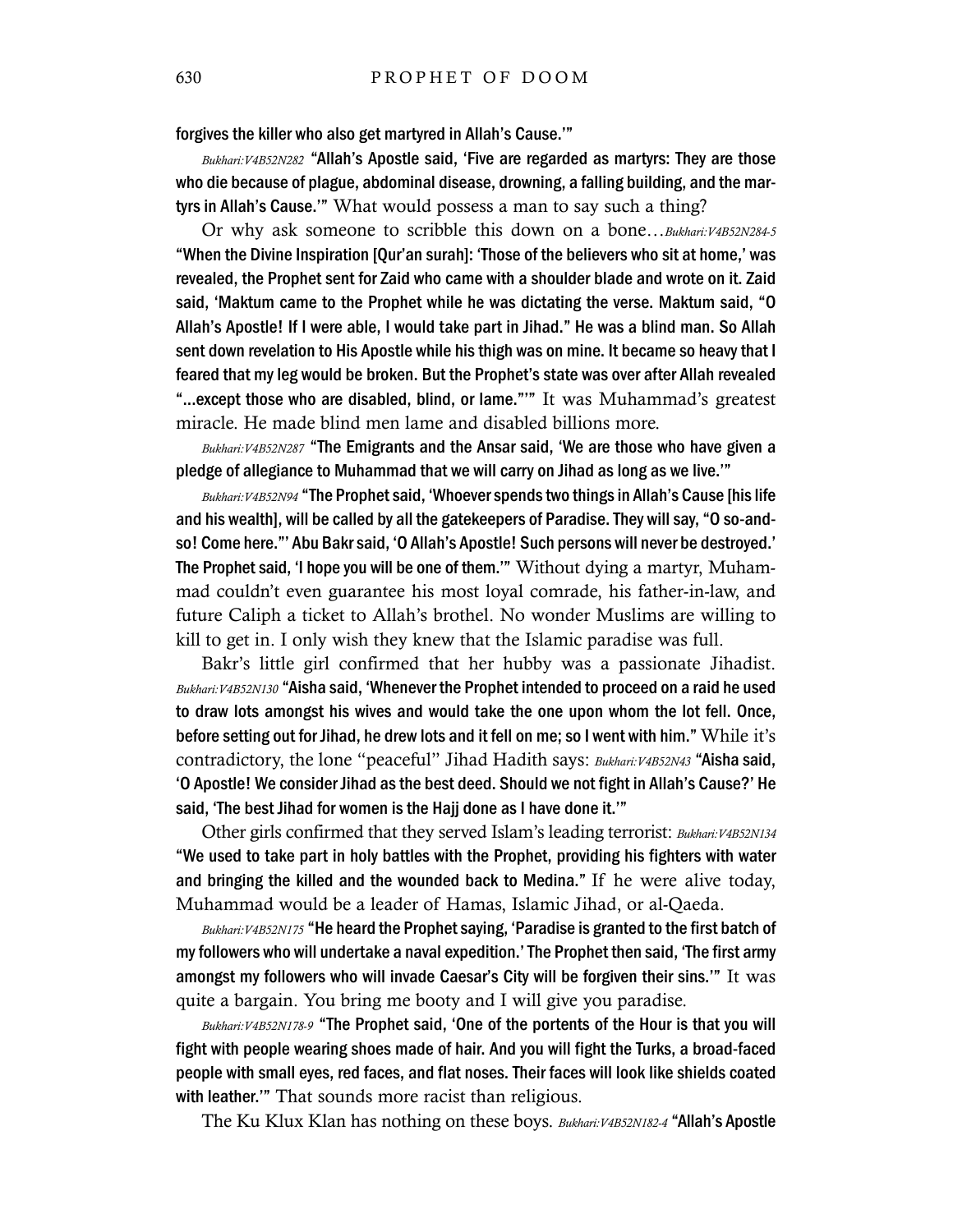invoked evil upon the infidels, saying, 'O Allah! The revealer of the Holy Book, defeat these people and shake them. Fill the infidels' houses and graves with fire as they busied us so that we did not perform the prayer until sunset.'" With words like these, it's easy to see why Islam has caused so much death and destruction.

*Bukhari:V4B52N259* "Allah's Apostle sent us on a mission as a army unit and said, 'If you find so-and-so and so-and-so, burn both of them with fire.' When we intended to depart, Allah's Apostle said, 'I have ordered you to burn so-and-so and so-and-so, but only Allah punishes with fire, so, if you find them, kill them.'" The Muhammad-Allah combo continue to do a great Satan impersonation.

*Bukhari:V1B11N617* "Allah's Apostle said, 'I would order someone to collect firewood and another to lead the prayer. Then I would go from behind and burn the houses of men who did not present themselves at the compulsory congregational prayer.'" Muhammad is Allah. He loved fire as much as the god he created.

*Bukhari:V4B52N260* "Ali burnt some people to death and this news reached Abbas, who said, 'Had I been in his place I would not have burnt them, as the Prophet said, 'Don't punish anybody with Allah's Punishment.' No doubt, I would have killed them, for the Prophet said, 'If a Muslim discards his religion, kill him.'" Could somebody please explain how this can be a tolerant or peace-loving religion?

*Bukhari:V4B52N196* "Allah's Apostle said, 'I have been ordered to fight with the people till they say, "None has the right to be worshipped but Allah."'" Left unchecked, Muslims will continue to kill until all non-Muslims surrender or die.

Democracy and freedom are in conflict with fundamental Islam. *Bukhari: V4B52N203* "I heard Allah's Apostle saying, 'We are the last but will be the foremost to enter Paradise.' The Prophet added, 'He who obeys me, obeys Allah, and he who disobeys me, disobeys Allah. He who obeys the chief, obeys me, and he who disobeys the chief, disobeys me. The Imam is like a shelter for whose safety the Muslims should fight.'" Whether this Hadith confirms that Muhammad was Allah, or that apart from Muhammad there were no orders from Allah, is immaterial. His agenda was served. And to establish his legacy and damn the world, he ordered Muslims to be obedient to Islamic clerics and kings—forever. The only way to free Muslims from tyranny, and free non-Muslims from Jihad, is to abolish Islam.

According to Muhammad, Islam and Jihad were inseparable. *Bukhari:V4B52N208* "My brother and I came to the Prophet and asked to migrate. He said, 'Migration has passed away.' I replied, 'For what will you accept our pledge of allegiance?" He said, 'I will take the pledge for Islam and Jihad.'" The politically correct crowd and Muslim apologists today would accuse Muhammad of corrupting his religion.

I've shared this Hadith before. It was one of Muhammad's favorites. There are a dozen variations. *Bukhari:V4B52N220* "Allah's Apostle said, 'I have been sent with the shortest expressions bearing the widest meanings, and I have been made victorious with terror. While I was sleeping, the keys of the treasures of the world were brought to me and put in my hand.' Allah's Apostle has left the world and now we are bringing out those treasures." His motivation was booty; his means was terror.